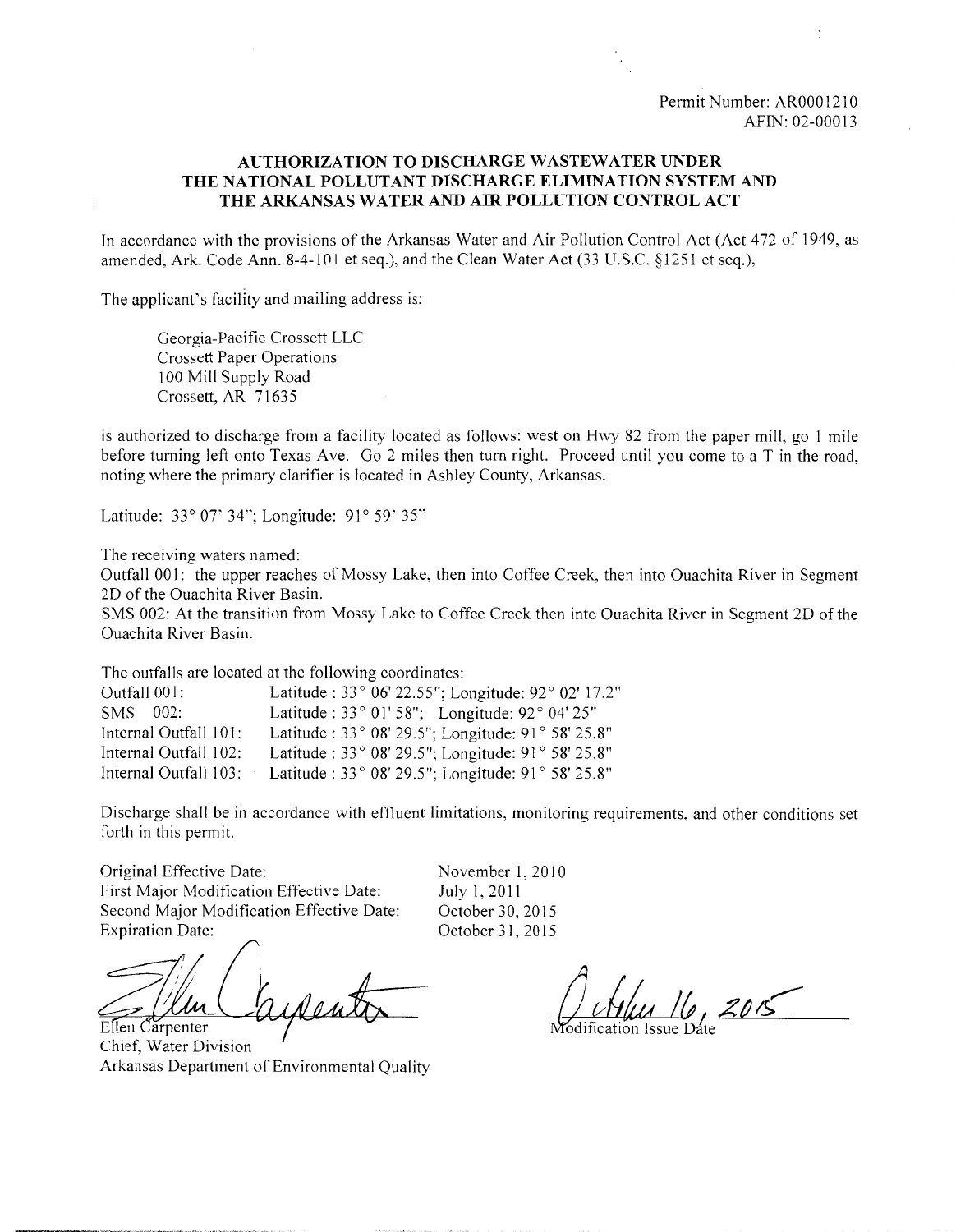**SECTION A. FINAL EFFLUENT LIMITATIONS AND MONITORING REQUIREMENTS:** OUTFALL 001 – process wastewater (Paper Mill, Plywood Plant, and Studmill operations), sanitary wastewater, landfill leachate, site stormwater<sup>1</sup>, chemical plant, building products, treated effluent from the City of Crossett, truck wash, backwash wastewater, and product stewardship waters.

During the period beginning on the effective date of the second modification of this permit and lasting until the date of expiration, the permittee is authorized to discharge from Outfall 001. Such discharges shall be limited and monitored by the permittee as specified below.

|                                                                        | <b>Discharge Limitations</b>    |         |                                         |                                | <b>Monitoring Requirements</b> |                              |
|------------------------------------------------------------------------|---------------------------------|---------|-----------------------------------------|--------------------------------|--------------------------------|------------------------------|
| <b>Effluent Characteristics</b>                                        | <b>Mass</b><br>(lbs/day, unless |         |                                         | Concentration<br>(mg/l, unless |                                |                              |
|                                                                        | otherwise specified)            |         |                                         | otherwise specified)           | Frequency                      | Sample Type                  |
|                                                                        | Monthly                         | Daily   | Monthly                                 | Daily Max                      |                                |                              |
|                                                                        | Avg.                            | Max     | Avg.                                    |                                |                                |                              |
| Flow (MGD)                                                             | N/A                             | N/A     | Report                                  | Report                         | Daily                          | <b>Totalizing Meter</b>      |
| Biochemical Oxygen Demand (BOD5)                                       | 24155.4                         | 46453.0 | 64.4                                    | 123.8                          | Three/week                     | 24-hr composite              |
| Total Suspended Solids (TSS)                                           | 37720                           | 70188   | 119.6                                   | 222.4                          | Three/week                     | 24-hr composite              |
| $2,3,7,8$ -TCDD <sup>4</sup>                                           | Report                          | Report  | Report pg/l                             | Report pg/l                    | Once/quarter                   | 24-hr composite              |
| Adsorbable Organic Halogens $(AOX)^2$                                  | 2146                            | 3276    | N/A                                     | N/A                            | Three/week                     | 24-hr composite              |
| Dieldrin <sup>5</sup>                                                  | 0.00034                         | 0.0011  | $0.00091 \mu g/l$                       | $0.00284 \mu g/l$              | Once/month                     | 24-hr composite <sup>6</sup> |
| Total Recoverable Copper <sup>5</sup>                                  | 7.04                            | 14.12   | $18.75 \,\mu g/l$                       | $37.62 \,\mu g/l$              | Once/month                     | 24-hr composite <sup>6</sup> |
| Total Recoverable Zinc <sup>5</sup>                                    | 73.02                           | 146.52  | 194.58 µg/l                             | $\frac{1}{390.41}$ µg/l        | Once/month                     | 24-hr composite <sup>6</sup> |
| <b>Total Phosphorus</b>                                                | Report                          | Report  | Report                                  | Report                         | Once/month                     | 24-hr composite              |
| Nitrates as Nitrogen                                                   | Report                          | Report  | Report                                  | Report                         | Once/month                     | 24-hr composite              |
| pH                                                                     | N/A                             | N/A     | Minimum<br>6.0 s.u.                     | Maximum<br>9.0 s.u.            | Three/week                     | Grab                         |
| Chronic Whole Effluent Toxicity <sup>3</sup>                           | N/A                             | N/A     | N/A                                     | N/A                            | Once/2 months                  | 24-hr composite              |
| Pimephales promelas (Chronic)                                          |                                 |         |                                         | 7-Day Average                  |                                |                              |
| Pass/Fail Lethality (7-day NOEC) TLP6C                                 |                                 |         | Report (Pass=0/Fail=1)                  |                                | once/2 months                  | 24-hr composite              |
| Pass/Fail Growth (7-day NOEC)TGP6C                                     |                                 |         | Report (Pass=0/Fail=1)                  |                                | once/2 months                  | 24-hr composite              |
| Survival (7-day NOEC) TOP6C                                            |                                 |         | Report %                                |                                | once/2 months                  | 24-hr composite              |
| Coefficient of Variation, Growth TQP6C                                 |                                 |         | Report %                                |                                | once/2 months                  | 24-hr composite              |
| Growth (7-day NOEC) TPP6C                                              |                                 |         | Report %                                |                                | once/2 months                  | 24-hr composite              |
| Ceriodaphnia dubia (Chronic)<br>Pass/Fail Lethality (7-day NOEC) TLP3B |                                 |         | 7-Day Average<br>Report (Pass=0/Fail=1) |                                | once/2 months                  | 24-hr composite              |
| Pass/Fail production (7-day NOEC)TGP3B                                 |                                 |         | Report (Pass=0/Fail=1)                  |                                | once/2 months                  | 24-hr composite              |
| Survival (7-day NOEC) TOP3B                                            |                                 |         | Report %                                |                                | once/2 months                  | 24-hr composite              |
| Coefficient of Variation, Reproduction<br>TQP3B                        |                                 |         | Report %                                |                                | once/2 months                  | 24-hr composite              |
| Reproduction (7-day NOEC) TPP3B                                        |                                 |         | Report %                                |                                | once/ $2$ months               | 24-hr composite              |

1 See Condition Nos 9 and 16 of Part II (BMP Requirements).

2 See Condition No. 8 of Part II (AOX Test Method).<br>3 See Condition No. 15 of Part II (WET Testing Requ

See Condition No. 15 of Part II (WET Testing Requirements).

- 4 See Condition No. 7 of Part II (Dioxin Monitoring Requirements).
- 5 See Condition No. 14 of Part II (Metals and Pesticides Test Methods). Monitoring is required only when **Mossy Lake is flooded.** A flooded state is defined as the period when the gauge at the Felsenthal Lock and Dam exceeds 62 feet and also for the two weeks following the recession of flood waters below 62 feet.

\_\_\_\_\_\_\_\_\_\_\_\_\_\_\_\_\_\_\_\_\_\_\_\_\_\_\_\_\_\_\_\_\_\_\_\_\_\_\_\_\_\_\_\_\_\_\_\_\_\_\_\_\_\_\_\_\_\_\_\_\_\_\_\_\_\_\_\_\_\_\_\_\_\_\_\_\_\_\_\_\_\_\_\_\_\_\_\_\_\_\_\_\_\_\_\_\_\_\_\_\_\_\_\_\_\_\_\_\_\_\_\_\_

6 The 24-hr composite sample may consist of four grab samples taken over 24 hours and flow weighted.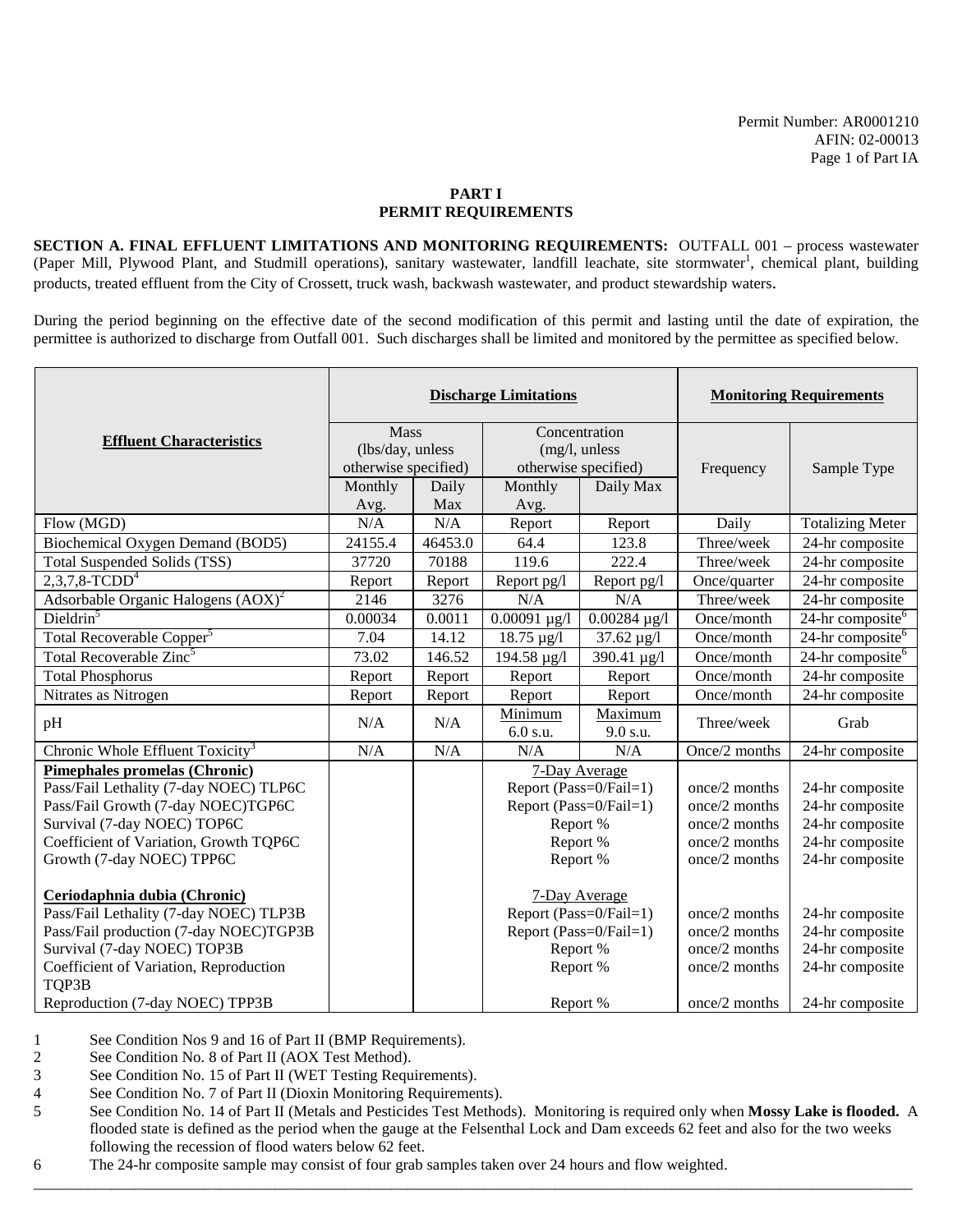Permit Number: AR0001210 AFIN: 02-00013 Page 2 of Part IA

There shall be no discharge of distinctly visible solids, scum, or foam of a persistent nature, nor shall there be any formation of slime, bottom deposits, or sludge banks.

Samples and measurements taken as required herein shall be representative of the volume and nature of the monitored discharge during the entire monitoring period. Samples taken in compliance with the monitoring requirements specified above shall be taken at the following location(s): at the Outfall 001, following the final treatment unit (aeration basin) at Latitude : 33E 06' 22.5"; Longitude: 92E 02' 17.2" before discharge to Mossy Lake.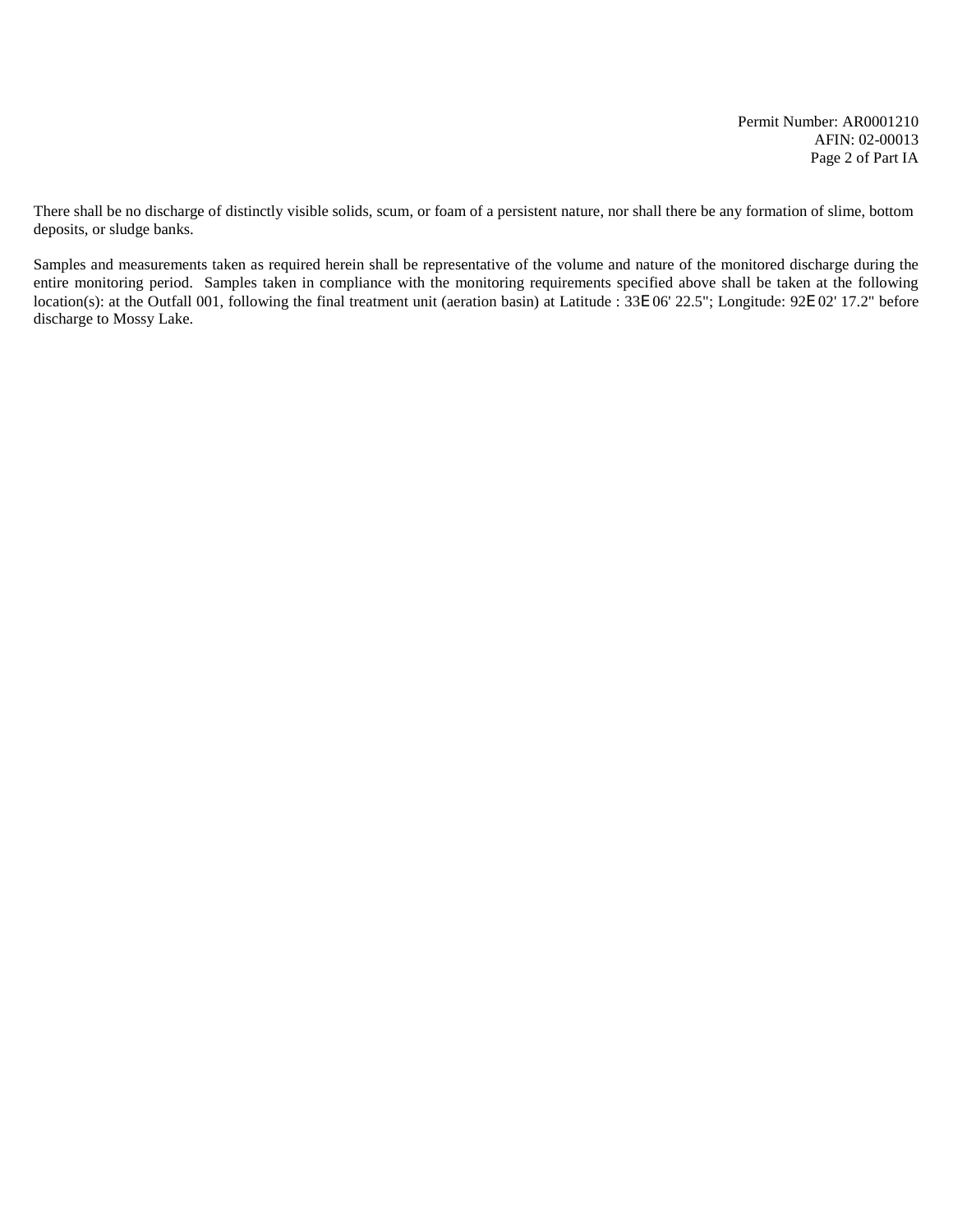**SECTION A. FINAL EFFLUENT LIMITATIONS AND MONITORING REQUIREMENTS:** Stream Monitoring Station (SMS) 002 – At the Transition from Mossy Lake to Coffee Creek.

During the period beginning on the effective date of the second modification of this permit and lasting until the date of expiration, the permittee is authorized to discharge from serial number SMS 002. Such discharges shall be limited and monitored by the permittee as specified below.

|                                               | <b>Discharge Limitations</b> |        |                     |                      | <b>Monitoring Requirements</b> |                         |
|-----------------------------------------------|------------------------------|--------|---------------------|----------------------|--------------------------------|-------------------------|
| <b>Effluent Characteristics</b>               | <b>Mass</b>                  |        |                     | Concentration        |                                |                         |
|                                               | (lbs/day, unless)            |        |                     | (mg/l, unless        |                                |                         |
|                                               | otherwise specified)         |        |                     | otherwise specified) | Frequency                      | Sample Type             |
|                                               | Monthly                      | Daily  | Monthly             | Daily Max            |                                |                         |
|                                               | Avg.                         | Max    | Avg.                |                      |                                |                         |
| Flow (MGD)                                    | N/A                          | N/A    | Report              | Report               | Daily                          | <b>Totalizing Meter</b> |
| Biochemical Oxygen Demand (BOD5)              |                              |        |                     |                      |                                |                         |
| $October - July$                              | 8000                         | 12000  | Report              | Report               | Three/week                     | 24-hr composite         |
| August                                        | 7262                         | 10893  | Report              | Report               | Three/week                     | 24-hr composite         |
| September                                     | 5911                         | 8867   | Report              | Report               | Three/week                     | 24-hr composite         |
| Total Suspended Solids (TSS)                  | 18000                        | 30000  | Report              | Report               | Three/week                     | 24-hr composite         |
| Dieldrin <sup>2</sup>                         | 0.00034                      | 0.0011 | $0.00091 \,\mu g/l$ | $0.00284 \,\mu g/l$  | Once/month                     | Grab                    |
| Total Recoverable Copper <sup>2</sup>         | 7.04                         | 14.12  | $18.75 \,\mu g/l$   | $37.62 \,\mu g/l$    | Once/month                     | Grab                    |
| Total Recoverable Zinc <sup>2</sup>           | 73.02                        | 146.52 | $194.58 \,\mu g/l$  | 390.41 $\mu$ g/l     | Once/month                     | Grab                    |
| <b>Total Phosphorous</b>                      | Report                       | Report | Report              | Report               | Once/month                     | 24-hr composite         |
| Nitrates as Nitrogen                          | Report                       | Report | Report              | Report               | Once/month                     | 24-hr composite         |
| Change in Receiving Stream Color <sup>3</sup> | N/A                          | N/A    | N/A                 | $Report^3$           | Once/quarter                   | Grab                    |
| pH                                            | N/A                          | N/A    | Minimum<br>6.0 s.u. | Maximum<br>9.0 s.u.  | Three/week                     | Grab                    |

1 **When Mossy Lake is not flooded.** A flooded state is defined as the period when the gauge at the Felsenthal Lock and Dam exceeds 62 feet and also for the two weeks following the recession of flood waters below 62 feet.

2 See Condition No. 14 of Part II (Metals and Pesticides Test Methods).

3 See Condition No. 17 of Part II.

There shall be no discharge of distinctly visible solids, scum, or foam of a persistent nature, nor shall there be any formation of slime, bottom deposits, or sludge banks.

\_\_\_\_\_\_\_\_\_\_\_\_\_\_\_\_\_\_\_\_\_\_\_\_\_\_\_\_\_\_\_\_\_\_\_\_\_\_\_\_\_\_\_\_\_\_\_\_\_\_\_\_\_\_\_\_\_\_\_\_\_\_\_\_\_\_\_\_\_\_\_\_\_\_\_\_\_\_\_\_\_\_\_\_\_\_\_\_\_\_\_\_\_\_\_\_\_\_\_\_\_\_\_\_\_\_\_\_\_\_\_\_\_

Samples and measurements taken as required herein shall be representative of the volume and nature of the monitored discharge during the entire monitoring period. Samples taken in compliance with the monitoring requirements specified above shall be taken at the following location(s): at the SMS 002, after Mossy Lake and prior to Coffee Creek in the general area of the following coordinates: Latitude : 33E 01' 58"; Longitude: 92E 04' 25".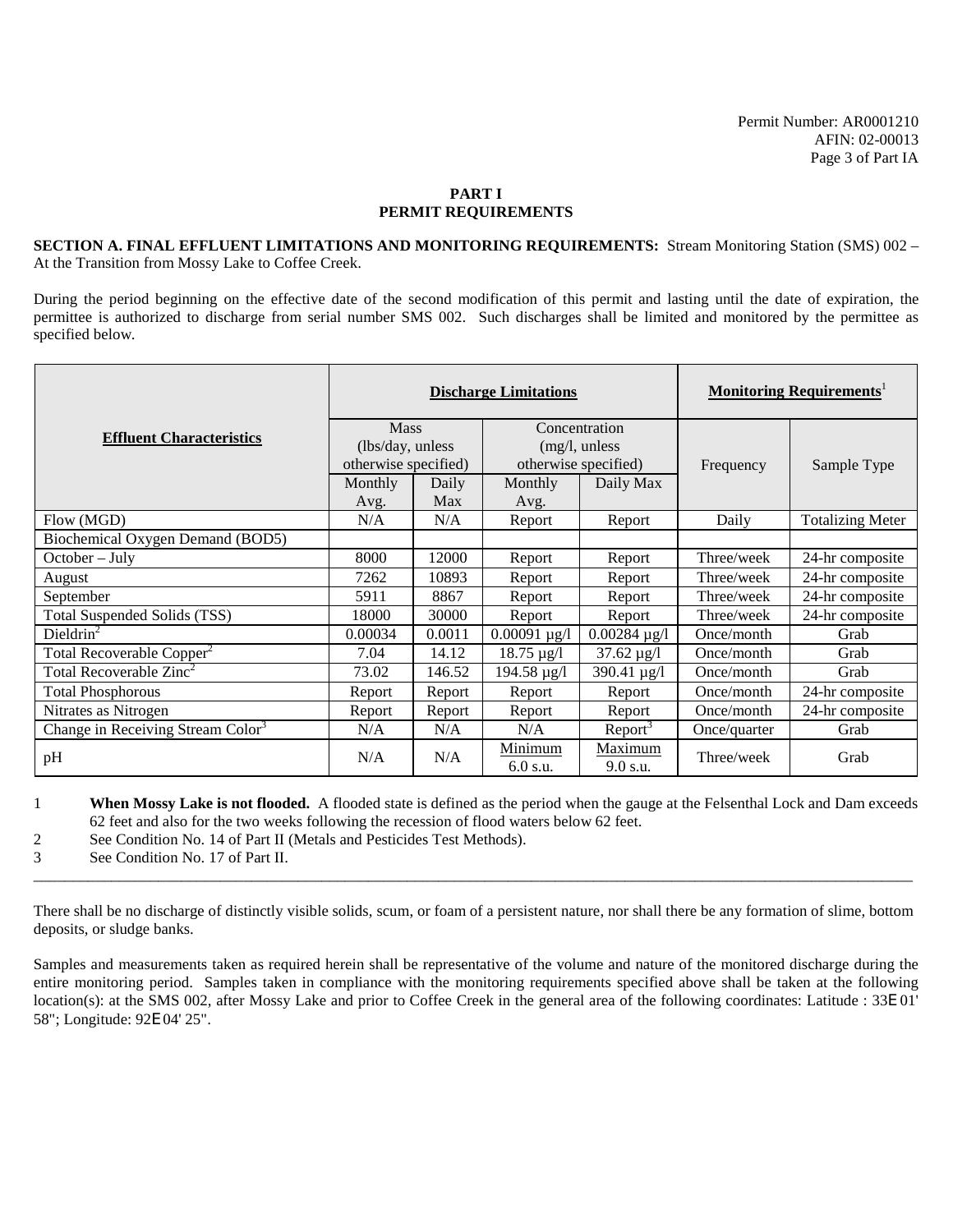#### **SECTION A. EFFLUENT LIMITATIONS AND MONITORING REQUIREMENTS:** Internal Outfall 101 – Line 1A of Hardwood Effluent.

During the period beginning on the effective date and lasting until the date of expiration, the permittee is authorized to discharge from internal Outfall 101. Such discharges shall be limited and monitored by the permittee as specified below.

|                                                   | <b>Discharge Limitations</b> |       |                            |             | <b>Monitoring Requirements</b> |                 |
|---------------------------------------------------|------------------------------|-------|----------------------------|-------------|--------------------------------|-----------------|
| <b>Effluent Characteristics</b>                   | Mass                         |       | Concentration              |             |                                |                 |
|                                                   | (lbs/day, unless             |       | $(\mu g/l, \text{unless})$ |             |                                |                 |
|                                                   | otherwise specified)         |       | otherwise specified)       |             | Frequency                      | Sample Type     |
|                                                   | Monthly                      | Daily | Monthly                    | Daily       |                                |                 |
|                                                   | Avg.                         | Max   | Avg.                       | Max         |                                |                 |
| Flow (MGD)                                        | N/A                          | N/A   | Report                     | Report      | Daily                          | Instantaneous   |
| 2,3,7,8-Tetrachlorodibenzo-p-dioxin<br>$(TCDD)^1$ | N/A                          | N/A   | N/A                        | $<$ 10 pg/l | Once/quarter                   | 24-hr composite |
| 2,3,7,8-Tetrachlorodebenzofuran (TCDF)            | N/A                          | N/A   | N/A                        | $31.9$ pg/l | Once/quarter                   | 24-hr composite |
| Trichlorosyringol                                 | N/A                          | N/A   | N/A                        | <2.5        | Once/quarter                   | 24-hr composite |
| $3,4,5$ -Trichlorocatechol <sup>1</sup>           | N/A                          | N/A   | N/A                        | < 5.0       | Once/quarter                   | 24-hr composite |
| $3,4,6$ -Trichlorocatechol <sup>1</sup>           | N/A                          | N/A   | N/A                        | < 5.0       | Once/quarter                   | 24-hr composite |
| $3,4,5$ -Trichloroguaiacol <sup>1</sup>           | N/A                          | N/A   | N/A                        | <2.5        | Once/quarter                   | 24-hr composite |
| $3,4,6$ -Trichloroguaiacol <sup>1</sup>           | N/A                          | N/A   | N/A                        | < 2.5       | Once/quarter                   | 24-hr composite |
| $4,5,6$ -Trichloroguaiacol <sup>1</sup>           | N/A                          | N/A   | N/A                        | < 2.5       | Once/quarter                   | 24-hr composite |
| $2,4,5$ -Trichlorophenol <sup>1</sup>             | N/A                          | N/A   | N/A                        | <2.5        | Once/quarter                   | 24-hr composite |
| $2,4,6$ -Trichlorophenol <sup>1</sup>             | N/A                          | N/A   | N/A                        | < 2.5       | Once/quarter                   | 24-hr composite |
| Tetrachlorocatechol <sup>1</sup>                  | N/A                          | N/A   | N/A                        | < 5.0       | Once/quarter                   | 24-hr composite |
| Tetrachloroguaiacol <sup>1</sup>                  | N/A                          | N/A   | N/A                        | < 5.0       | Once/quarter                   | 24-hr composite |
| $2,3,4,6$ -Tetrachlorophenol <sup>1</sup>         | N/A                          | N/A   | N/A                        | < 2.5       | Once/quarter                   | 24-hr composite |
| Pentachlorophenol <sup>1</sup>                    | N/A                          | N/A   | N/A                        | < 5.0       | Once/quarter                   | 24-hr composite |
| Chloroform                                        | 4.78                         | 7.99  | Report                     | Report      | Once/2 months                  | 24-hr composite |

1 See Condition No. 8 of Part II (Test Method Requirements).

\_\_\_\_\_\_\_\_\_\_\_\_\_\_\_\_\_\_\_\_\_\_\_\_\_\_\_\_\_\_\_\_\_\_\_\_\_\_\_\_\_\_\_\_\_\_\_\_\_\_\_\_\_\_\_\_\_\_\_\_\_\_\_\_\_\_\_\_\_\_\_\_\_\_\_\_\_\_\_\_\_\_\_\_\_\_\_\_\_\_\_\_\_\_\_\_\_\_\_\_\_\_\_\_\_\_\_\_\_\_\_\_\_ Samples and measurements taken as required herein shall be representative of the volume and nature of the monitored discharge during the entire monitoring period. Samples taken in compliance with monitoring requirements specified above shall be taken at the following location(s): internal outfall 101 (Line 1A – Hardwood) at Latitude : 33E 08' 29.5"; Longitude: 91E 58' 25.8" and prior to commingling with other waste streams.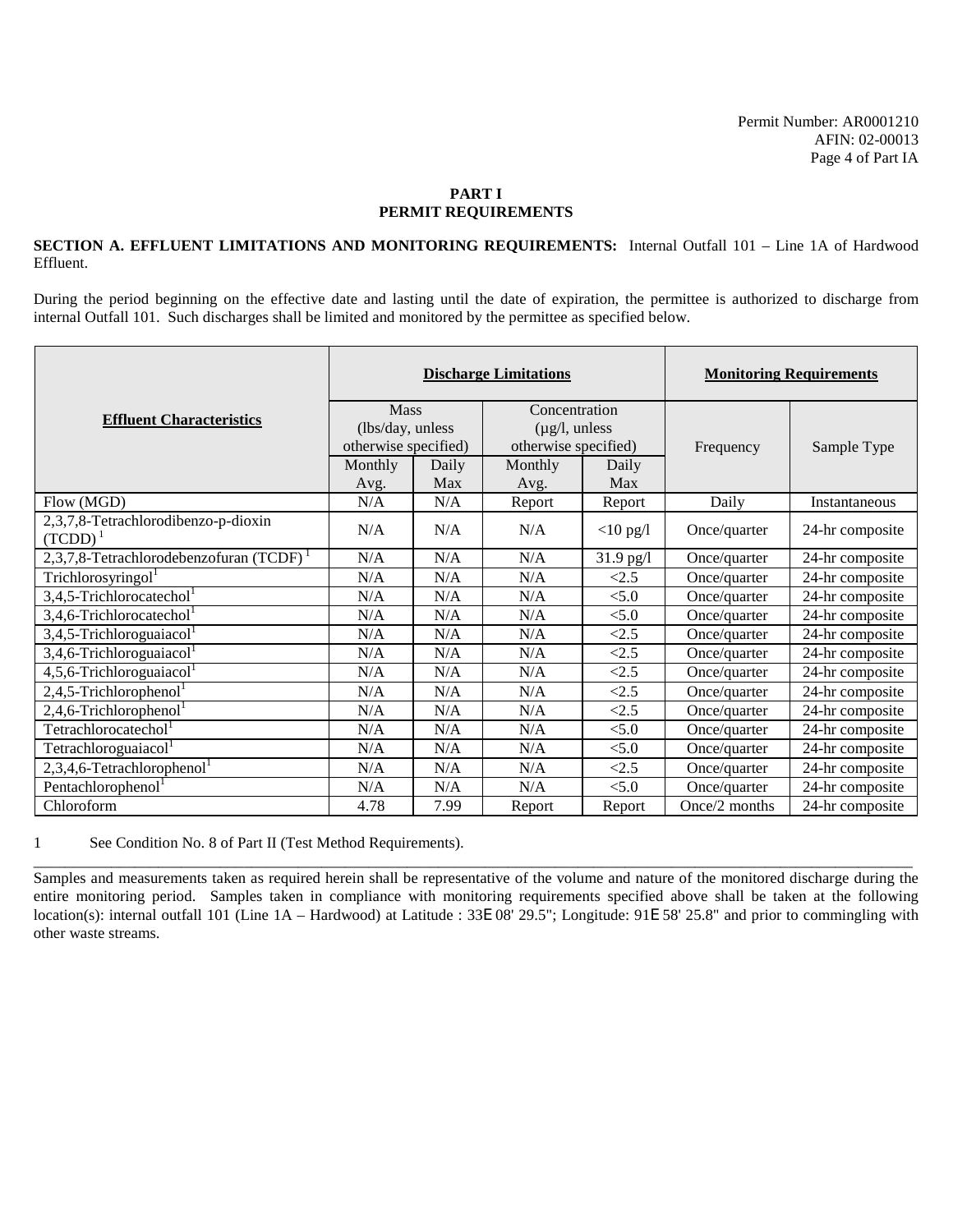#### **SECTION A. EFFLUENT LIMITATIONS AND MONITORING REQUIREMENTS:** Internal Outfall 102 – Line 1B of Hardwood Effluent.

During the period beginning on the effective date and lasting until the date of expiration, the permittee is authorized to discharge from internal Outfall 102. Such discharges shall be limited and monitored by the permittee as specified below.

|                                                   | <b>Discharge Limitations</b> |       |                            |             | <b>Monitoring Requirements</b> |                 |
|---------------------------------------------------|------------------------------|-------|----------------------------|-------------|--------------------------------|-----------------|
| <b>Effluent Characteristics</b>                   | <b>Mass</b>                  |       | Concentration              |             |                                |                 |
|                                                   | (lbs/day, unless             |       | $(\mu g/l, \text{unless})$ |             |                                |                 |
|                                                   | otherwise specified)         |       | otherwise specified)       |             | Frequency                      | Sample Type     |
|                                                   | Monthly                      | Daily | Monthly                    | Daily       |                                |                 |
|                                                   | Avg.                         | Max   | Avg.                       | Max         |                                |                 |
| $Flow(MGD)+$                                      | N/A                          | N/A   | Report                     | Report      | Daily                          | Instantaneous   |
| 2,3,7,8-Tetrachlorodibenzo-p-dioxin<br>$(TCDD)^1$ | N/A                          | N/A   | N/A                        | $<$ 10 pg/l | Once/quarter                   | 24-hr composite |
| 2,3,7,8-Tetrachlorodebenzofuran (TCDF)            | N/A                          | N/A   | N/A                        | 31.9 pg/l   | Once/quarter                   | 24-hr composite |
| Trichlorosyringol <sup>1</sup>                    | N/A                          | N/A   | N/A                        | <2.5        | Once/quarter                   | 24-hr composite |
| $3,4,5$ -Trichlorocatechol <sup>1</sup>           | N/A                          | N/A   | N/A                        | < 5.0       | Once/quarter                   | 24-hr composite |
| $3,4,6$ -Trichlorocatechol <sup>1</sup>           | N/A                          | N/A   | N/A                        | < 5.0       | Once/quarter                   | 24-hr composite |
| $3,4,5$ -Trichloroguaiacol <sup>1</sup>           | N/A                          | N/A   | N/A                        | <2.5        | Once/quarter                   | 24-hr composite |
| $3,4,6$ -Trichloroguaiacol <sup>1</sup>           | N/A                          | N/A   | N/A                        | < 2.5       | Once/quarter                   | 24-hr composite |
| $4,5,6$ -Trichloroguaiacol <sup>1</sup>           | N/A                          | N/A   | N/A                        | < 2.5       | Once/quarter                   | 24-hr composite |
| $2,4,5$ -Trichlorophenol <sup>1</sup>             | N/A                          | N/A   | N/A                        | < 2.5       | Once/quarter                   | 24-hr composite |
| $2,4,6$ -Trichlorophenol <sup>1</sup>             | N/A                          | N/A   | N/A                        | < 2.5       | Once/quarter                   | 24-hr composite |
| Tetrachlorocatechol <sup>1</sup>                  | N/A                          | N/A   | N/A                        | < 5.0       | Once/quarter                   | 24-hr composite |
| Tetrachloroguaiacol <sup>1</sup>                  | N/A                          | N/A   | N/A                        | < 5.0       | Once/quarter                   | 24-hr composite |
| $2,3,4,6$ -Tetrachlorophenol <sup>1</sup>         | N/A                          | N/A   | N/A                        | < 2.5       | Once/quarter                   | 24-hr composite |
| Pentachlorophenol <sup>1</sup>                    | N/A                          | N/A   | N/A                        | < 5.0       | Once/quarter                   | 24-hr composite |
| Chloroform                                        | 4.78                         | 7.99  | Report                     | Report      | Once/2 months                  | 24-hr composite |

1 See Condition No. 8 of Part II (Test Method Requirements).

\_\_\_\_\_\_\_\_\_\_\_\_\_\_\_\_\_\_\_\_\_\_\_\_\_\_\_\_\_\_\_\_\_\_\_\_\_\_\_\_\_\_\_\_\_\_\_\_\_\_\_\_\_\_\_\_\_\_\_\_\_\_\_\_\_\_\_\_\_\_\_\_\_\_\_\_\_\_\_\_\_\_\_\_\_\_\_\_\_\_\_\_\_\_\_\_\_\_\_\_\_\_\_\_\_\_\_\_\_\_\_\_\_ Samples and measurements taken as required herein shall be representative of the volume and nature of the monitored discharge during the entire monitoring period. Samples taken in compliance with monitoring requirements specified above shall be taken at the following location(s): internal outfall 102 (Line 1B – Hardwood) at Latitude : 33E 08' 29.5"; Longitude: 91E 58' 25.8"and prior to commingling with other waste streams.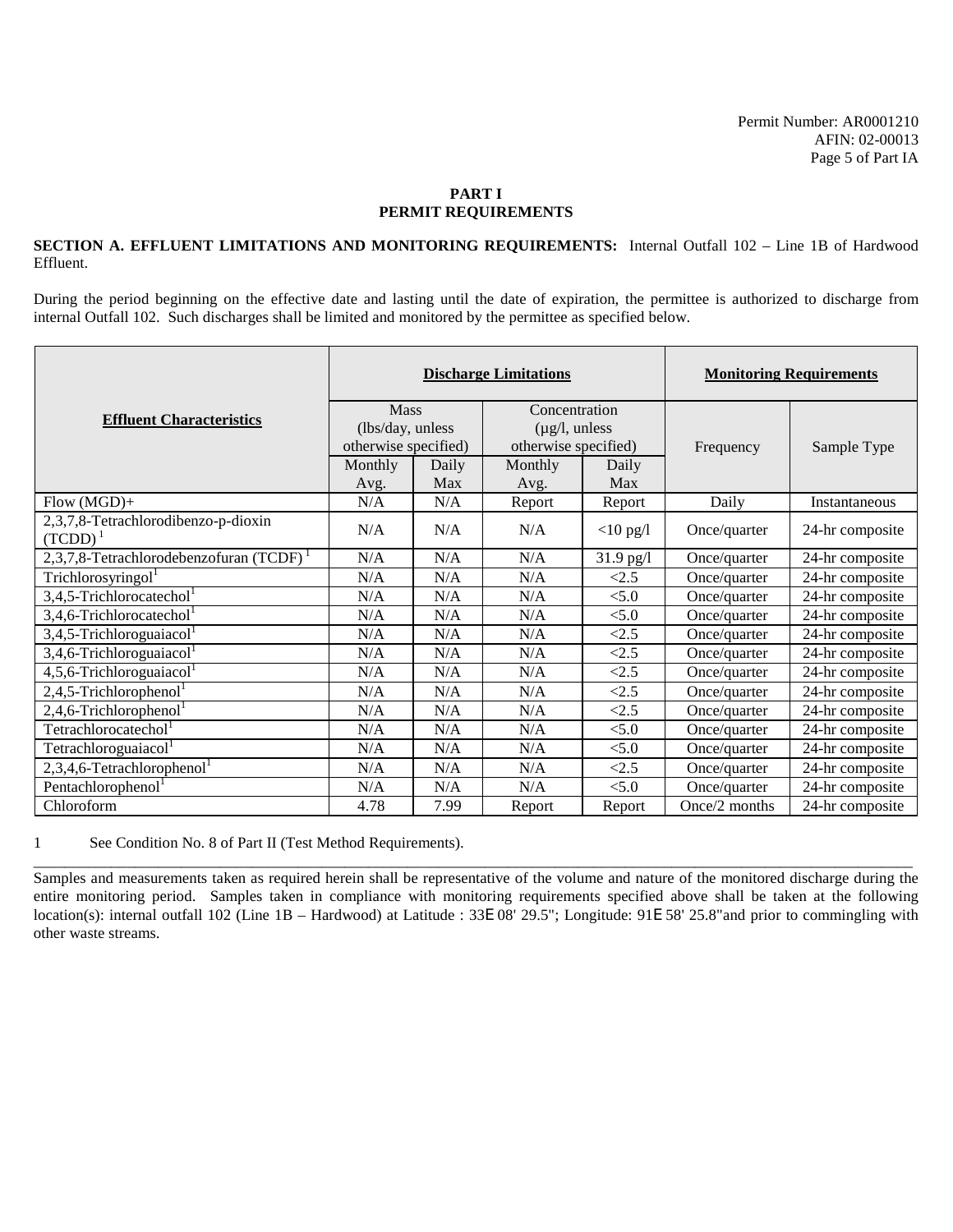#### **SECTION A. EFFLUENT LIMITATIONS AND MONITORING REQUIREMENTS:** Internal Outfall 103 – Line 2 of Softwood Effluent.

During the period beginning on the effective date and lasting until the date of expiration, the permittee is authorized to discharge from internal Outfall 103. Such discharges shall be limited and monitored by the permittee as specified below.

|                                                   | <b>Discharge Limitations</b> |       |                            |             | <b>Monitoring Requirements</b> |                 |
|---------------------------------------------------|------------------------------|-------|----------------------------|-------------|--------------------------------|-----------------|
| <b>Effluent Characteristics</b>                   | Mass                         |       | Concentration              |             |                                |                 |
|                                                   | (lbs/day, unless             |       | $(\mu g/l, \text{unless})$ |             |                                |                 |
|                                                   | otherwise specified)         |       | otherwise specified)       |             | Frequency                      | Sample Type     |
|                                                   | Monthly                      | Daily | Monthly                    | Daily       |                                |                 |
|                                                   | Avg.                         | Max   | Avg.                       | Max         |                                |                 |
| $Flow(MGD)+$                                      | N/A                          | N/A   | Report                     | Report      | Daily                          | Instantaneous   |
| 2,3,7,8-Tetrachlorodibenzo-p-dioxin<br>$(TCDD)^1$ | N/A                          | N/A   | N/A                        | $<$ 10 pg/l | Once/quarter                   | 24-hr composite |
| 2,3,7,8-Tetrachlorodebenzofuran (TCDF)            | N/A                          | N/A   | N/A                        | $31.9$ pg/l | Once/quarter                   | 24-hr composite |
| Trichlorosyringol                                 | N/A                          | N/A   | N/A                        | <2.5        | Once/quarter                   | 24-hr composite |
| $3,4,5$ -Trichlorocatechol <sup>1</sup>           | N/A                          | N/A   | N/A                        | < 5.0       | Once/quarter                   | 24-hr composite |
| $3,4,6$ -Trichlorocatechol <sup>1</sup>           | N/A                          | N/A   | N/A                        | < 5.0       | Once/quarter                   | 24-hr composite |
| $3,4,5$ -Trichloroguaiacol <sup>1</sup>           | N/A                          | N/A   | N/A                        | <2.5        | Once/quarter                   | 24-hr composite |
| $3,4,6$ -Trichloroguaiacol <sup>1</sup>           | N/A                          | N/A   | N/A                        | < 2.5       | Once/quarter                   | 24-hr composite |
| $4,5,6$ -Trichloroguaiacol <sup>1</sup>           | N/A                          | N/A   | N/A                        | < 2.5       | Once/quarter                   | 24-hr composite |
| $2,4,5$ -Trichlorophenol <sup>1</sup>             | N/A                          | N/A   | N/A                        | <2.5        | Once/quarter                   | 24-hr composite |
| $2,4,6$ -Trichlorophenol <sup>1</sup>             | N/A                          | N/A   | N/A                        | < 2.5       | Once/quarter                   | 24-hr composite |
| Tetrachlorocatechol <sup>1</sup>                  | N/A                          | N/A   | N/A                        | < 5.0       | Once/quarter                   | 24-hr composite |
| Tetrachloroguaiacol <sup>1</sup>                  | N/A                          | N/A   | N/A                        | < 5.0       | Once/quarter                   | 24-hr composite |
| $2,3,4,6$ -Tetrachlorophenol <sup>1</sup>         | N/A                          | N/A   | N/A                        | < 2.5       | Once/quarter                   | 24-hr composite |
| Pentachlorophenol <sup>1</sup>                    | N/A                          | N/A   | N/A                        | < 5.0       | Once/quarter                   | 24-hr composite |
| Chloroform                                        | 4.81                         | 8.04  | Report                     | Report      | Once/2 months                  | 24-hr composite |

1 See Condition No. 8 of Part II (Test Method Requirements).

\_\_\_\_\_\_\_\_\_\_\_\_\_\_\_\_\_\_\_\_\_\_\_\_\_\_\_\_\_\_\_\_\_\_\_\_\_\_\_\_\_\_\_\_\_\_\_\_\_\_\_\_\_\_\_\_\_\_\_\_\_\_\_\_\_\_\_\_\_\_\_\_\_\_\_\_\_\_\_\_\_\_\_\_\_\_\_\_\_\_\_\_\_\_\_\_\_\_\_\_\_\_\_\_\_\_\_\_\_\_\_\_\_ Samples and measurements taken as required herein shall be representative of the volume and nature of the monitored discharge during the entire monitoring period. Samples taken in compliance with monitoring requirements specified above shall be taken at the following location(s): internal outfall 103 (Line 2 – Softwood) at Latitude : 33E 08' 29.5"; Longitude: 91E 58' 25.8" and prior to commingling with other waste streams.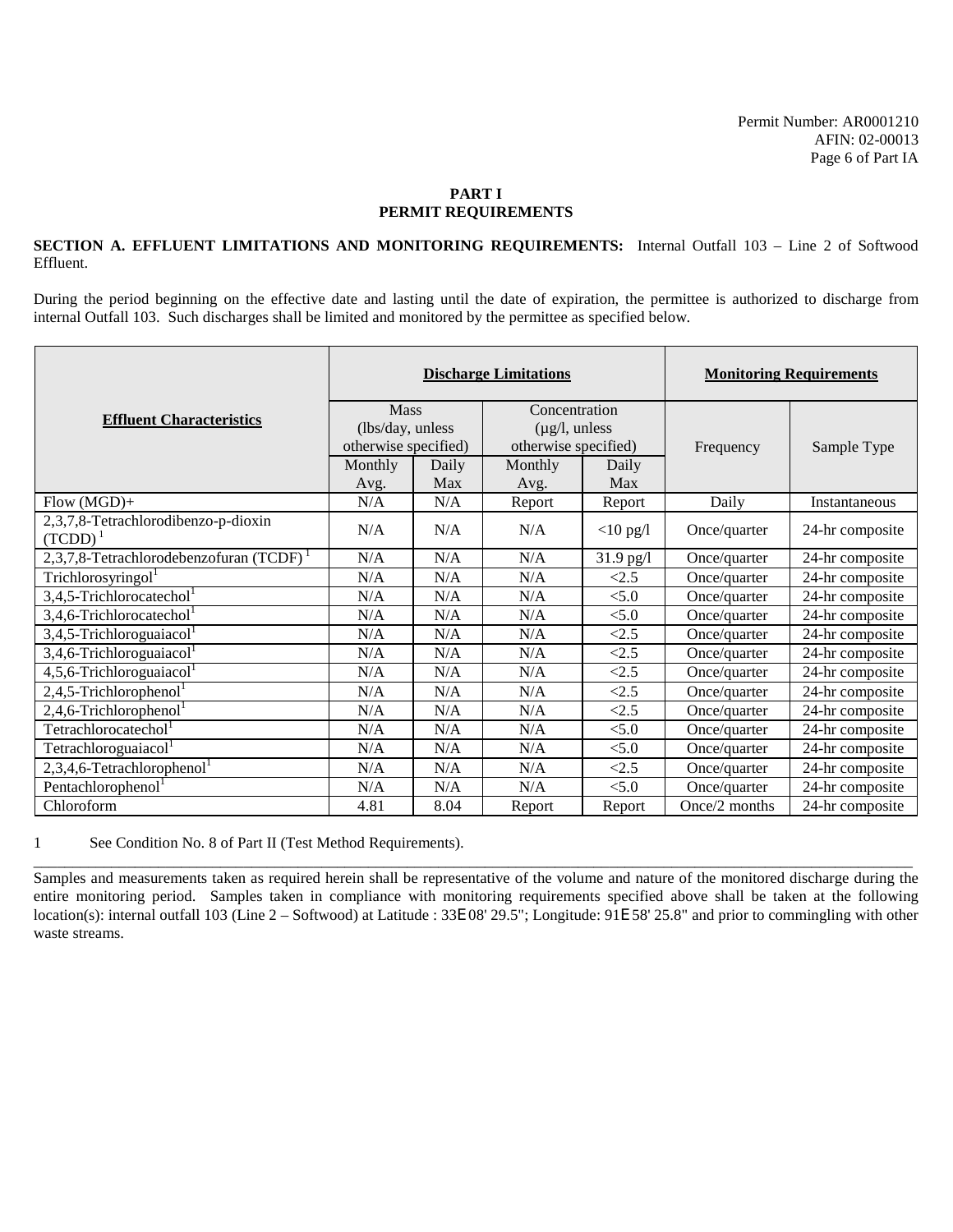Permit Number: AR0001210 AFIN:02-00013 Page 1 of Part IB

# **SECTION B. PERMIT COMPLIANCE**

The permittee shall achieve compliance with the effluent limitations specified for discharges in accordance with the following schedule:

Compliance is required on the effective date of the permit.

1. The report required by Condition No. 9 of Part II of this permit shall be submitted no later than May 31 of each year.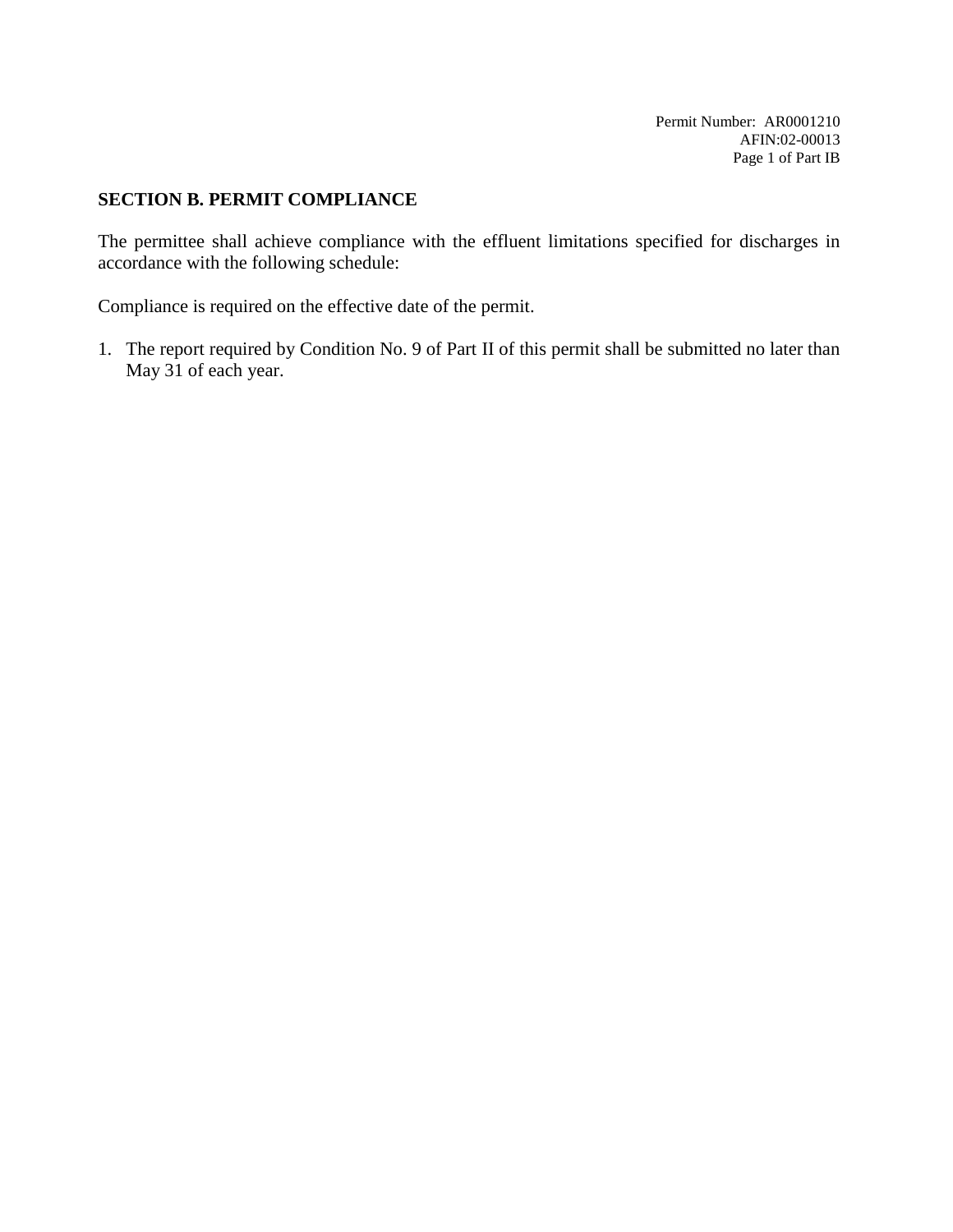# **PART II OTHER CONDITIONS**

- 1. The operator of this wastewater treatment facility shall hold an Advanced Industrial license from the State of Arkansas in accordance with Act 1103 of 1991, Act 556 of 1993, Act 211 of 1971, and Regulation No. 3, as amended.
- 2. In accordance with 40 CFR Parts 122.62 (a)(2) and 124.5, this permit may be reopened for modification or revocation and/or reissuance to require additional monitoring and/or effluent limitations when new information is received that actual or potential exceedance of State water quality criteria and/or narrative criteria are determined to be the result of the permittee's discharge(s) to a relevant water body, or a Total Maximum Daily Load (TMDL) is established or revised for the water body that was not available at the time of the permit issuance that would have justified the application of different permit conditions at the time of permit issuance.
- 3. Other Specified Monitoring Requirements

The permittee may use alternative appropriate monitoring methods and analytical instruments other than as specified in Part I Section A of the permit without a major permit modification under the following conditions:

- The monitoring and analytical instruments are consistent with accepted scientific practices;
- The requests shall be submitted in writing to the Permits Section of the ADEQ Water Division for use of the alternate method or instrument.
- The method and/or instrument is in compliance with 40 CFR Part 136 or approved by the Director; and
- All associated devices are installed, calibrated and maintained to insure the accuracy of the measurements and are consistent with the accepted capability of that type of device. The calibration and maintenance shall be performed as part of the permittee's laboratory Quality Control/Quality Assurance program.

Upon written approval of the alternative monitoring method and/or analytical instruments, these methods or instruments must be consistently utilized throughout the monitoring period. ADEQ must be notified in writing and the permittee must receive written approval from ADEQ if the permittee decides to return to the original permit monitoring requirements.

4. The permittee has certified no chlorophenolic biocides are currently used. Any anticipated use of these biocides will require notification to ADEQ as specified in 40 CFR 122.61(a).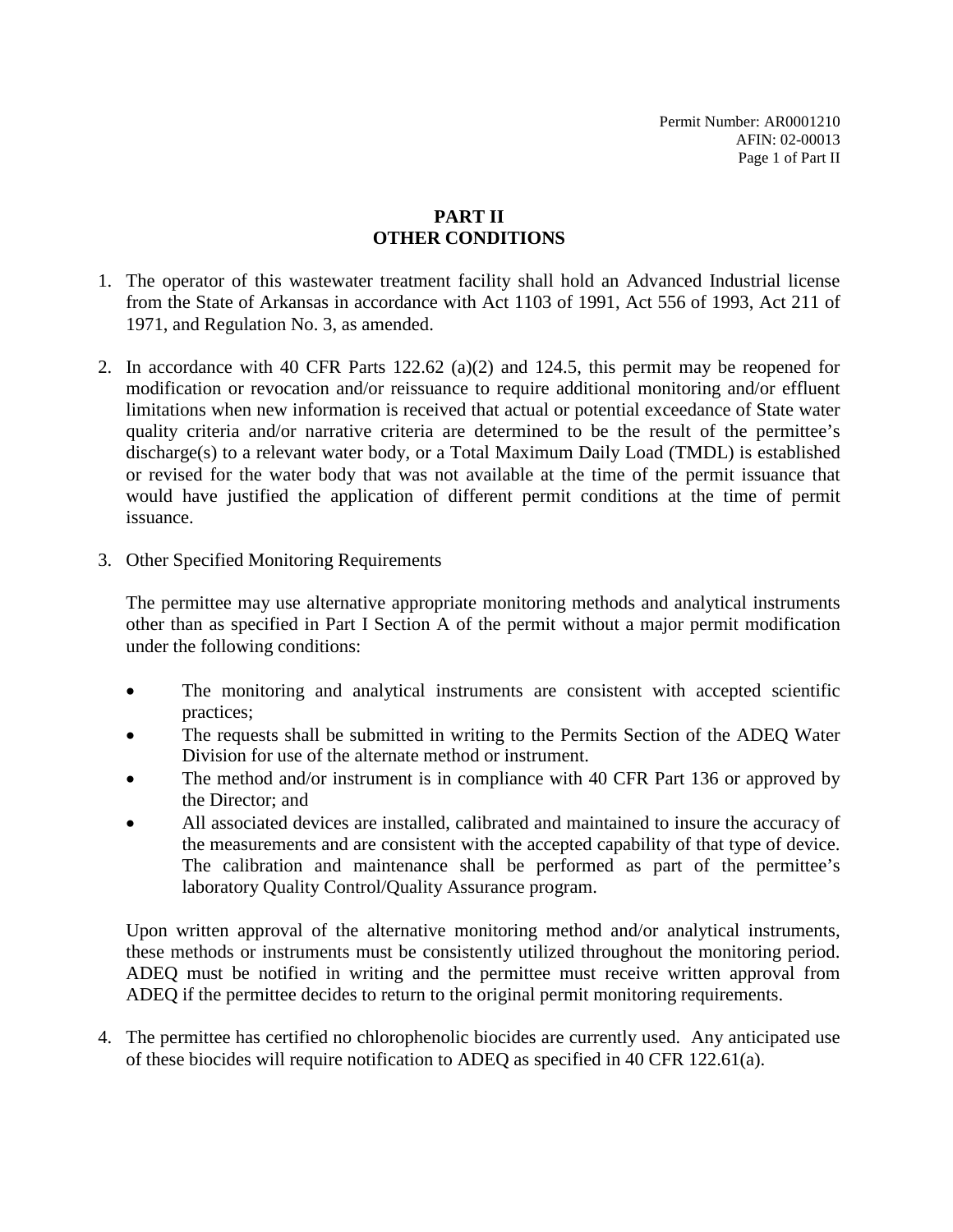- 5. The Department has an MSDS on file for the nutrient blend (MacroGro GPC-30 Wastewater Nutrient Blend) which lists the Nitrogen content as  $15 - 27\%$  as N by weight and the Phosphorous content as  $3 - 15\%$  as  $P_2O_5$  by weight. The permittee must receive written permission from the Department prior to changing the nutrient blend added to the treatment process for biological activity if the change causes the Nitrogen or Phosphorous to be outside of the listed range.
- 6. The permittee has certified zinc hydrosulfite is not used in the bleaching process. Any anticipated use of zinc hydrosulfite will require notification to ADEQ as specified in 40 CFR 122.61(a).
- 7. Dioxin Monitoring Requirements

For compliance purposes, the minimum quantification levels (MQLs) listed below or lower detection levels (DL) shall be used for monthly average and daily maximum effluent concentrations, as applicable, for listed pollutants. Test results which are less than the respective MQL or DL may be reported as 'zero'.

| Pollutant        | EPA Method     | $ML$ (Fg/l)        |
|------------------|----------------|--------------------|
| $2,3,7,8$ - TCDD | 1613 or latest | $0.00001$ or lower |

8. In accordance with 40 CFR 430.01(i) the following EPA Methods must be utilized when testing bleach plant effluent as specified for Internal Outfalls 101,102, and 103.

| Pollutant               | <b>EPA</b> Method |
|-------------------------|-------------------|
| 2,3,7,8-TCDD            | 1613              |
| 2,3,7,8-TCDF            | 1613              |
| Trichlorosyringol       | 1653              |
| 3,4,5-Trichlorocatechol | 1653              |
| 3,4,6-Trichlorocatechol | 1653              |
| 3,4,6-Trichloroguaiacol | 1653              |
| 4,5,6-Trichloroguaiacol | 1653              |
| 2,4,5-Trichlorophenol   | 1653              |
| Tetrachlorocatechol     | 1653              |
| Tetarachloroguaiacol    | 1653              |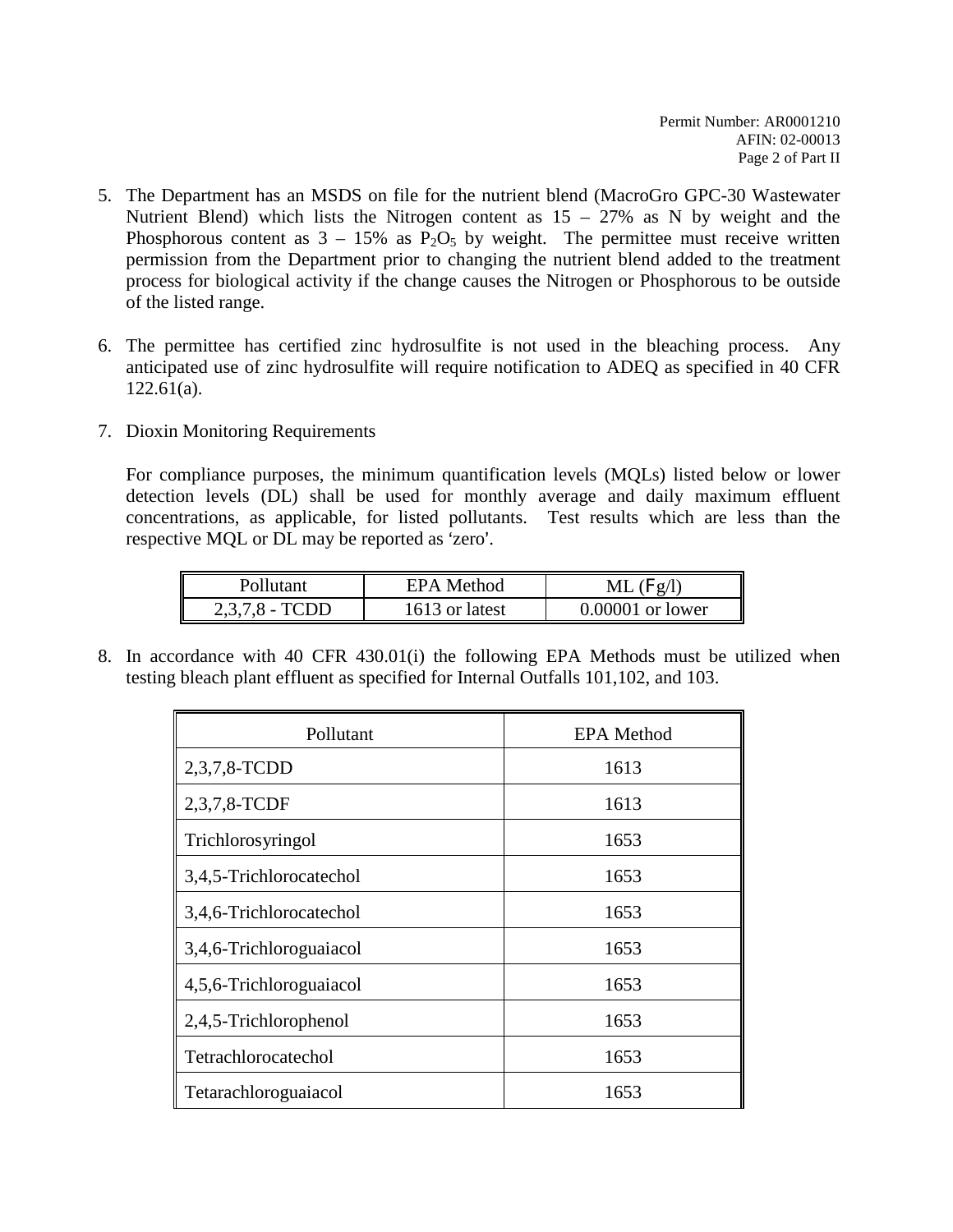| Pollutant                             | <b>EPA</b> Method |
|---------------------------------------|-------------------|
| $\parallel$ 2,3,4,6-Tetrachlorophenol | 1653              |
| Pentachlorophenol                     | 1653              |
| (X(                                   | 1650              |

9. Specific Conditions Related to Best Management Practices Conditions

The permittee has performed all actions required by 40 CFR 430.03(j) within the time frames specified in that regulation.

The Permittee shall make the BMP Plan available at the facility for inspection by a representative of the ADEQ. The BMP Plan must contain all information outlined in 40 CFR 430.03(d) and demonstrate that the requirements of 40 CFR 430.03(c) have been implemented.

No later than May 31 of each year, the Permittee shall submit a report to the ADEQ indicating the BMP monitoring results, action level exceedances and corrective actions taken to respond to any exceedances. Exceedances are not violations of the permit. Failure to take appropriate action as soon as practicable is a permit violation. This report must contain all of the information outlined in 40 CFR 430.03(i)(4). The time frame to be covered by the report is the previous calendar year.

The Permittee shall maintain the records specified in 40 CFR 430.03(g) for a minimum of three years.

10. Permit Conditions for Accepting City of Crossett Wastewater

Georgia-Pacific and the City of Crossett must maintain the agreement for the discharge of the City's treated effluent into G-P's wastewater treatment system. The agreement must continue to state that the City will have a Pretreatment Program meeting applicable parts of 40 CFR 403, and the agreement will establish treatment standards for  $BOD<sub>5</sub>$  and TSS for the City's treated effluent that are submitted to and approved by the ADEQ. The agreement must also continue to address the notifications that the City must provide to G-P and the ADEQ in the event of potential changes in its discharge due to new significant dischargers, or changes in their wastewater characteristics. The agreement with the City of Crossett must continue to stipulate that monitoring records of the City's flow,  $BOD<sub>5</sub>$  and TSS will be maintained by the city for a minimum of three years to ascertain compliance with the Agreement.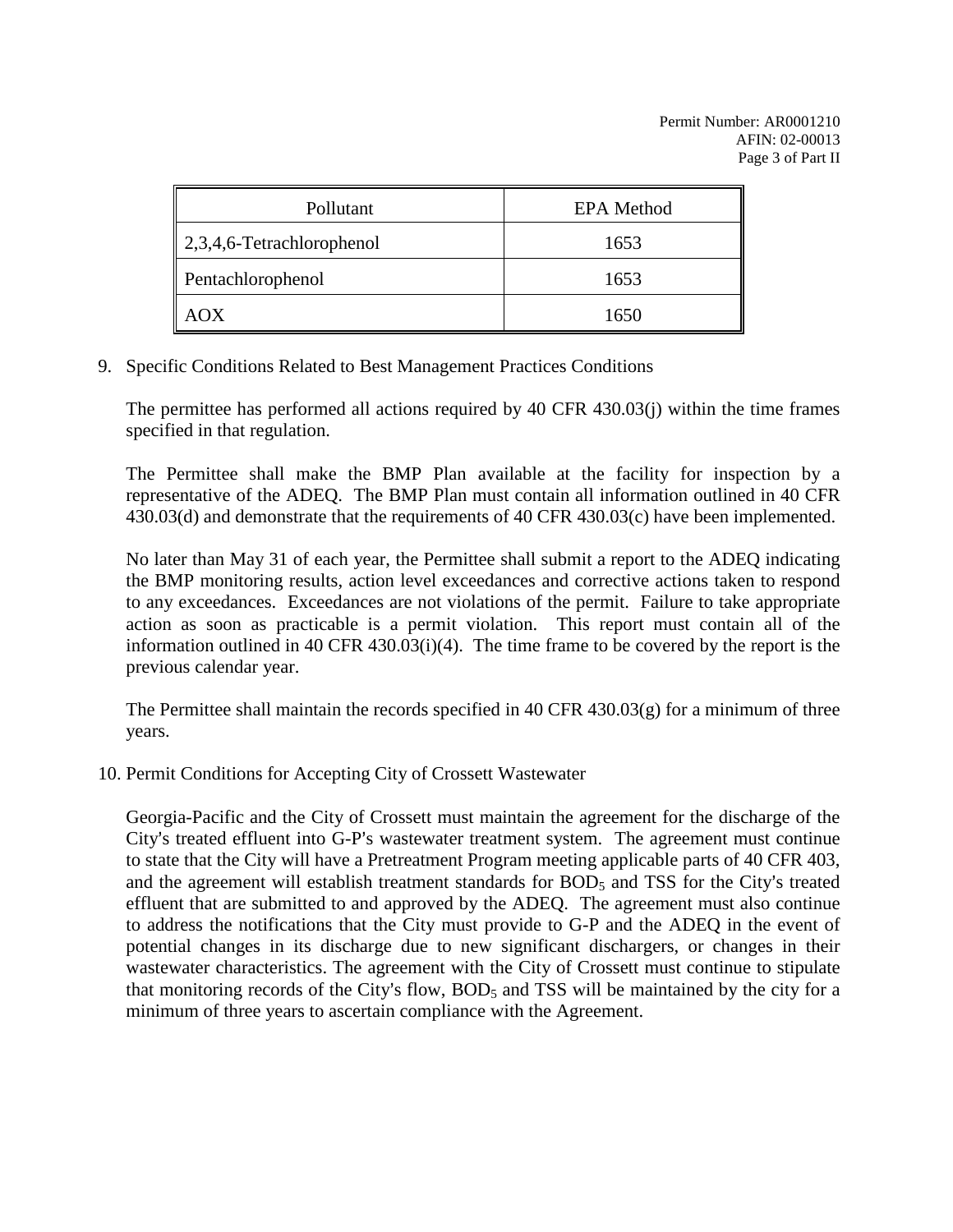11. Fish Tissue Analysis Condition

The permittee shall continue to assess the levels of 2,3,7,8 TCDD in ambient fish tissue in the receiving stream.

A. Stations:

(Outfall) - Between the confluence of Coffee Creek & the Ouachita River and the Louisiana state line

(Background) - Upstream of Felsenthal Lock and Dam

B. Species of fish to collect

The facility shall collect a minimum of three predator species and a minimum of three bottom feeder species from each station. Any combination of the following is acceptable.

Buffalo, Blue catfish, Flathead catfish, Crappie, or Bass

C. Sampling time

Sampling is allowed at any time during the year. Monitoring results shall be submitted on an annual basis to the ADEQ within 30 days of the completion of sampling and analysis.

D. Test Frequency

Testing shall be done once during the permit cycle. This testing must be conducted during the third year of the permit cycle. The Department reserves the right to require more additional tests if the testing yields greater than 5.33 ppt of 2,3,7,8 TCDD. This is required only at the Outfall station.

E. Method of Analysis

Edible fish fillet samples shall be analyzed and reported for 2,3,7,8 TCDD. The method of analysis shall be in accordance with the latest approved procedure of Method 1613.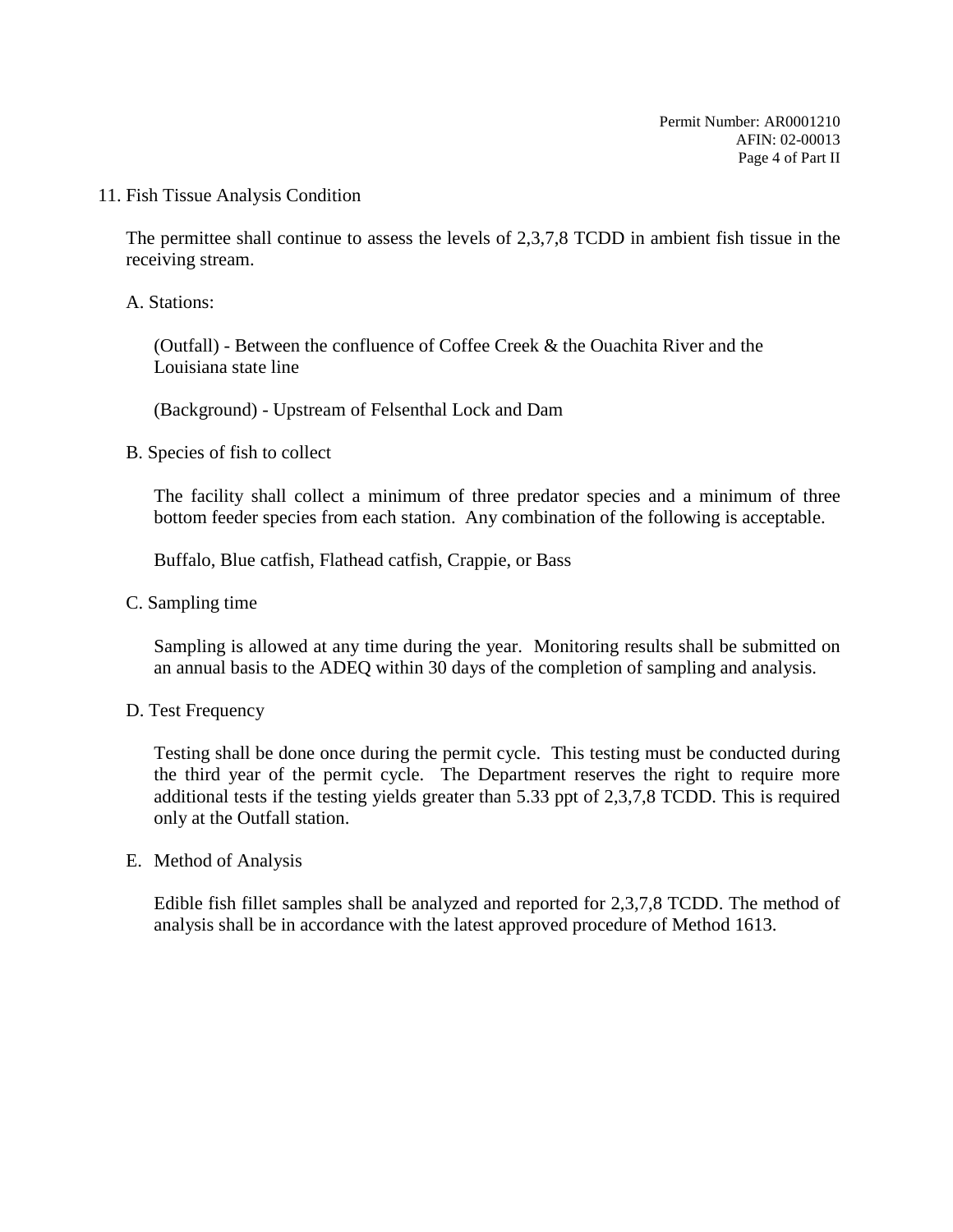12. General Condition for Plant Operations

In addition to the normal wastewater discharge, this NPDES permit authorizes discharges associated with or resulting during essential maintenance, regularly scheduled maintenance, during startup and shutdown, spills and release (whether anticipated or unanticipated) from anywhere in the permitted facility, as long as they are amenable to treatment, routed to the plant's wastewater treatment system and effluent limitations are met. In addition, discharges that are necessary to prevent loss of life, personal injury or severe property damage, as long as there are no feasible alternatives available, are also authorized by this permit, so long as effluent limitations are met.

- 13. The permittee must continue to use no elemental chlorine on any of the bleaching lines. This requirement is based on 40 CFR 430.02(f)(4).
- 14. The permittee may use any EPA approved method based on 40 CFR Part 136 provided the MQL for the chosen method is equal to or less than what has been specified in chart below:

| Pollutant                        | $MQL$ ( $\mu$ g/l) |
|----------------------------------|--------------------|
| <b>Total Recoverable Copper</b>  | 0.5                |
| <b>Total Recoverable Mercury</b> | 0.005              |
| <b>Total Recoverable Zinc</b>    | 20                 |
| Dieldrin                         | 0.02               |

The permittee may develop a matrix specific method detection limit (MDL) in accordance with Appendix B of 40 CFR Part 136. For any pollutant for which the permittee determines a site specific MDL, the permittee shall send to ADEQ, NPDES Permits Branch, a report containing QA/QC documentation, analytical results, and calculations necessary to demonstrate that a site specific MDL was correctly calculated. A site specific minimum quantification level (MQL) shall be determined in accordance with the following calculation:

### $MOL = 3.3 X MDL$

Upon written approval by Permits Branch, the site specific MQL may be utilized by the permittee for all future Discharge Monitoring Report (DMR) calculations and reporting requirements.

If Dieldrin is not detected at Outfall 001 and SMS 002 during the interim period of this permit, the final Dieldrin limits will be removed from the permit through a major modification. The permittee must request the removal at least six months prior to the effective date of the final permit limit.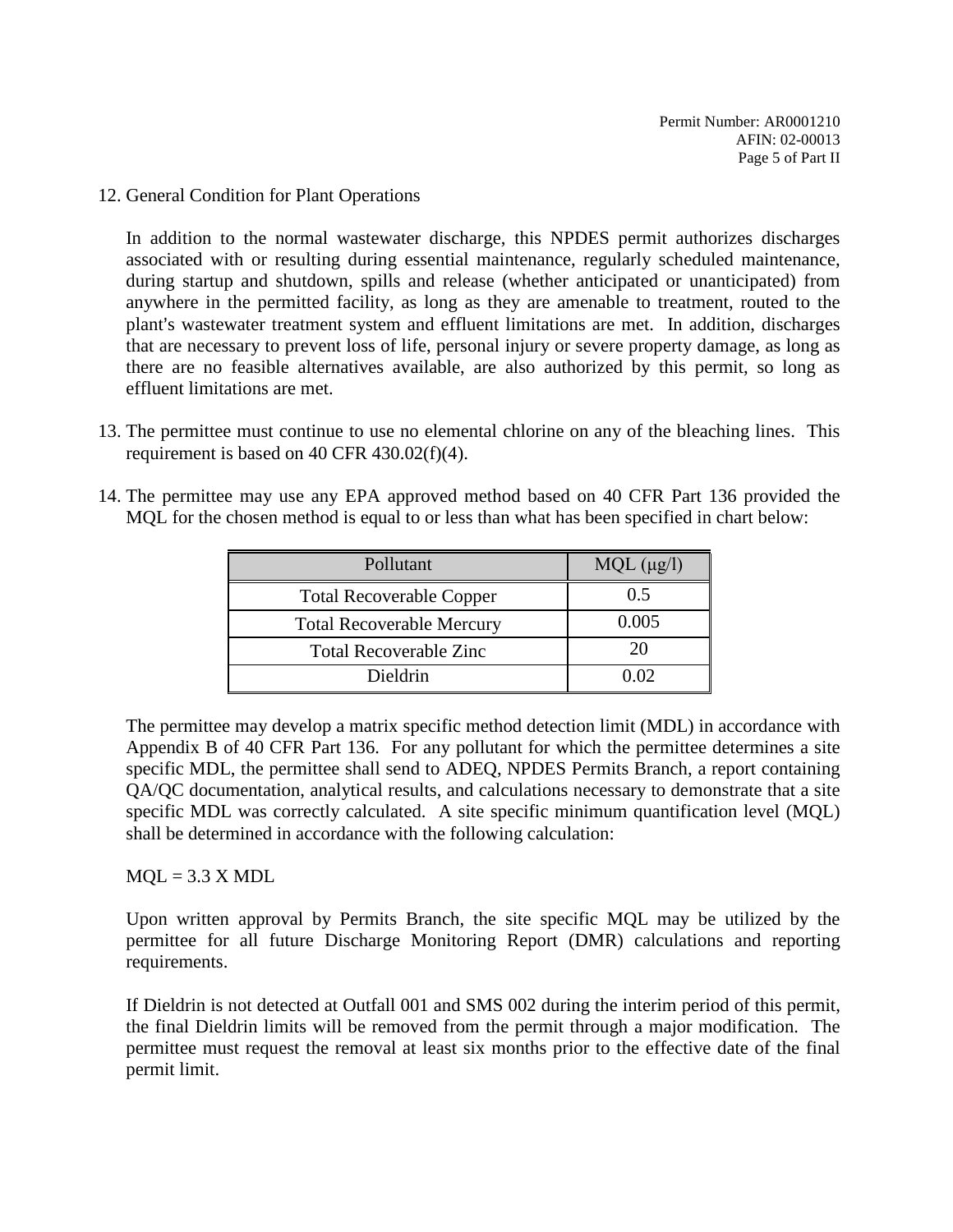### 15. WHOLE EFFLUENT TOXICITY LIMITS (7-DAY CHRONIC NOEC FRESHWATER)

### 1. SCOPE AND METHODOLOGY

a. The permittee shall test the effluent for toxicity in accordance with the provisions in this section.

| APPLICABLE TO FINAL OUTFALL(S):       | 001                       |
|---------------------------------------|---------------------------|
| REPORTED ON DMR AS FINAL OUTFALL: 001 |                           |
| <b>CRITICAL DILUTION (%):</b>         | 80%                       |
| <b>EFFLUENT DILUTION SERIES (%):</b>  | 25%, 34%, 45%, 60%, & 80% |
| <b>TESTING FREQUENCY:</b>             | once/2 months             |
| <b>COMPOSITE SAMPLE TYPE:</b>         | Defined at PART I         |
| <b>TEST SPECIES/METHODS:</b>          | 40 CFR Part 136           |

Ceriodaphnia dubia chronic static renewal survival and reproduction test, Method 1002.0, EPA-821-R-02-013, or the most recent update thereof. This test should be terminated when 60% of the surviving females in the control produce three broods or at the end of eight days, whichever comes first.

Pimephales promelas (Fathead minnow) chronic static renewal 7-day larval survival and growth test, Method 1000.0, EPA-821-R-02-013, or the most recent update thereof. A minimum of five (5) replicates with eight (8) organisms per replicate must be used in the control and in each effluent dilution of this test.

- b. The NOEC (No Observed Effect Concentration) is herein defined as the greatest effluent dilution at and below which toxicity (lethal or sub-lethal) that is statistically different from the control (0% effluent) at the 95% confidence level does not occur. Chronic lethal test failure is defined as a demonstration of a statistically significant lethal effect at test completion to a test species at or below the critical dilution. Chronic sub-lethal test failure is defined as a demonstration of a statistically significant sublethal effect (i.e., growth or reproduction) at test completion to a test species at or below the critical dilution.
- c. This permit may be reopened to require whole effluent toxicity limits, chemical specific effluent limits, additional testing, and/or other appropriate actions to address toxicity.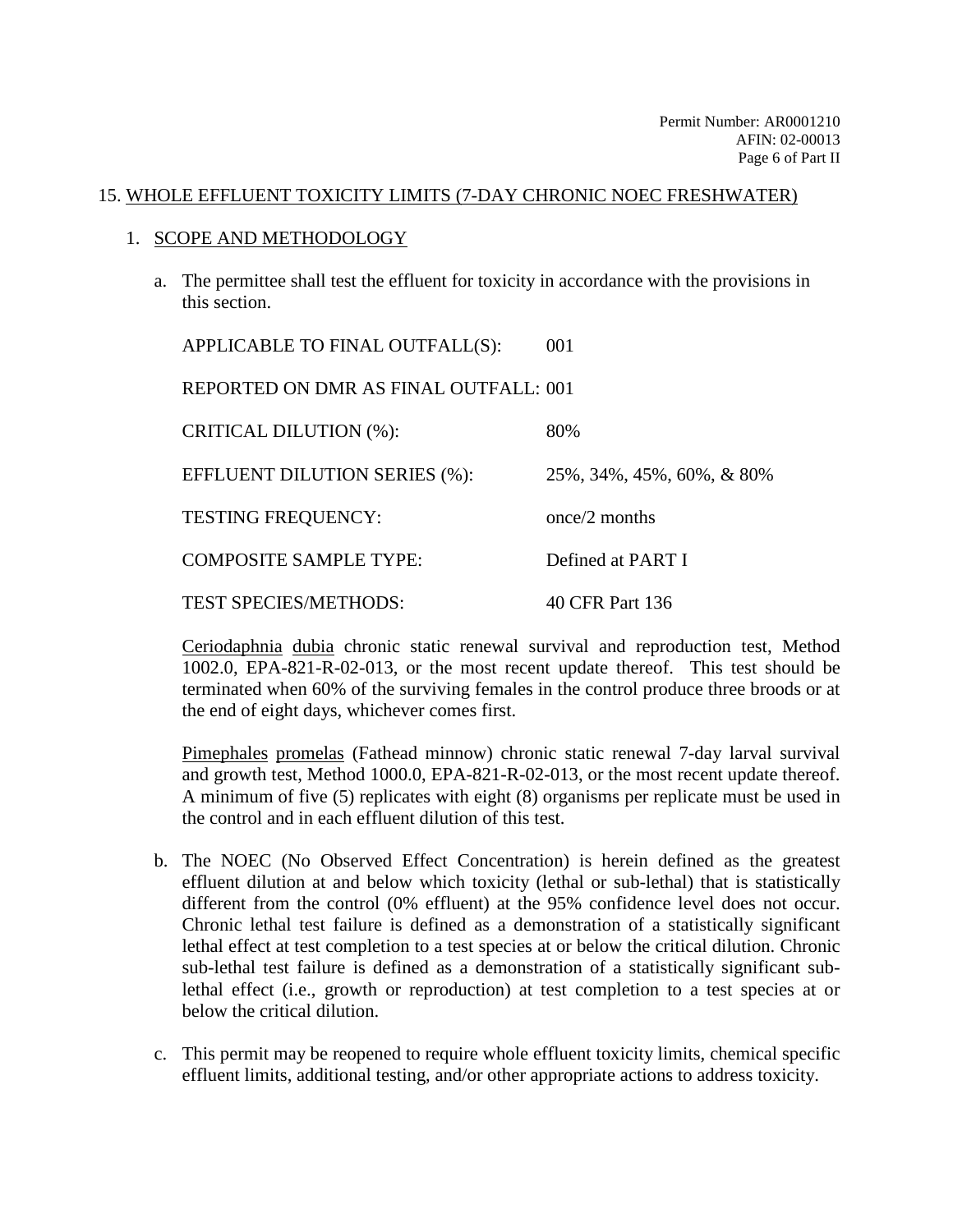#### 2. PERSISTENT LETHAL and/or SUB-LETHAL EFFECTS

The requirements of this subsection apply only when a toxicity test demonstrates significant lethal and/or sub-lethal effects at or below the critical dilution. The purpose of additional tests (also referred to as 'retests' or confirmation tests) is to determine the duration of a toxic event. A test that meets all test acceptability criteria and demonstrates significant toxic effects does not need additional confirmation. Such testing cannot confirm or disprove a previous test result.

If any valid test demonstrates significant lethal or sub-lethal effects to a test species at or below the critical dilution, the frequency of testing for that species is automatically increased to once per quarter for the life of the permit. In addition:

#### a. Part I Testing Frequency Other Than Monthly

- i. The permittee shall conduct a total of three (3) additional tests for any species that demonstrates significant toxic effects at or below the critical dilution. The additional tests shall be conducted monthly during the next three consecutive months. If testing on a quarterly basis, the permittee may substitute one of the additional tests in lieu of one routine toxicity test. A full report shall be prepared for each test required by this section in accordance with procedures outlined in Item 4 of this section and submitted with the period discharge monitoring report (DMR) to the permitting authority for review.
- ii. IF LETHAL EFFECTS HAVE BEEN DEMONSTRATED If any of the additional tests demonstrates significant lethal effects at or below the critical dilution, the permittee shall initiate Toxicity Reduction Evaluation (TRE) requirements as specified in Item 5 of this section. The permittee shall notify ADEQ in writing within 5 days *of notification* of the failure of any retest, and the TRE initiation date will be the test completion date of the first failed retest. A TRE may also be required due to a demonstration of intermittent lethal effects at or below the critical dilution, or for failure to perform the required retests. A TRE required based on lethal effects should consider any sub-lethal effects as well.
- iii. IF SUB-LETHAL EFFECTS ONLY HAVE BEEN DEMONSTRATED If any two of the three additional tests demonstrates significant sub-lethal effects at 75% effluent or lower, the permittee shall initiate the Sub-Lethal Toxicity Reduction Evaluation (TRE $_{\rm{SI}}$ ) requirements as specified in Item 5 of this section. permittee shall notify ADEQ in writing within 5 days *of notification* of the failure of any retest, and the Sub-Lethal Effects TRE initiation date will be the test completion date of the first failed retest. A TRE may be also be required for failure to perform the required retests.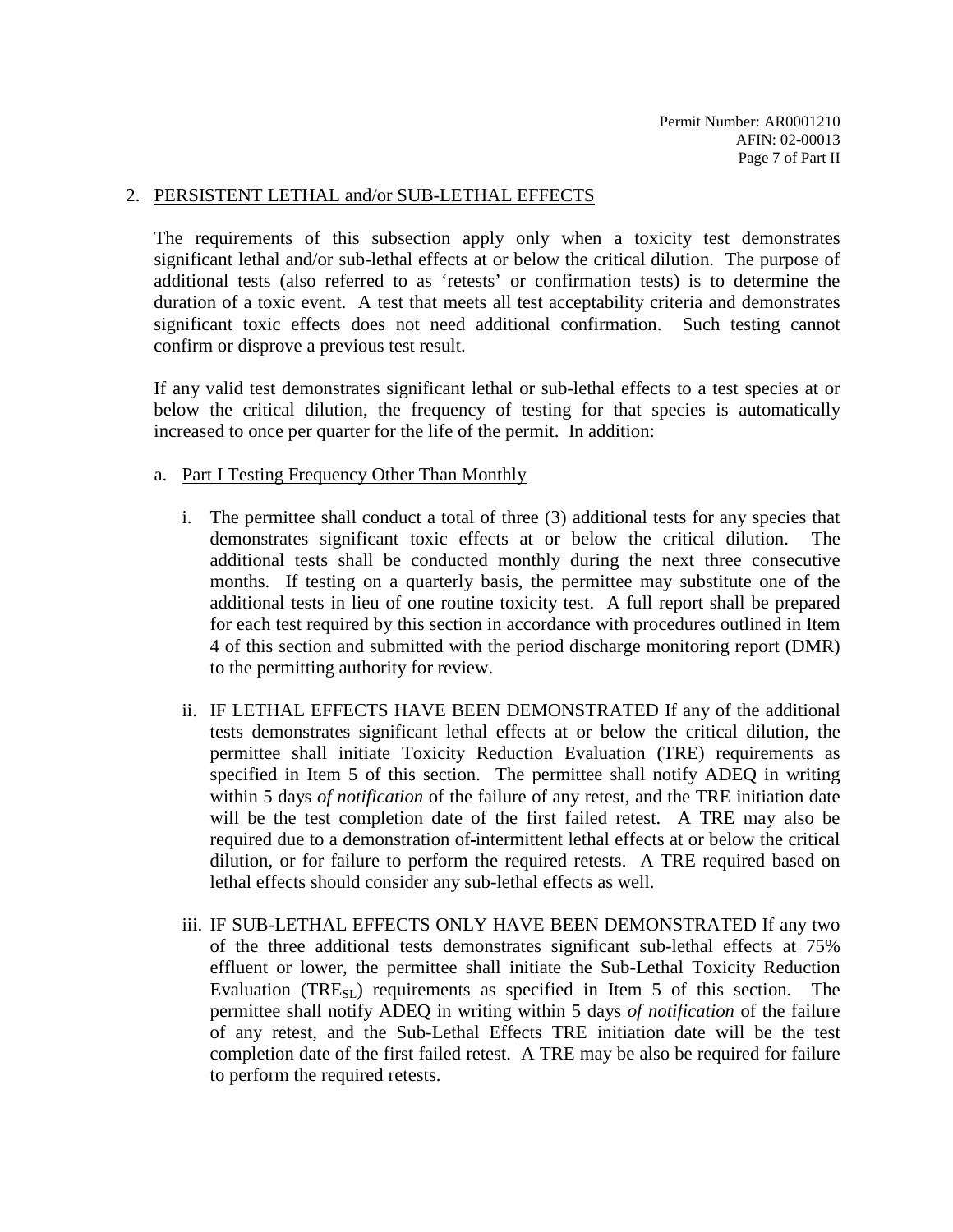iv. The provisions of Item 2.a.i. are suspended upon submittal of the TRE Action Plan.

### b. Part I Testing Frequency of Monthly

The permittee shall initiate the Toxicity Reduction Evaluation (TRE) requirements as specified in Item 5 of this section when any two of three consecutive monthly toxicity tests exhibit significant toxic effects at or below the critical dilution. A TRE may also be required due to a demonstration of intermittent lethal and/or sub-lethal effects at or below the critical dilution, or for failure to perform the required retests.

### 3. REQUIRED TOXICITY TESTING CONDITIONS

### a. Test Acceptance

The permittee shall repeat a test, including the control and all effluent dilutions, if the procedures and quality assurance requirements defined in the test methods or in this permit are not satisfied, including the following additional criteria:

- i. The toxicity test control (0% effluent) must have survival equal to or greater than 80%.
- ii. The mean number of Ceriodaphnia dubia neonates produced per surviving female in the control (0% effluent) must be 15 or more.
- iii. 60% of the surviving control females must produce three broods. The mean dry weight of surviving Fathead minnow larvae at the end of the 7 days in the control (0% effluent) must be 0.25 mg per larva or greater.
- iv. The percent coefficient of variation between replicates shall be 40% or less in the control (0% effluent) for: the young of surviving females in the Ceriodaphnia dubia reproduction test; the growth and survival endpoints of the Fathead minnow test.
- v. The percent coefficient of variation between replicates shall be 40% or less in the critical dilution, unless significant lethal or sub-lethal effects are exhibited for: the young of surviving females in the Ceriodaphnia dubia reproduction test; the growth and survival endpoints of the Fathead minnow test.
- vi. If a test passes, yet the percent coefficient of variation between replicates is greater than 40% in the control (0% effluent) and/or in the critical dilution for: the young of surviving females in the Ceriodaphnia dubia reproduction test; the growth and survival endpoints of the Fathead minnow test, the test is determined to be invalid. A repeat test shall be conducted within the required reporting period of any test determined to be invalid.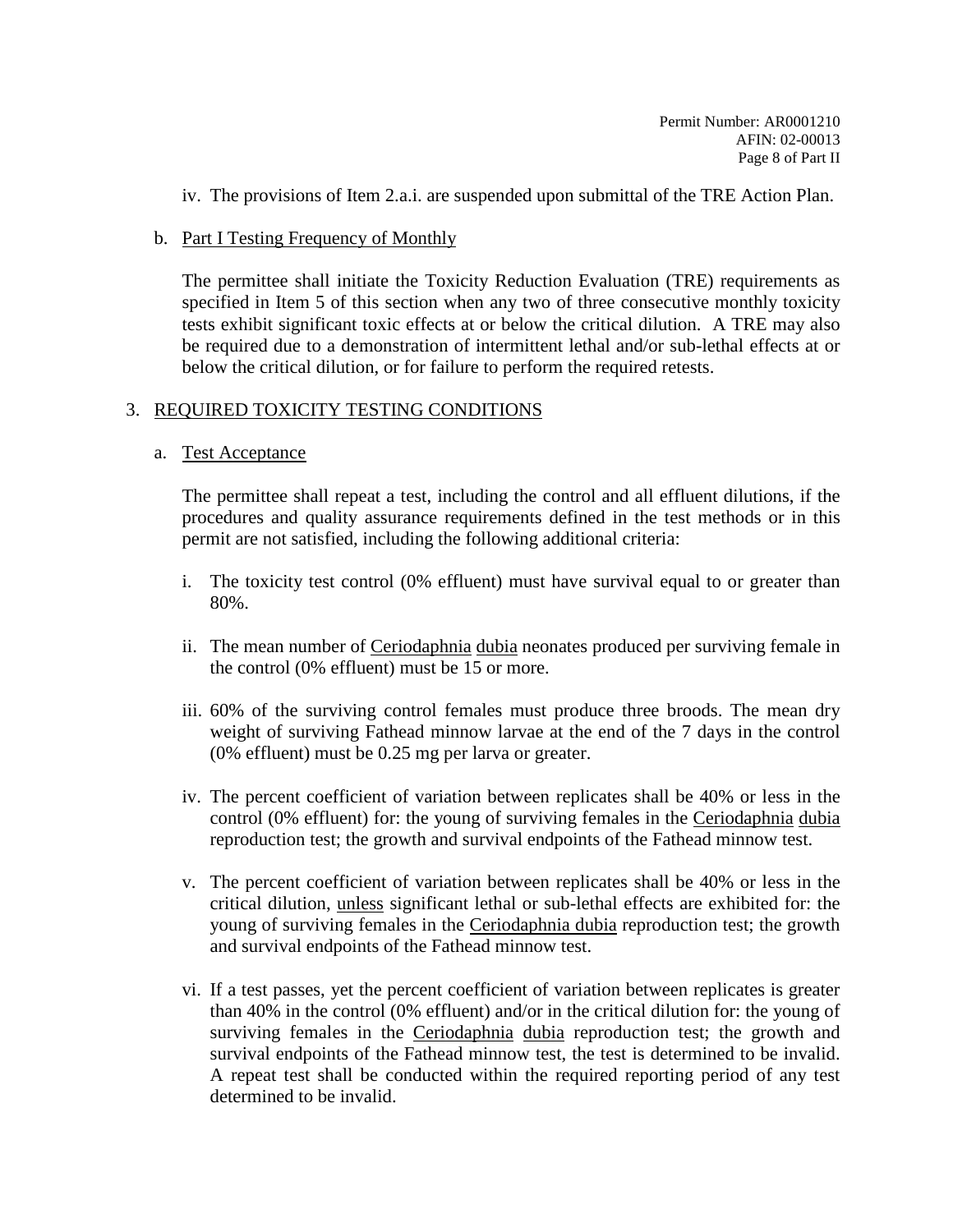- vii. If a test fails, test failure may not be construed or reported as invalid due to a coefficient of variation value of greater than 40%.
- viii. A Percent Minimum Significant Difference (PMSD) range of 13 47 for Ceriodaphnia dubia reproduction;
- ix. A PMSD range of 12 30 for Fathead minnow growth.
- b. Statistical Interpretation
	- i. For the Ceriodaphnia dubia survival test, the statistical analyses used to determine if there is a significant difference between the control and the critical dilution shall be Fisher's Exact Test as described in EPA/821/R-02-013 or the most recent update thereof.
	- ii. For the Ceriodaphnia dubia reproduction test and the Fathead minnow larval survival and growth test, the statistical analyses used to determine if there is a significant difference between the control and the critical dilution shall be in accordance with the methods for determining the No Observed Effect Concentration (NOEC) as described in EPA/821/R-02-013 or the most recent update thereof.
	- iii. If the conditions of Test Acceptability are met in Item 3.a above and the percent survival of the test organism is equal to or greater than 80% in the critical dilution concentration and all lower dilution concentrations, the test shall be considered to be a passing test, and the permittee shall report a survival NOEC of not less than the critical dilution for the DMR reporting requirements found in Item 4 below.
- c. Dilution Water
	- i. Dilution water used in the toxicity tests will be receiving water collected as close to the point of discharge as possible but unaffected by the discharge. The permittee shall substitute synthetic dilution water of similar pH, hardness, and alkalinity to the closest downstream perennial water for:
		- (A)toxicity tests conducted on effluent discharges to receiving water classified as intermittent streams; and
		- (B) toxicity tests conducted on effluent discharges where no receiving water is available due to zero flow conditions.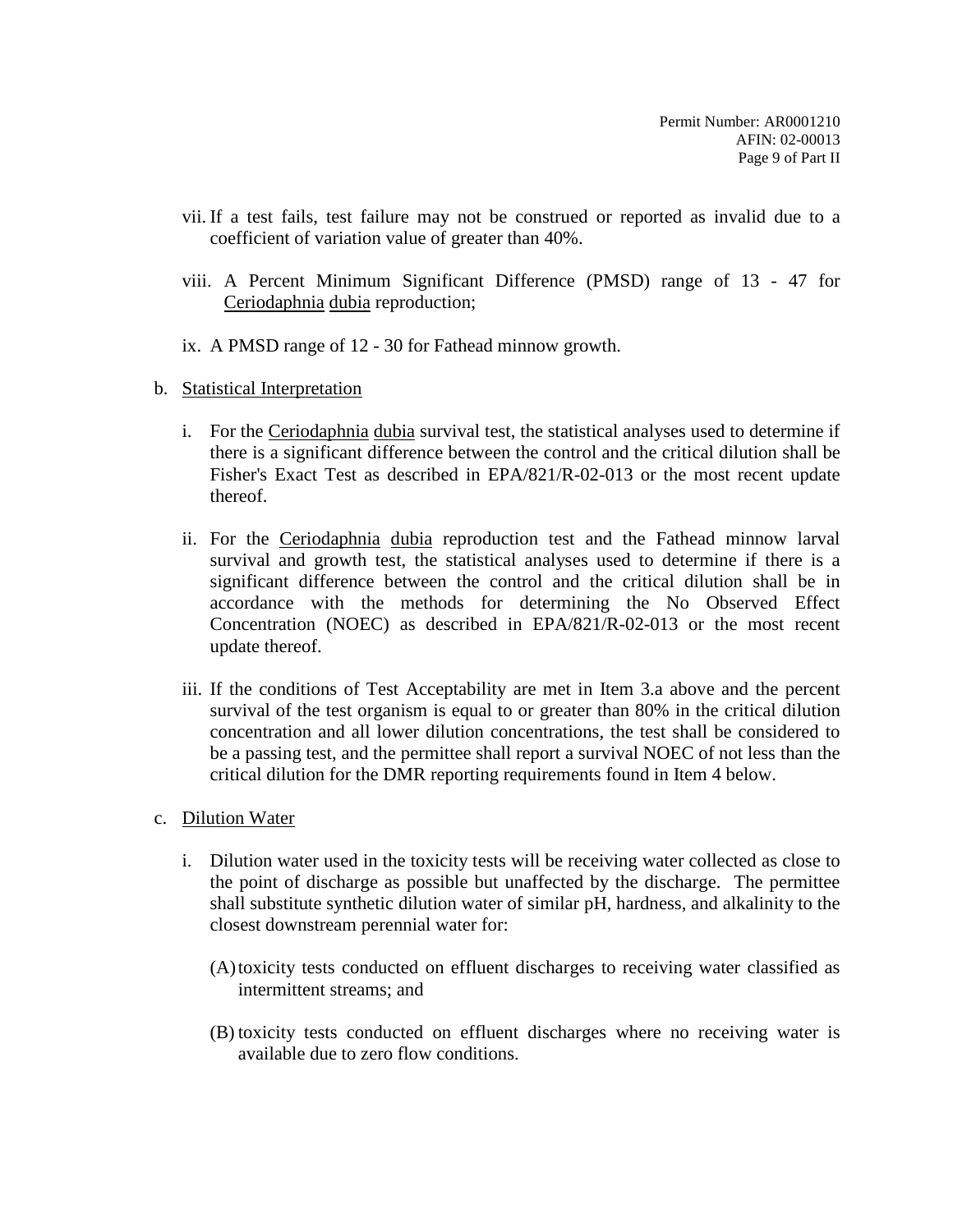- ii. If the receiving water is unsatisfactory as a result of instream toxicity (fails to fulfill the test acceptance criteria of Item 3.a), the permittee may substitute synthetic dilution water for the receiving water in all subsequent tests provided the unacceptable receiving water test met the following stipulations:
	- (A) a synthetic dilution water control which fulfills the test acceptance requirements of Item 3.a was run concurrently with the receiving water control;
	- (B) the test indicating receiving water toxicity has been carried out to completion (i.e., 7 days);
	- (C) the permittee includes all test results indicating receiving water toxicity with the full report and information required by Item 4 below; and
	- (D)the synthetic dilution water shall have a pH, hardness, and alkalinity similar to that of the receiving water or closest downstream perennial water not adversely affected by the discharge, provided the magnitude of these parameters will not cause toxicity in the synthetic dilution water.
- d. Samples and Composites
	- i. The permittee shall collect a minimum of three flow-weighted composite samples from the outfall(s) listed at Item 1.a above. Unless otherwise stated in this section, a composite sample for WET shall consist of 12 subsamples gathered at equal time intervals during a 24-hour period.
	- ii. The permittee shall collect second and third composite samples for use during 24 hour renewals of each dilution concentration for each test. The permittee must collect the composite samples such that the effluent samples, on use, are representative of any periodic episode of chlorination, biocide usage or other potentially toxic substance discharged on a regular or intermittent basis.
	- iii. The permittee must collect all three flow-weighted composite samples within the monitoring period. Second and/or third composite samples shall not be collected into the next monitoring period; such tests will be determined to be invalid. Monitoring period definitions are listed in Part IV.
	- iv. The permittee must collect the composite samples so that the maximum holding time for any effluent sample shall not exceed 72 hours. The permittee must have initiated the toxicity test within 36 hours after the collection of the last portion of the first composite sample. Samples shall be chilled to 6 degrees Centigrade during collection, shipping, and/or storage.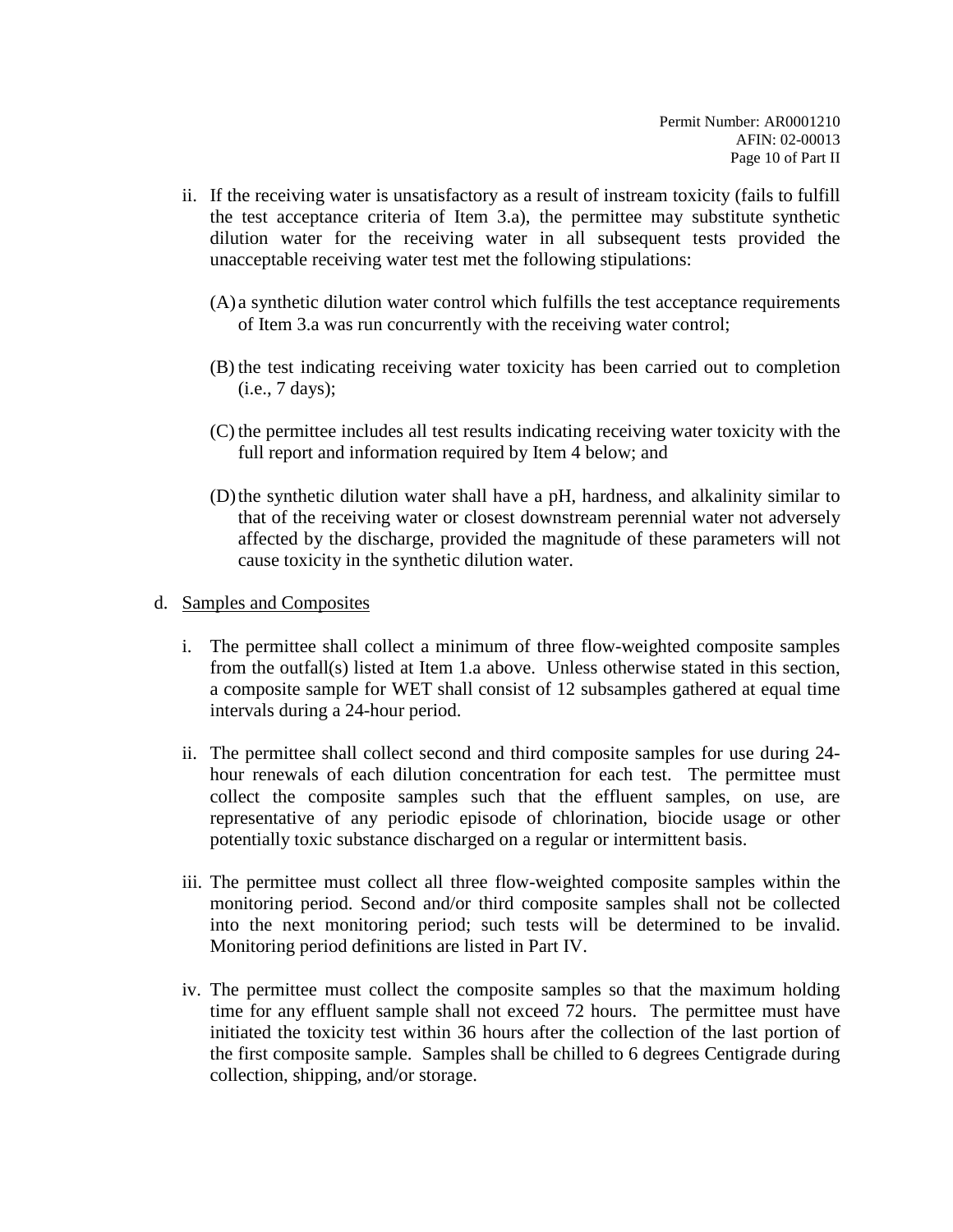- v. If the flow from the outfall(s) being tested ceases during the collection of effluent samples, the requirements for the minimum number of effluent samples, the minimum number of effluent portions and the sample holding time are waived during that sampling period. However, the permittee must have collected an effluent composite sample volume during the period of discharge that is sufficient to complete the required toxicity tests with daily renewal of effluent. When possible, the effluent samples used for the toxicity tests shall be collected on separate days if the discharge occurs over multiple days. The effluent composite sample collection duration and the static renewal protocol associated with the abbreviated sample collection must be documented in the full report required in Item 4 of this section.
- vi. MULTIPLE OUTFALLS: If the provisions of this section are applicable to multiple outfalls, the permittee shall combine the composite effluent samples in proportion to the average flow from the outfalls listed in item 1.a. above for the day the sample was collected. The permittee shall perform the toxicity test on the flow-weighted composite of the outfall samples.
- vii. The permittee shall not allow the sample to be dechlorinated at the laboratory. At the time of sample collection the permittee shall measure the TRC of the effluent. The measured concentration of TRC for each sample shall be included in the lab report submitted by the permittee.

## 4. REPORTING

- a. The permittee shall prepare a full report of the results of all tests conducted pursuant to this section in accordance with the Report Preparation Section of EPA/821/R-02-013, or the most current publication, for every valid or invalid toxicity test initiated whether carried to completion or not. The permittee shall retain each full report pursuant to the provisions of PART III.C.7 of this permit. The permittee shall submit full reports. For any test which fails, is considered invalid or which is terminated early for any reason, the full report must be submitted for agency review.
- b. A valid test for each species must be reported on the DMR during each reporting period specified in PART I of this permit unless the permittee is performing a TRE which may increase the frequency of testing and reporting. Only ONE set of WET test data for each species is to be recorded on the DMR for each reporting period. The data submitted should reflect the LOWEST lethal and sub-lethal effects results for each species during the reporting period. The full reports for all invalid tests, repeat tests (for invalid tests), and retests (for tests previously failed) performed during the reporting period must be attached to the DMR for Agency review.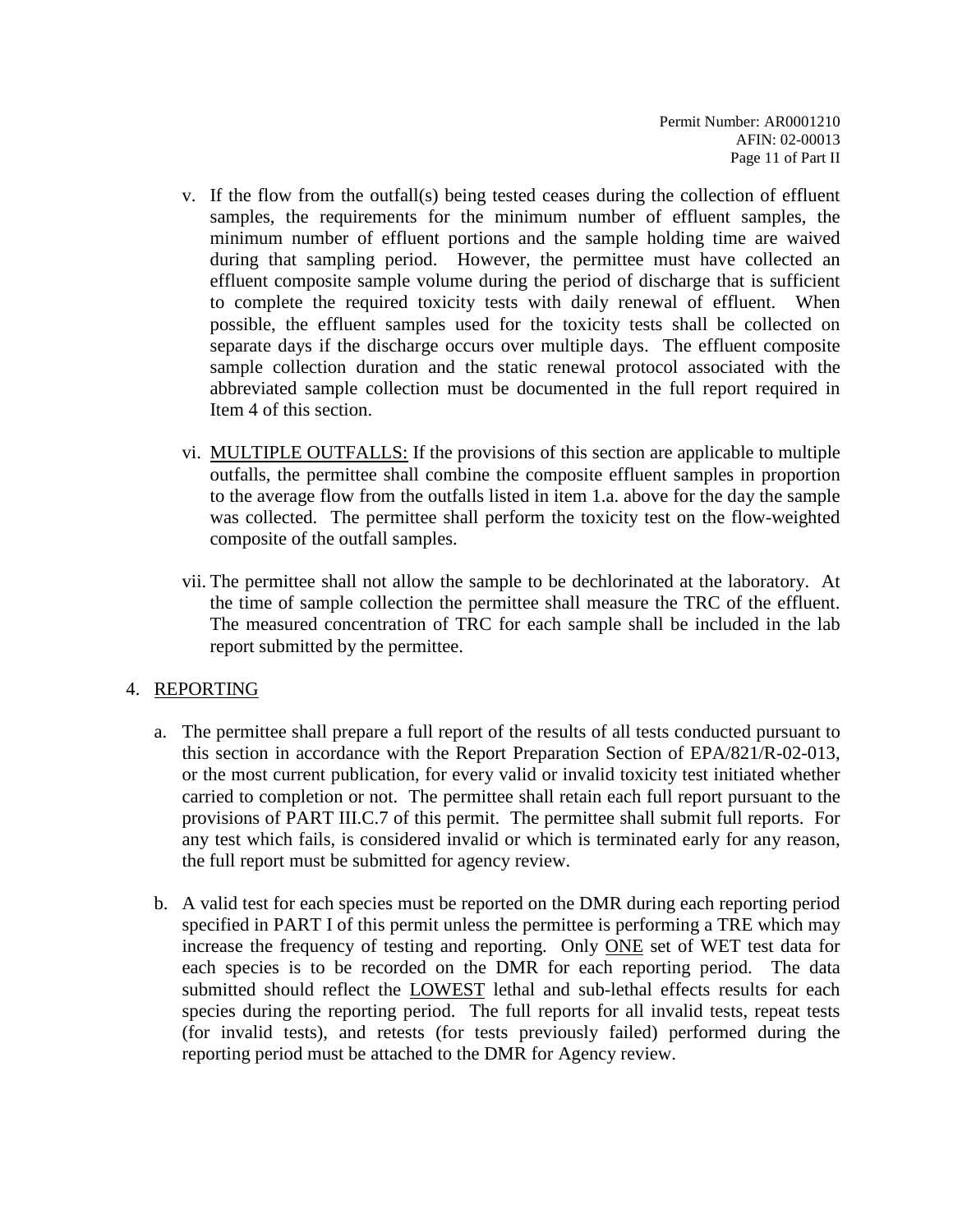- c. The permittee shall submit the results of each valid toxicity test on the subsequent monthly DMR for that reporting period in accordance with PART III.D.4 of this permit, as follows below. Submit retest information clearly marked as such with the following month's DMR. Only results of valid tests are to be reported on the DMR.
	- i. Pimephales promelas (Fathead minnow)
		- (A)If the No Observed Effect Concentration (NOEC) for survival is less than the critical dilution, enter a '1'; otherwise, enter a '0' for Parameter No. TLP6C
		- (B) Report the NOEC value for survival, Parameter No. TOP6C
		- (C) Report the NOEC value for growth, Parameter No. TPP6C
		- (D)If the NOEC for growth is less than the critical dilution, enter a '1'; otherwise, enter a '0' for Parameter No. TGP6C
		- (E) Report the highest (critical dilution or control) Coefficient of Variation for growth, Parameter No. TQP6C
	- ii. Ceriodaphnia dubia
		- (A)If the NOEC for survival is less than the critical dilution, enter a '1'; otherwise, enter a '0'\_ for Parameter No. TLP3B
		- (B) Report the NOEC value for survival, Parameter No. TOP3B
		- (C) Report the NOEC value for reproduction, Parameter No. TPP3B
		- (D)If the NOEC for reproduction is less than the critical dilution, enter a '1'; otherwise, enter a '0' for Parameter No. TGP3B
		- (E) Report the higher (critical dilution or control) Coefficient of Variation for reproduction, Parameter No. TQP3B

## 5. TOXICITY REDUCTION EVALUATIONS (TREs)

TREs for lethal and sub-lethal effects are performed in a very similar manner. EPA Region 6 is currently addressing TREs as follows: a sub-lethal TRE (TRESL) is triggered based on three sub-lethal test failures while a lethal effects  $TRE$  ( $TRE<sub>L</sub>$ ) is triggered based on only two test failures for lethality. In addition, EPA Region 6 will consider the magnitude of toxicity and use flexibility when considering a TRE<sub>SL</sub> where there are no effects at effluent dilutions of less than 76% effluent.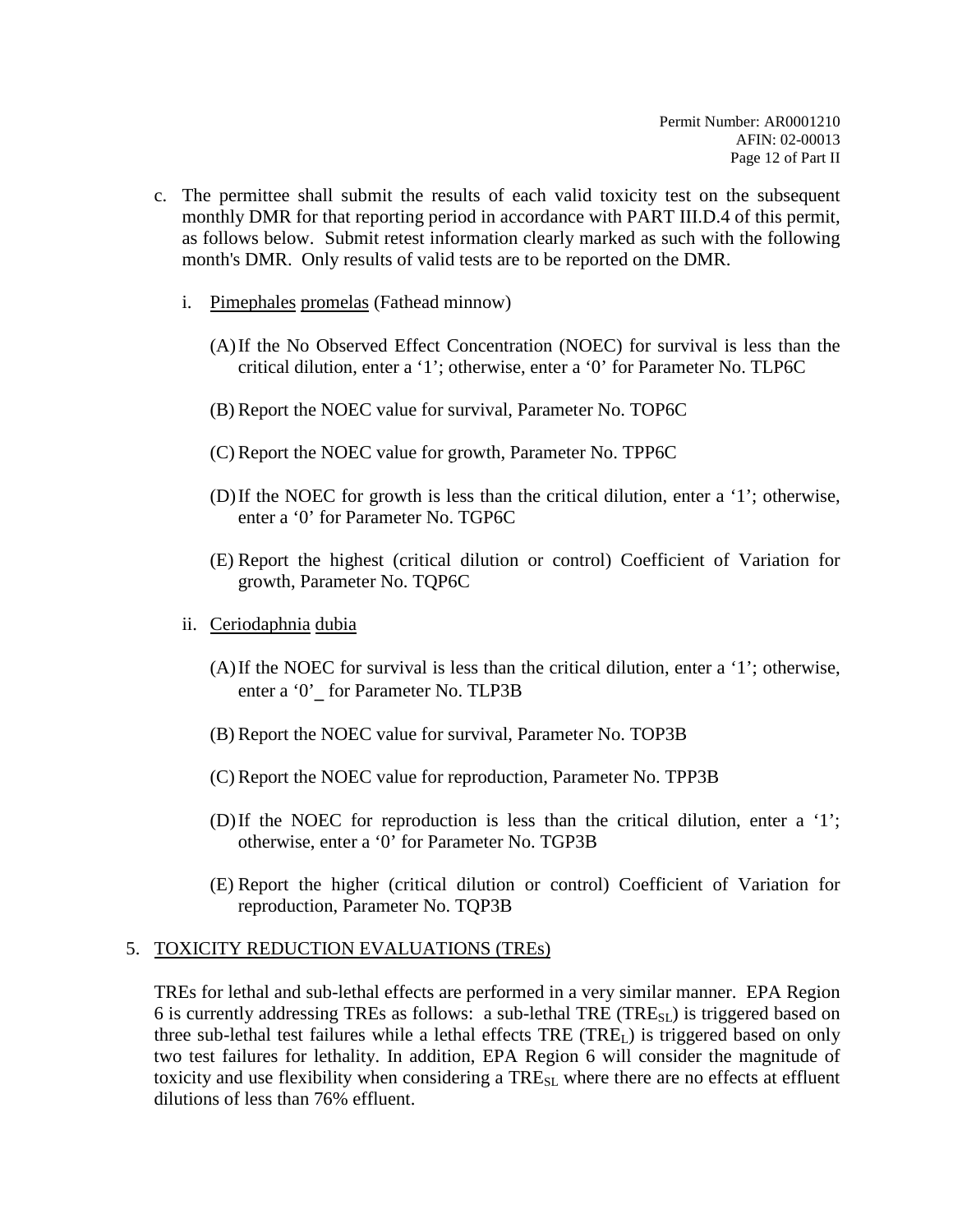- a. Within ninety (90) days of confirming persistent toxicity, the permittee shall submit a Toxicity Reduction Evaluation (TRE) Action Plan and Schedule for conducting a TRE. The TRE Action Plan shall specify the approach and methodology to be used in performing the TRE. A Toxicity Reduction Evaluation is an investigation intended to determine those actions necessary to achieve compliance with water quality-based effluent limits by reducing an effluent's toxicity to an acceptable level. A TRE is defined as a step-wise process which combines toxicity testing and analyses of the physical and chemical characteristics of a toxic effluent to identify the constituents causing effluent toxicity and/or treatment methods which will reduce the effluent toxicity. The goal of the TRE is to maximally reduce the toxic effects of effluent at the critical dilution and includes the following:
	- i. Specific Activities. The plan shall detail the specific approach the permittee intends to utilize in conducting the TRE. The approach may include toxicity characterizations, identifications and confirmation activities, source evaluation, treatability studies, or alternative approaches. When the permittee conducts Toxicity Characterization Procedures the permittee shall perform multiple characterizations and follow the procedures specified in the documents 'Methods for Aquatic Toxicity Identification Evaluations: Phase I Toxicity Characterization Procedures' (EPA-600/6-91/003) and 'Toxicity Identification Evaluation: Characterization of Chronically Toxic Effluents, Phase I' (EPA-600/6-91/005F), or alternate procedures. When the permittee conducts Toxicity Identification Evaluations and Confirmations, the permittee shall perform multiple identifications and follow the methods specified in the documents 'Methods for Aquatic Toxicity Identification Evaluations, Phase II Toxicity Identification Procedures for Samples Exhibiting Acute and Chronic Toxicity'\_ (EPA/600/R-92/080) and 'Methods for Aquatic Toxicity Identification Evaluations, Phase III Toxicity Confirmation Procedures for Samples Exhibiting Acute and Chronic Toxicity' (EPA/600/R-92/081), as appropriate.

The documents referenced above may be obtained through the National Technical Information Service (NTIS) by phone at (703) 487-4650, or by writing:

U.S. Department of Commerce National Technical Information Service 5285 Port Royal Road Springfield, VA 22161

ii. Sampling Plan (e.g., locations, methods, holding times, chain of custody, preservation, etc.). The effluent sample volume collected for all tests shall be adequate to perform the toxicity test, toxicity characterization, identification and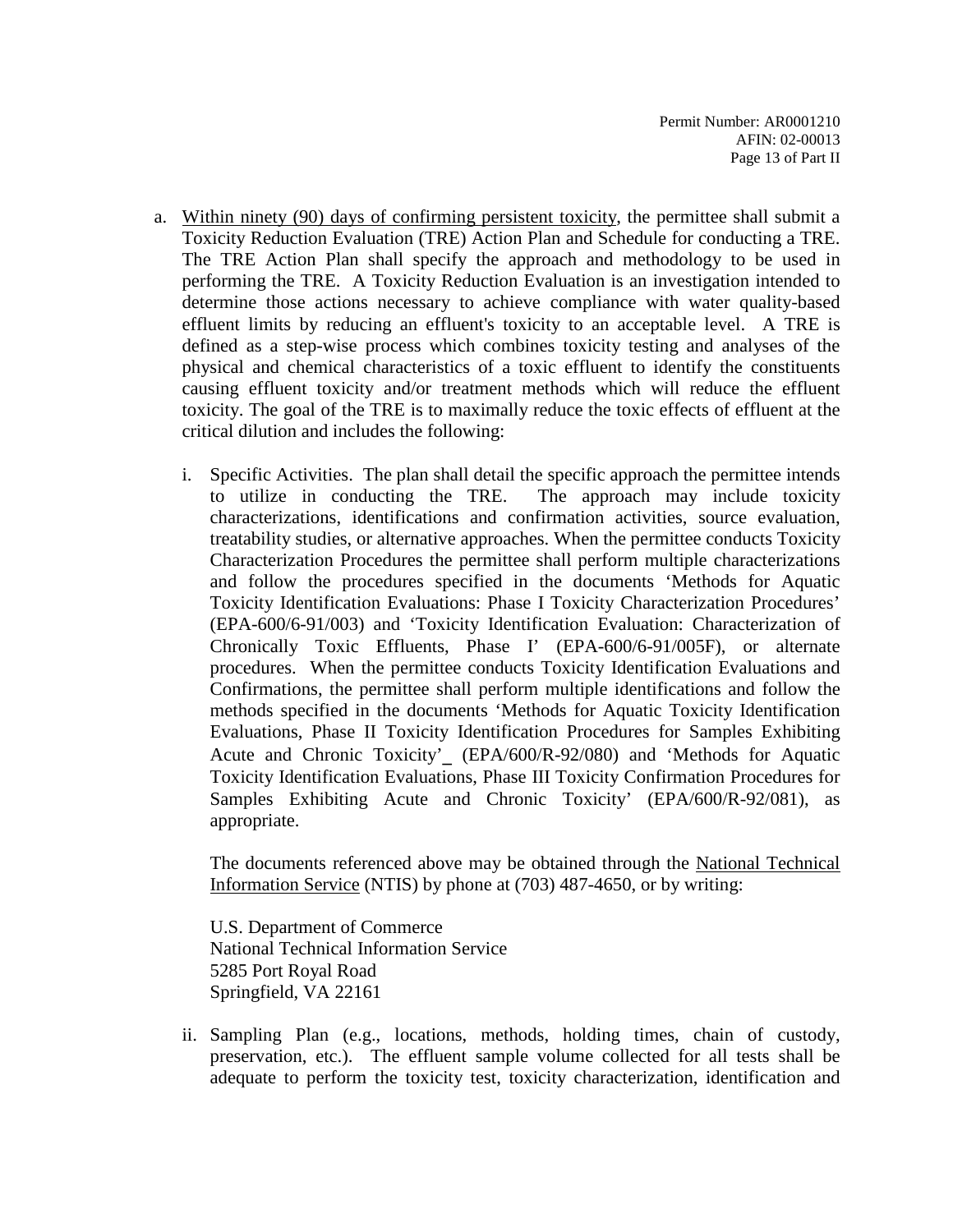confirmation procedures, and conduct chemical specific analyses when a probable toxicant has been identified;

Where the permittee has identified or suspects specific pollutant(s) and/or source(s) of effluent toxicity, the permittee shall conduct, concurrent with toxicity testing, chemical specific analyses for the identified and/or suspected pollutant(s) and/or source(s) of effluent toxicity. Where lethality was demonstrated within 48 hours of test initiation, each composite sample shall be analyzed independently. Otherwise the permittee may substitute a composite sample, comprised of equal portions of the individual composite samples, for the chemical specific analysis;

- iii. Quality Assurance Plan (e.g., QA/QC implementation, corrective actions, etc.); and
- iv. Project Organization (e.g., project staff, project manager, consulting services, etc.).
- c. The permittee shall initiate the TRE Action Plan within thirty (30) days of plan and schedule submittal. The permittee shall assume all risks for failure to achieve the required toxicity reduction.
- d. The permittee shall submit a quarterly TRE Activities Report, with the Discharge Monitoring Report in the months of January, April, July and October, containing information on toxicity reduction evaluation activities including:
	- i. any data and/or substantiating documentation which identifies the pollutant(s) and/or source(s) of effluent toxicity;
	- ii. any studies/evaluations and results on the treatability of the facility's effluent toxicity; and
	- iii. any data which identifies effluent toxicity control mechanisms that will reduce effluent toxicity to the level necessary to meet no significant toxicity at the critical dilution.

A copy of the TRE Activities Report shall also be submitted to the state agency.

e. The permittee shall submit a Final Report on Toxicity Reduction Evaluation Activities no later than twenty-eight (28) months from confirming toxicity in the retests, which provides information pertaining to the specific control mechanism selected that will, when implemented, result in reduction of effluent toxicity to no significant toxicity at the critical dilution. The report will also provide a specific corrective action schedule for implementing the selected control mechanism.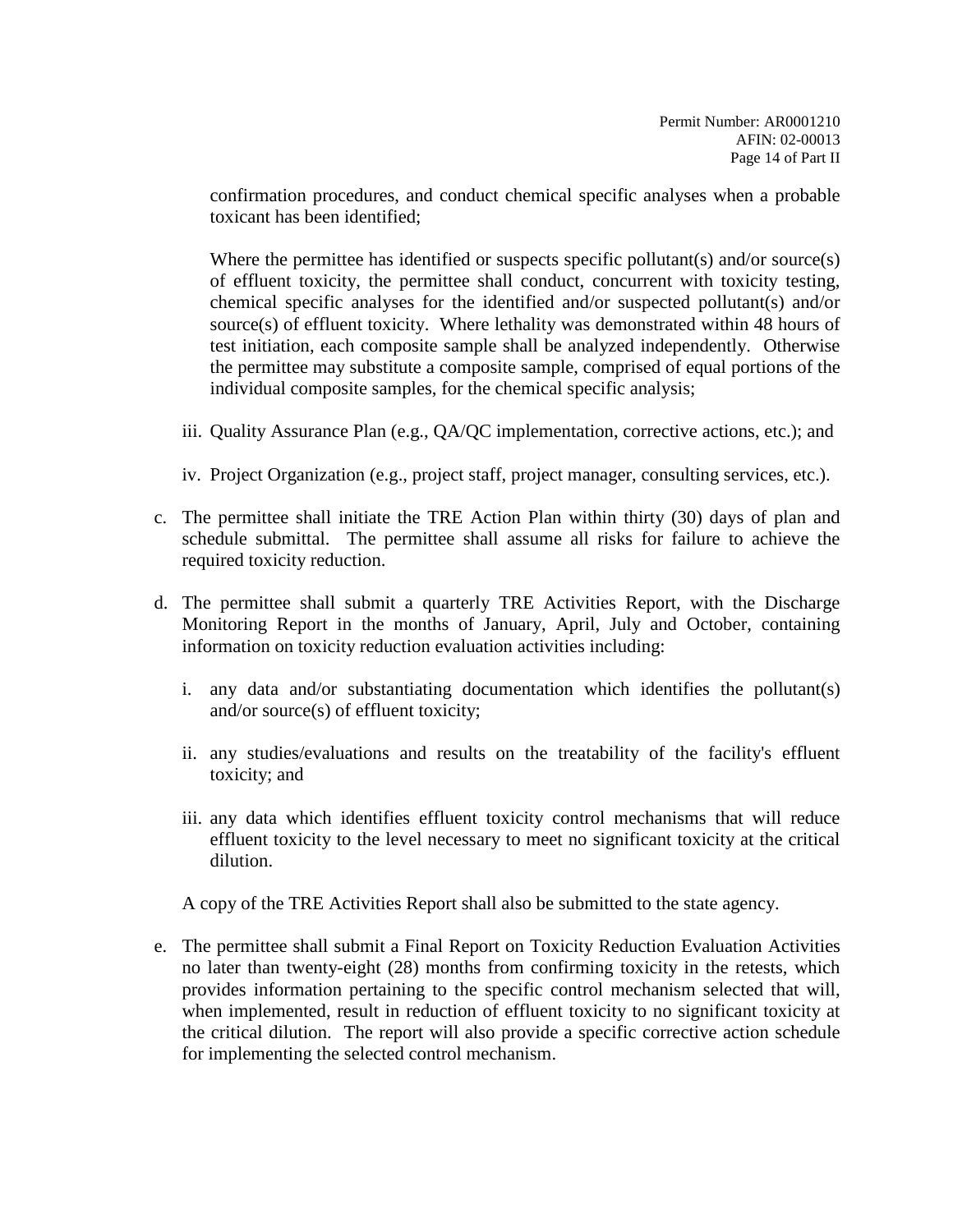A copy of the Final Report on Toxicity Reduction Evaluation Activities shall also be submitted to the state agency.

f. Quarterly testing during the TRE is a minimum monitoring requirement. EPA recommends that permittees required to perform a TRE not rely on quarterly testing alone to ensure success in the TRE, and that additional screening tests be performed to capture toxic samples for identification of toxicants. Failure to identify the specific chemical compound causing toxicity test failure will normally result in a permit limit for whole effluent toxicity limits per federal regulations at 40 CFR  $122.44(d)(1)(v)$ .

### 6. MONITORING FREQUENCY REDUCTION

- a. The permittee may apply for a testing frequency reduction upon the successful completion of the first four consecutive quarters (in accordance with Item 1.a.) of testing for *P. promelas*, with no lethal or sub-lethal effects demonstrated at or below the critical dilution. If granted, the monitoring frequency for *P. promelas* may be reduced to not less than twice per year.
- b. The permittee may apply for a testing frequency reduction upon the successful completion of the first six consecutive WET tests (in accordance with Item 1.a.) for *C. dubia*, with no lethal or sub-lethal effects demonstrated at or below the critical dilution. If granted, the monitoring frequency for *C. dubia* may be reduced to not less than once per quarter. Additionally, if a WET frequency reduction of quarterly was granted, the permittee may apply for a second testing frequency reduction upon the successful completion of the first four consecutive quarters of testing for *C. dubia*, with no lethal or sub-lethal effects demonstrated at or below the critical dilution. If granted, the monitoring frequency for *C. dubia* may be reduced to not less than twice per year.
- c. CERTIFICATION The permittee must certify in writing that no test failures have occurred and that all tests meet all test acceptability criteria in item 3.a. above. In addition the permittee must provide a list with each test performed including test initiation date, species, NOECs for lethal and sub-lethal effects and the maximum coefficient of variation for the controls. Upon review and acceptance of this information the agency will issue a letter of confirmation of the monitoring frequency reduction. A copy of the letter will be forwarded to the agency's Permit Compliance System section to update the permit reporting requirements.
- d. SUB-LETHAL OR SURVIVAL FAILURES If any test fails the survival or sub-lethal endpoint at any time during the life of this permit, three monthly retests are required and the monitoring frequency for the affected test species shall be increased to once per quarter until the permit is re-issued. Monthly retesting is not required if the permittee is performing a TRE.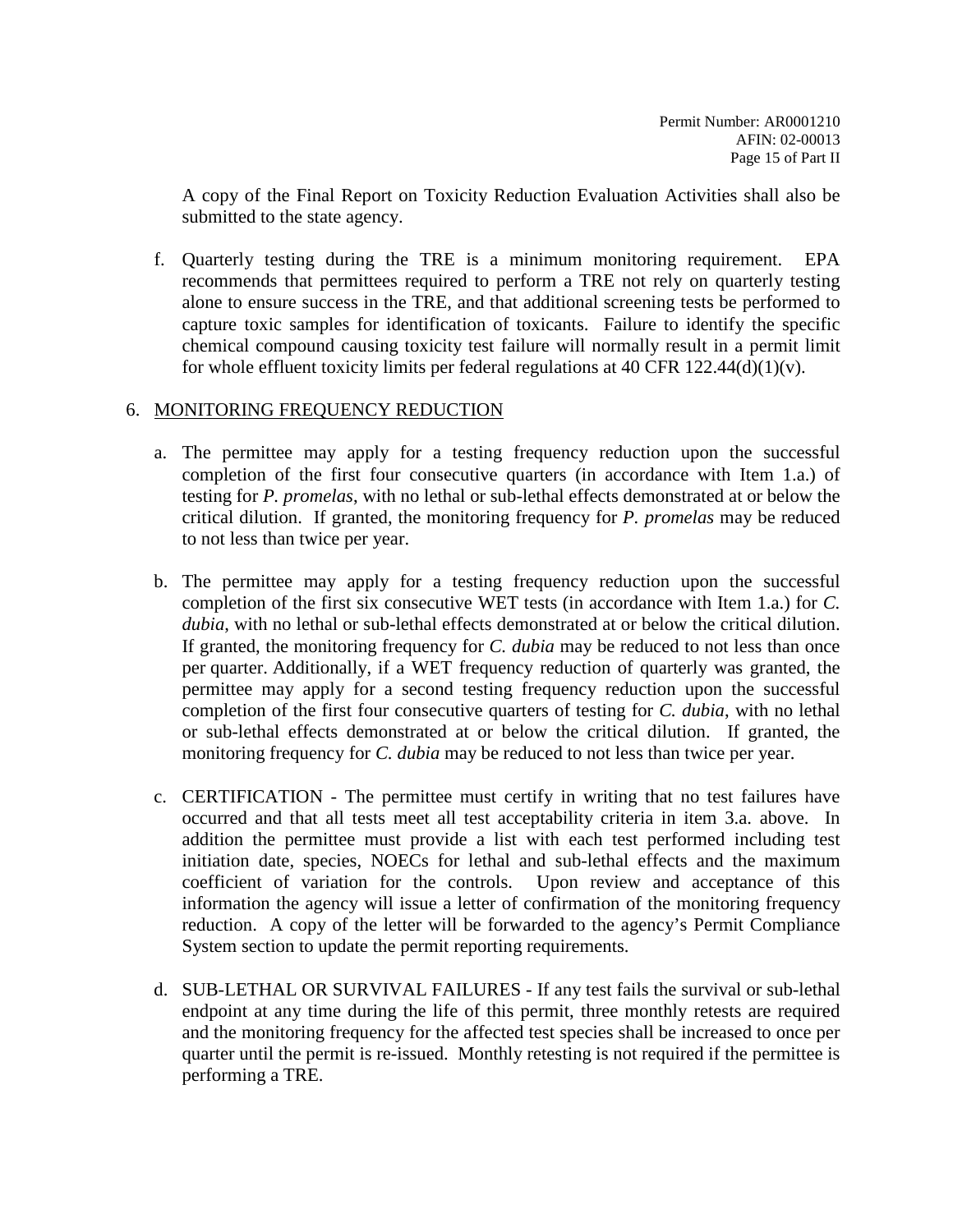Any monitoring frequency reduction granted applies only until the expiration date of this permit, at which time the monitoring frequency for both test species reverts to once per quarter until the permit is re-issued.

- 16. Stormwater runoff commingling with other process waster discharged from Outfall 001 shall be managed in accordance with the Best Management Practices (BMPs) in the form of a stormwater pollution prevention plan (SWPPP) to control the quality of stormwater discharges associated with industrial activity that are authorized by this permit. Use of BMPs in lieu of numeric effluent limitations in NPDES permits is authorized under 40 CFR 122.44(k) when the Permitting Authority finds numeric effluent limitations to be infeasible to carry out the purposes of the Clean Water Act.
- 17. The permittee has agreed to monitor the color of the Ouachita River above and below its confluence with Coffee Creek. This monitoring will take place once per quarter. An EPA approved test method will be used and the color will be measured on the platinum-cobalt scale. The permittee shall submit the proposed monitoring locations to the Department for approval within 30 days of the effective date of the permit.
- 18. Monitoring Frequency Reduction

After the submittal of 12 months (minimum of 12 data points) of data, the permittee may request, in writing, Department approval of a reduction in monitoring frequency. This request shall contain an explanation as to why the reduced monitoring is appropriate. A reduction will only be allowed if effluent concentrations are below the discharge limitations and there is minimal variability in the effluent concentrations. Upon receipt of written approval by the Department, the permittee may reduce the monitoring frequency indicated below. A one time monitoring frequency reduction for Total Recoverable Copper, Total Recoverable Zinc, and Dieldrin shall not be reduced to less than once per quarter. A one time monitoring frequency reduction for pH shall not be reduced to less than three per week The Department may revoke the approval for reduced monitoring at any time upon notification to the permittee. This condition applies only to Total Recoverable Copper, Total Recoverable Zinc, Dieldrin, and pH.

19. The permittee must receive written permission prior to the transfer of any product stewardship waters from another Georgia-Pacific LLC facility to the Crossett facility. The request must include, at a minimum, the following items: source of the wastewaters, confirmation that the wastewaters are similar to those already being treated in the system, the need for transferring the wastewater, the volume of wastewater involved, and the dates on which the transfer will occur.

The Department reserves the right to deny the request to transfer wastewaters to the Crossett facility in the event that it is determined that the exceptions to 40 CFR Part 437 listed in the preamble are not met or if any transfers cause non-compliance with the terms and conditions of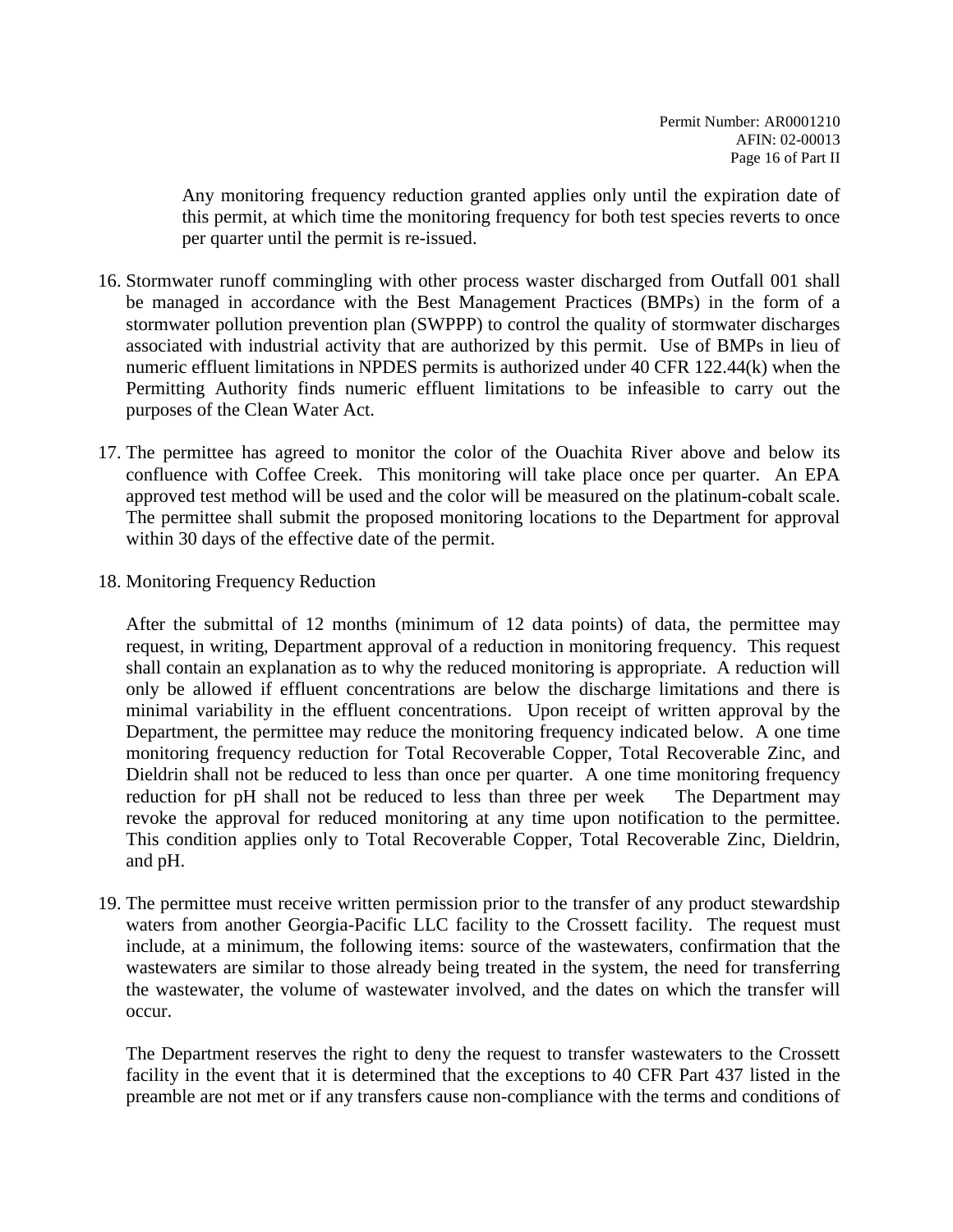the permit. The Department also reserves the right to require additional monitoring based on the types of wastewater transferred.

- 20. Mercury Minimization Plan
	- The permittee shall develop and implement a Mercury Minimization Program Plan no later than September 1, 2011. This plan shall be submitted to the Permits Branch of the Water Division. This program must be formatted as outlined in the following conditions. The permittee shall submit an annual report to the Permits Branch by October 31, 2012, and each subsequent year of the permit for the activities in the previous September 1 to August 31 time frame. The annual report should include a summary of potential significant sources of mercury, control measures developed and implemented, results of source reduction activities and monitoring, sampling results and any adjustments made to the program plan.
	- The permittee shall develop specific plans to identify and eliminate potential significant sources of mercury in the effluent. Methods which may be used are:
		- a. Source Identification:
			- $\triangleright$  Work with the City of Crossett to identify industrial users with a potential for contributing significant amounts of mercury to the City of Crossett's wastewater treatment lagoons. This includes reviewing EPA standards in 40 CFR Parts 405 through 471 to determine if mercury is a pollutant of concern for a particular industry.
			- $\triangleright$  Conduct a review of chemicals, processes, and materials which are either stored or handled at the Georgia-Pacific facility to determine if they may contribute significant amounts of mercury.
			- $\triangleright$  Estimate the amount of mercury in precipitation through use of information available from the National Atmospheric Deposition Program – Mercury Deposition Network. This information is available at [http://nadp.sws.uiuc.edu/.](http://nadp.sws.uiuc.edu/)
		- b. Mercury monitoring:
			- $\triangleright$  Monitoring of the Georgia-Pacific treatment plant influent and effluent as well as the wastewater received from the City of Crossett.
			- $\triangleright$  Monitoring at internal points in the Georgia-Pacific facility as required to identify any significant sources of mercury as a result of elevated influent concentrations.
			- $\triangleright$  Final effluent monitoring (at Outfall 001) shall not be less than once per quarter and must use an EPA approved test method with an MQL of 0.005 µg/l or less. If mercury is non-detectable at the method MQL for a period of four consecutive quarters, then permittee may petition the Permits Branch for a suspension of the monitoring.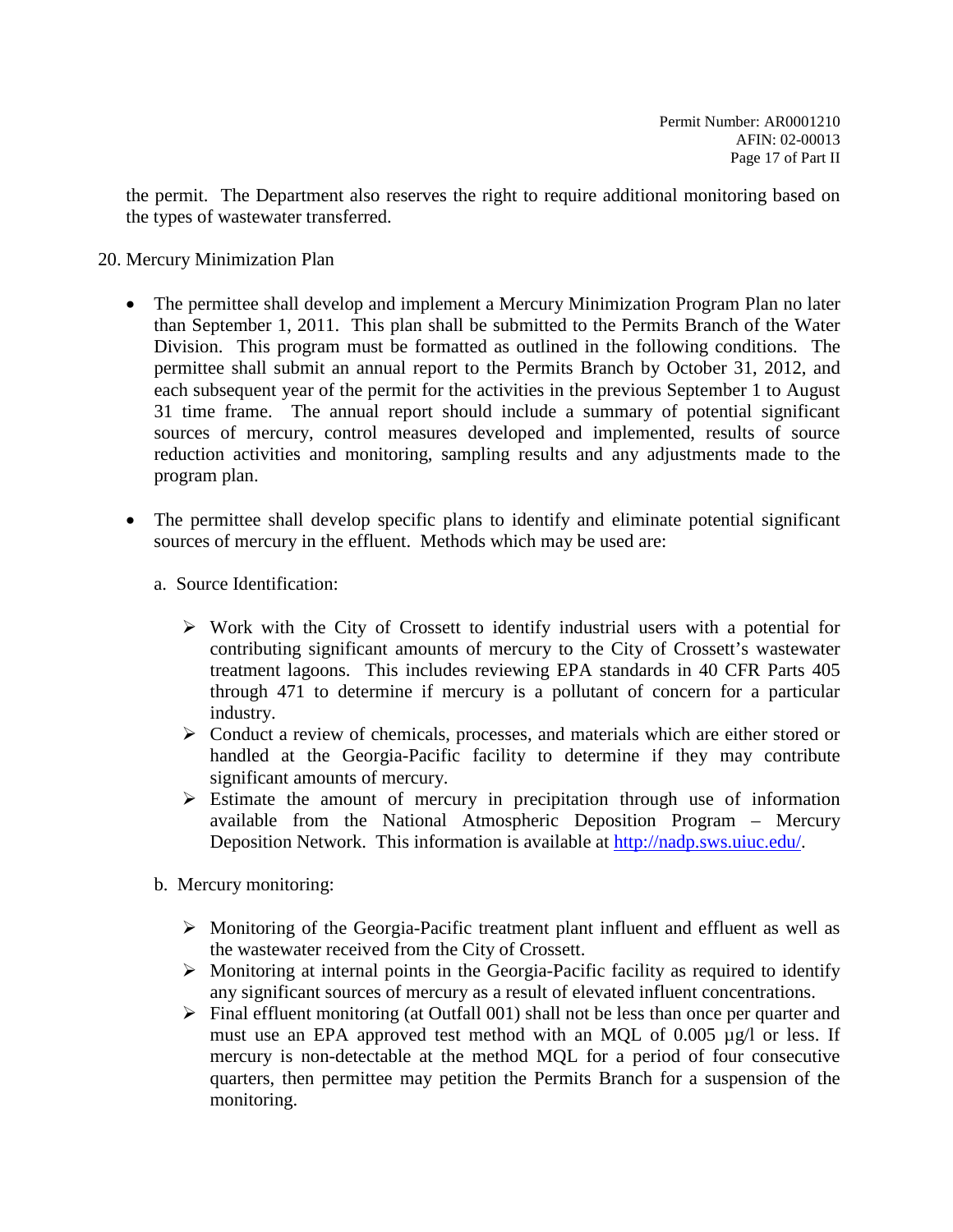$\triangleright$  Should significant potential contributors of mercury be identified in the City of Crossett sewer system based on source review, permittee should communicate appropriate sampling requirements to the City of Crossett.

### c. Control Measures:

Activities selected by permittee for control measures should be based on the potential of those activities to reduce mercury loadings into the wastewater treatment system and ultimately its treated effluent.

- $\triangleright$  A control can be any measure or action that reduces the amount of mercury contributed to the system.
- $\triangleright$  Source significance should be considered. An effort to quantify or estimate load potential from each significant source should be made. This effort should assist in prioritizing sources for mercury reduction and elimination efforts.
- $\triangleright$  Assist the City of Crossett in identifying appropriate educational materials regarding the stewardship of mercury-containing items for residential users of the City of Crossett's wastewater treatment lagoons.
- Control measures should be tracked to determine the measure of performance and goal achievement for each type of source. Tracking may indicate the need to change course as necessary for any given source.
- 21. Chemical Usage Restrictions

Usage of Hydrogen Peroxide and an Organic Iron Catalyst shall not exceed the usage rates set forth in the following table. The permittee must maintain records of the chemical usage and make those records available to Department personnel upon request. The records must be updated no later than the  $25<sup>th</sup>$  day of the month following the month which the records represent.

| Location              | Hydrogen Peroxide $(H_2O_2)$ |                                     | <b>Organic Iron Catalyst</b> |                  |  |
|-----------------------|------------------------------|-------------------------------------|------------------------------|------------------|--|
|                       | Avg. Usage <sup>1</sup>      | Max. Usage                          | Avg. $Usage1$                | Max. Usage       |  |
| after screening $\&$  | 10,000 lb/d                  | $20,000$ lb/d                       | $218$ lb/d                   | 436 lb/d         |  |
| prior to primary      | @ 50% $H_2O_2$               | @ 50% $H_2O_2$                      | <b>AOTech CW</b>             | <b>AOTech CW</b> |  |
| clarifier             |                              |                                     |                              |                  |  |
| P <sub>2</sub> Sewer  | 14,400 lb/d                  | $30,000$ lb/d                       | $272$ lb/day                 | 567 lb/d         |  |
|                       | @ 50% $H_2O_2$               | @ 50% H <sub>2</sub> O <sub>2</sub> | <b>AOTech CW</b>             | <b>AOTech CW</b> |  |
| <b>Chemical Plant</b> | $667$ lb/d                   | $1,335$ lb/d                        | $132$ lb/day                 | $264$ lb/d       |  |
|                       | @ 30% $H_2O_2$               | @ 30% H <sub>2</sub> O <sub>2</sub> | <b>AOTech S</b>              | <b>AOTech S</b>  |  |

1. The average usage shall be calculated as the average use per day for the calendar month.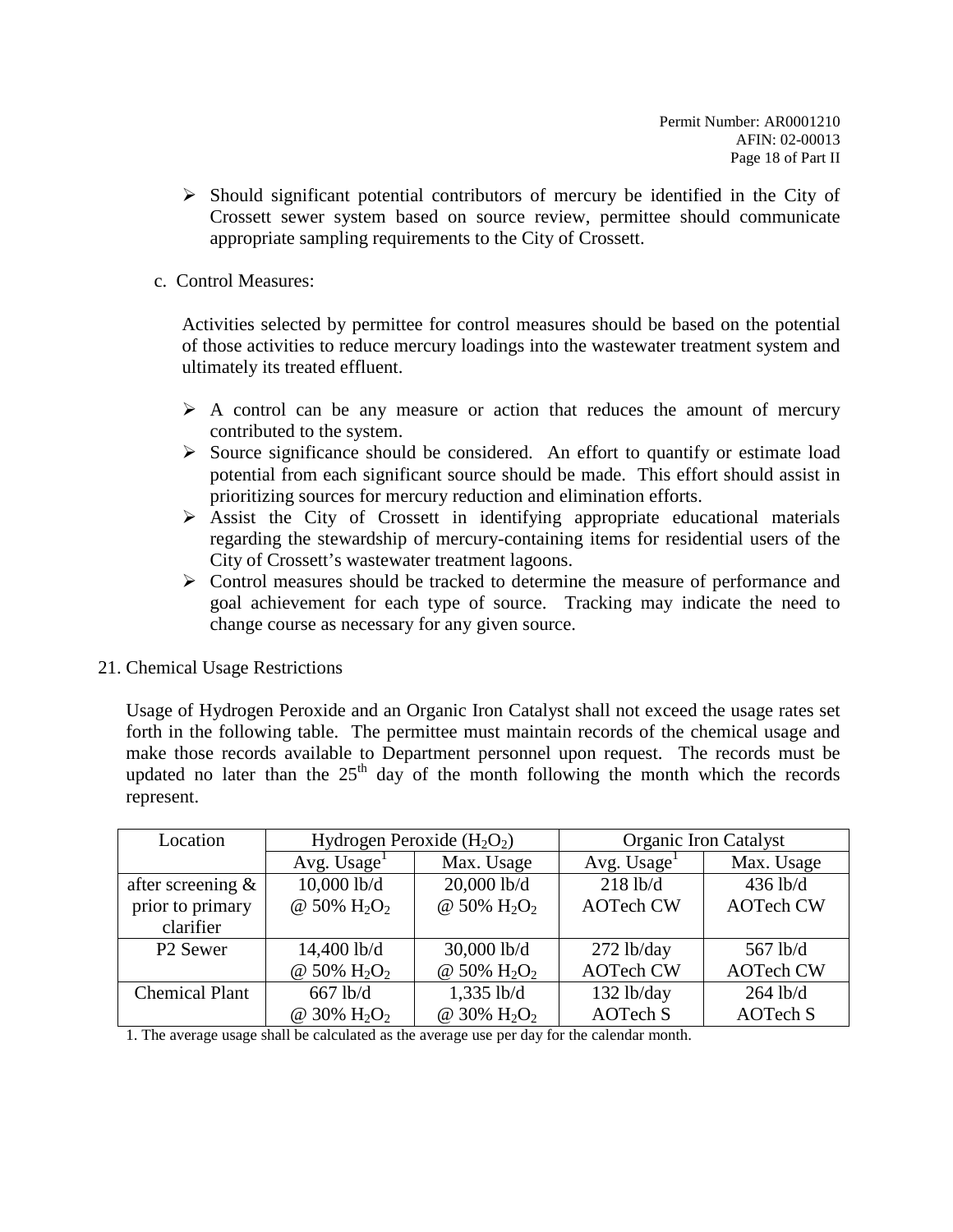Permit Number: AR0001210 AFIN: 02-00013 Page 1 of Part III

### **PART III STANDARD CONDITIONS**

#### **SECTION A – GENERAL CONDITIONS**

#### **1. Duty to Comply**

The permittee must comply with all conditions of this permit. Any permit noncompliance constitutes a violation of the federal Clean Water Act and the Arkansas Water and Air Pollution Control Act and is grounds for enforcement action; for permit termination, revocation and reissuance, or modification; and/or for denial of a permit renewal application. **Any values reported in the required Discharge Monitoring Report (DMR) which are in excess of an effluent limitation specified in Part I shall constitute evidence of violation of such effluent limitation and of this permit.**

#### **2. Penalties for Violations of Permit Conditions**

The Arkansas Water and Air Pollution Control Act provides that any person who violates any provisions of a permit issued under the Act shall be guilty of a misdemeanor and upon conviction thereof shall be subject to imprisonment for not more than one (1) year, or a fine of not more than twenty-five thousand dollars (\$25,000) or by both such fine and imprisonment for each day of such violation. Any person who violates any provision of a permit issued under the Act may also be subject to civil penalty in such amount as the court shall find appropriate, not to exceed ten thousand dollars (\$10,000) for each day of such violation. The fact that any such violation may constitute a misdemeanor shall not be a bar to the maintenance of such civil action.

#### **3. Permit Actions**

This permit may be modified, revoked and reissued, or terminated for cause including, but not limited to the following:

- a. Violation of any terms or conditions of this permit; or
- b. Obtaining this permit by misrepresentation or failure to disclose fully all relevant facts; or
- c. A change in any conditions that requires either a temporary or permanent reduction or elimination of the authorized discharge; or
- d. A determination that the permitted activity endangers human health or the environment and can only be regulated to acceptable levels by permit modification or termination.
- e. Failure of the permittee to comply with the provisions of APCEC Regulation No. 9 (Permit fees) as required by Part III.A.10. herein.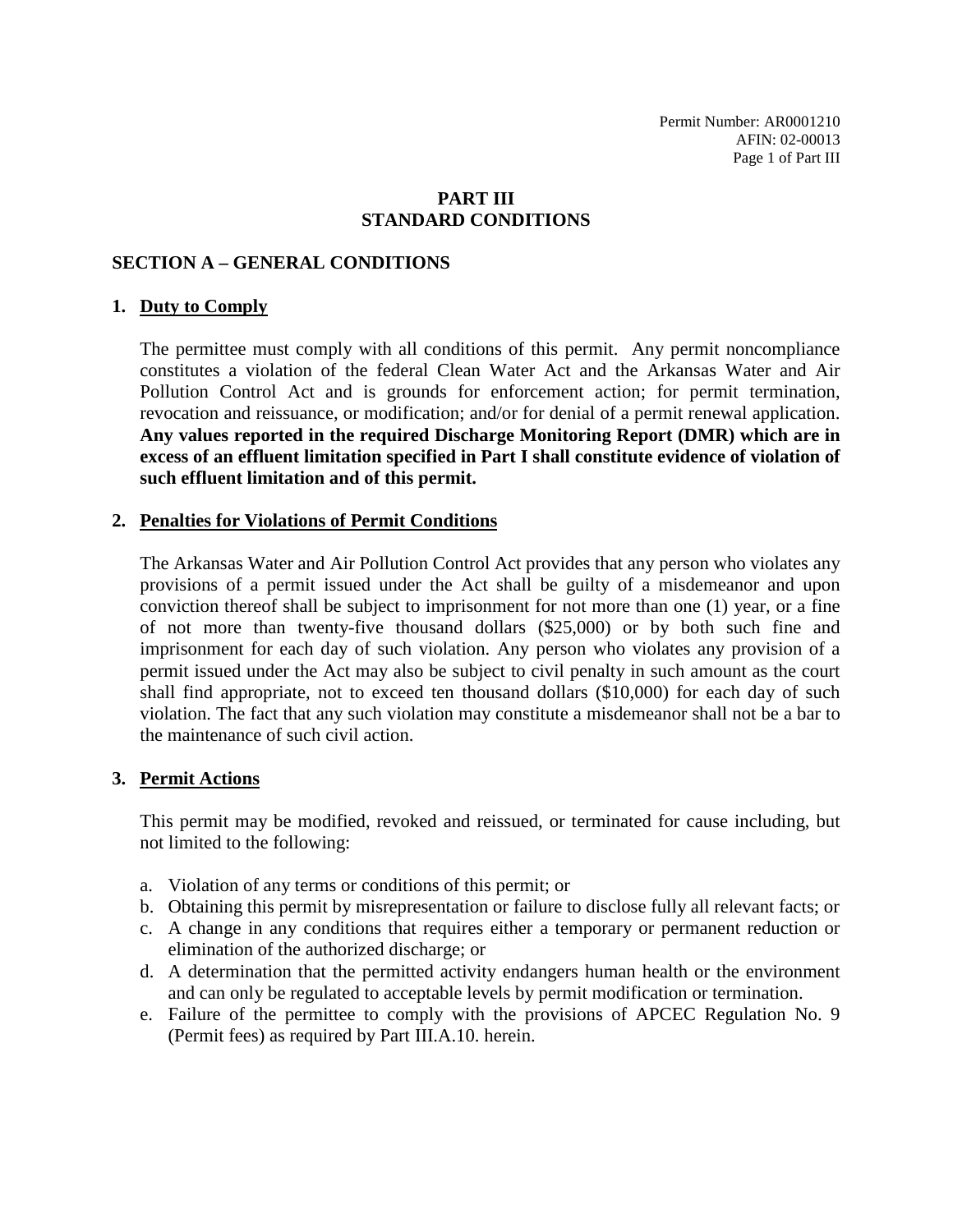The filing of a request by the permittee for a permit modification, revocation and reissuance, or termination, or a notification of planned changes or anticipated noncompliance, does not stay any permit condition.

### **4. Toxic Pollutants**

Notwithstanding Part III.A.3., if any toxic effluent standard or prohibition (including any schedule of compliance specified in such effluent standard or prohibition) is promulgated under APCEC Regulation No. 2, as amended, or Section 307(a) of the Clean Water Act for a toxic pollutant which is present in the discharge and that standard or prohibition is more stringent than any limitations on the pollutant in this permit, this permit shall be modified or revoked and reissued to conform to the toxic effluent standards or prohibition and the permittee so notified.

The permittee shall comply with effluent standards, narrative criteria, or prohibitions established under APCEC Regulation No. 2, as amended, or Section 307 (a) of the Clean Water Act for toxic pollutants within the time provided in the regulations that establish those standards or prohibitions, even if the permit has not yet been modified to incorporate the requirement.

## **5. Civil and Criminal Liability**

Except as provided in permit conditions on "Bypassing" (Part III.B.4.a.), and "Upsets" (Part III.B.5.b), nothing in this permit shall be construed to relieve the permittee from civil or criminal penalties for noncompliance. Any false or materially misleading representation or concealment of information required to be reported by the provisions of this permit or applicable state and federal statues or regulations which defeats the regulatory purposes of the permit may subject the permittee to criminal enforcement pursuant to the Arkansas Water and Air Pollution Control Act (Act 472 of 1949, as amended).

### **6. Oil and Hazardous Substance Liability**

Nothing in this permit shall be construed to preclude the institution of any legal action or relieve the permittee from any responsibilities, liabilities, or penalties to which the permittee is or may be subject to under Section 311 of the Clean Water Act.

## **7. State Laws**

Nothing in this permit shall be construed to preclude the institution of any legal action or relieve the permittee from any responsibilities, liabilities, or penalties established pursuant to any applicable State law or regulation under authority preserved by Section 510 of the Clean Water Act.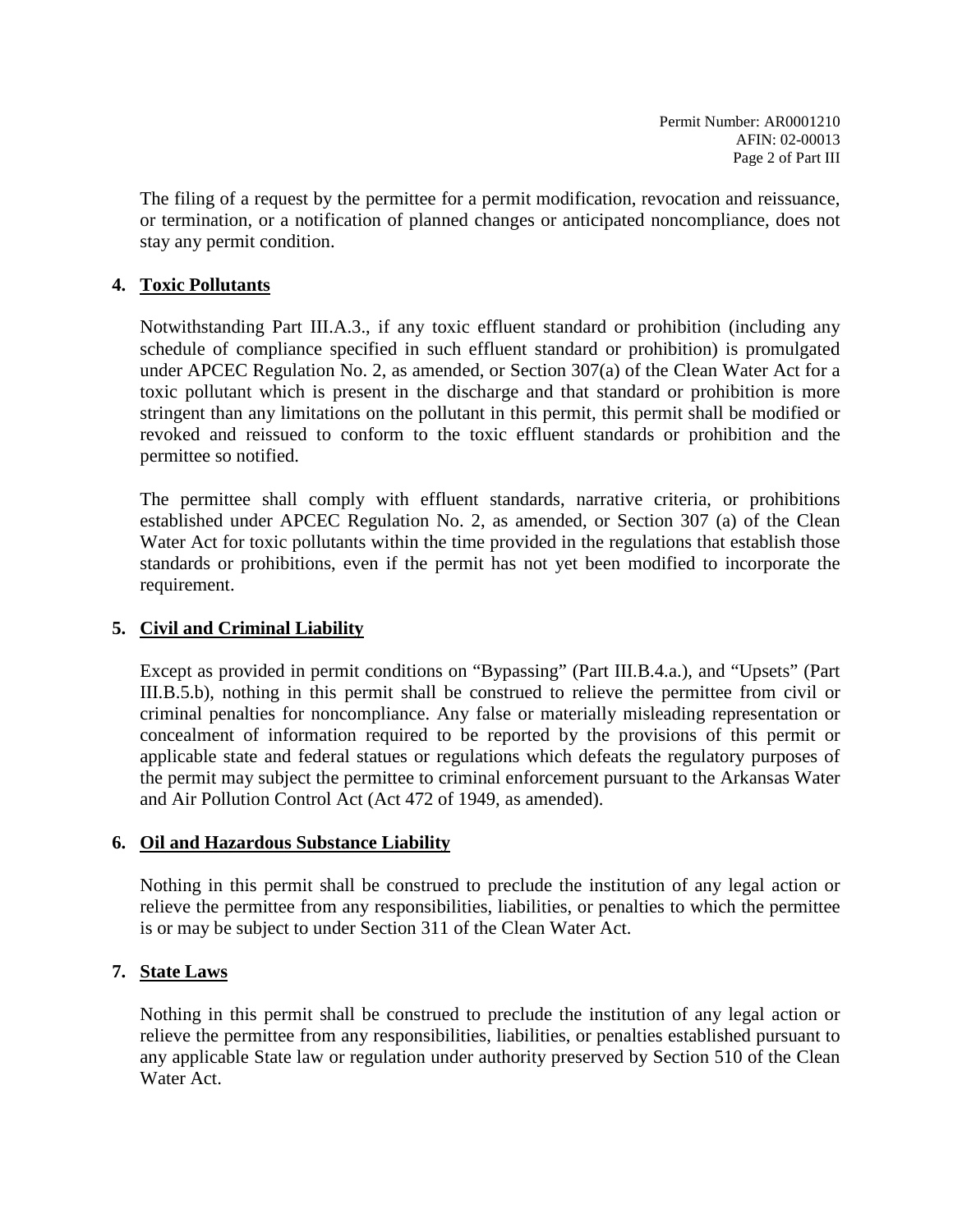Permit Number: AR0001210 AFIN: 02-00013 Page 3 of Part III

### **8. Property Rights**

The issuance of this permit does not convey any property rights of any sort, or any exclusive privileges, nor does it authorize any exclusive privileges, nor does it authorize any injury to private property or any invasion of personal rights, nor any infringement of Federal, State, or local laws or regulations.

#### **9. Severability**

The provisions of this permit are severable, and if any provision of this permit, or the application of any provisions of this permit to any circumstance is held invalid, the application of such provision to other circumstances, and the remainder of this permit, shall not be affected thereby.

### **10. Permit Fees**

The permittee shall comply with all applicable permit fee requirements for wastewater discharge permits as described in APCEC Regulation No. 9 (Regulation for the Fee System for Environmental Permits). Failure to promptly remit all required fees shall be grounds for the Director to initiate action to terminate this permit under the provisions of 40 CFR Parts 122.64 and 124.5 (d), as adopted in APCEC Regulation No. 6 and the provisions of APCEC Regulation No. 8.

### **SECTION B – OPERATION AND MAINTENANCE OF POLLUTION CONTROLS**

### **1. Proper Operation and Maintenance**

- a. The permittee shall at all times properly operate and maintain all facilities and systems of treatment and control (and related appurtenances) which are installed or used by the permittee to achieve compliance with the conditions of this permit. Proper operation and maintenance also includes adequate laboratory controls and appropriate quality assurance procedures. This provision requires the operation of backup or auxiliary facilities or similar systems which are installed by a permittee only when the operation is necessary to achieve compliance with the conditions of the permit.
- b. The permittee shall provide an adequate operating staff which is duly qualified to carryout operation, maintenance, and testing functions required to insure compliance with the conditions of this permit.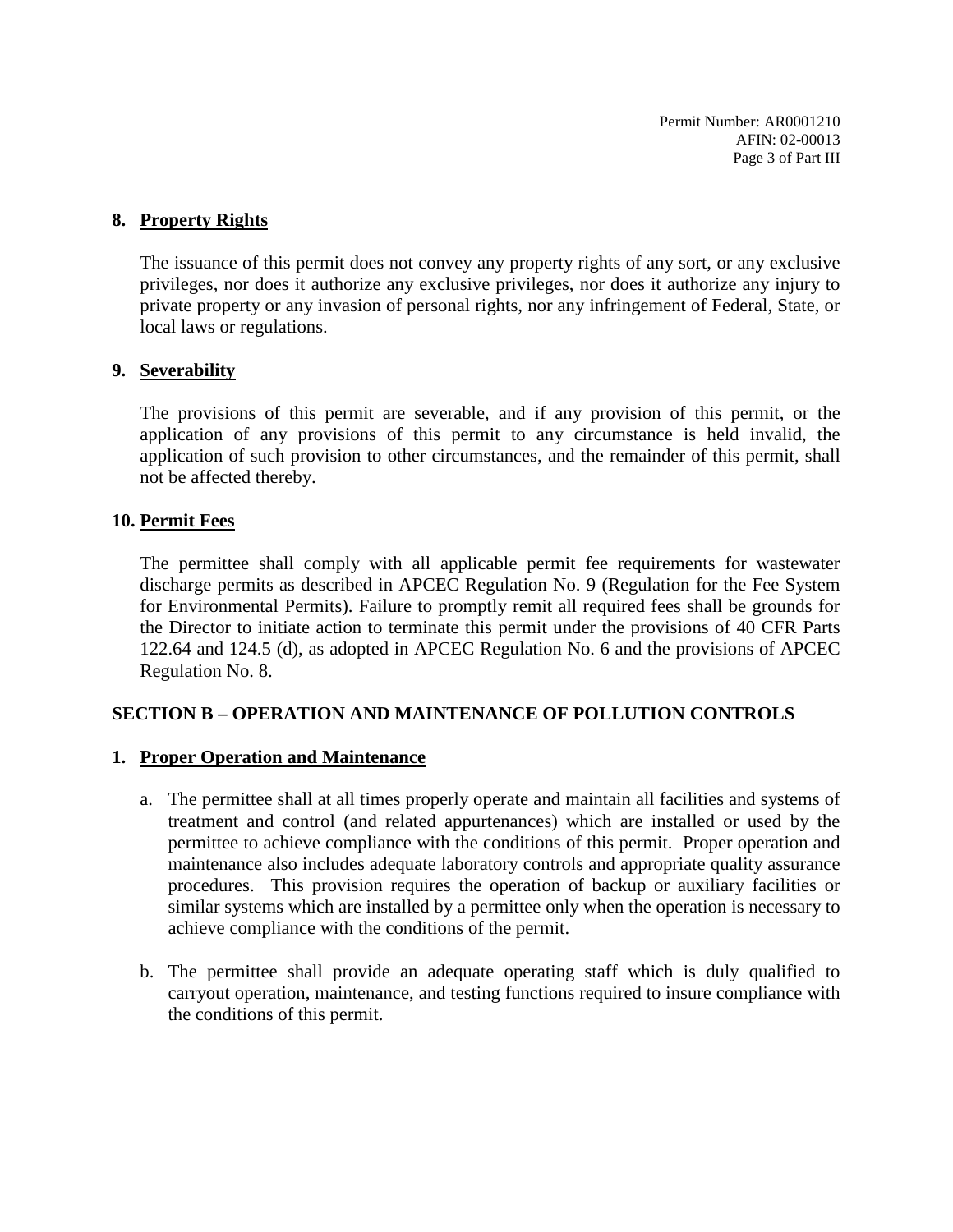### **2. Need to Halt or Reduce not a Defense**

It shall not be a defense for a permittee in an enforcement action that it would have been necessary to halt or reduce the permitted activity in order to maintain compliance with the conditions of this permit. Upon reduction, loss, or failure of the treatment facility, the permittee shall, to the extent necessary to maintain compliance with its permit, control production or discharges or both until the facility is restored or an alternative method of treatment is provided. This requirement applies, for example, when the primary source of power for the treatment facility is reduced, is lost, or alternate power supply fails.

### **3. Duty to Mitigate**

The permittee shall take all reasonable steps to minimize or prevent any discharge in violation of this permit which has a reasonable likelihood of adversely affecting human health or the environment or the water receiving the discharge.

### **4. Bypass of Treatment Facilities**

a. Bypass not exceeding limitation

The permittee may allow any bypass to occur which does not cause effluent limitations to be exceeded, but only if it also is for essential maintenance to assure efficient operation. These bypasses are not subject to the provisions of Parts II.B.4.b. and 4.c.

- b. Notice
	- (1) Anticipated bypass. If the permittee knows in advance of the need for a bypass, it shall submit prior notice, if possible at least ten days before the date of the bypass.
	- (2) Unanticipated bypass. The permittee shall submit notice of an unanticipated bypass as required in Part III.D.6. (24-hour notice).
- c. Prohibition of bypass
	- (1) Bypass is prohibited and the Director may take enforcement action against a permittee for bypass, unless:
		- (a) Bypass was unavoidable to prevent loss of life, personal injury, or severe property damage;
		- (b) There were no feasible alternatives to the bypass, such as the use of auxiliary treatment facilities, retention of untreated wastes, or maintenance during normal periods of equipment downtime. This condition is not satisfied if the permittee could have installed adequate backup equipment to prevent a bypass which occurred during normal or preventive maintenance; and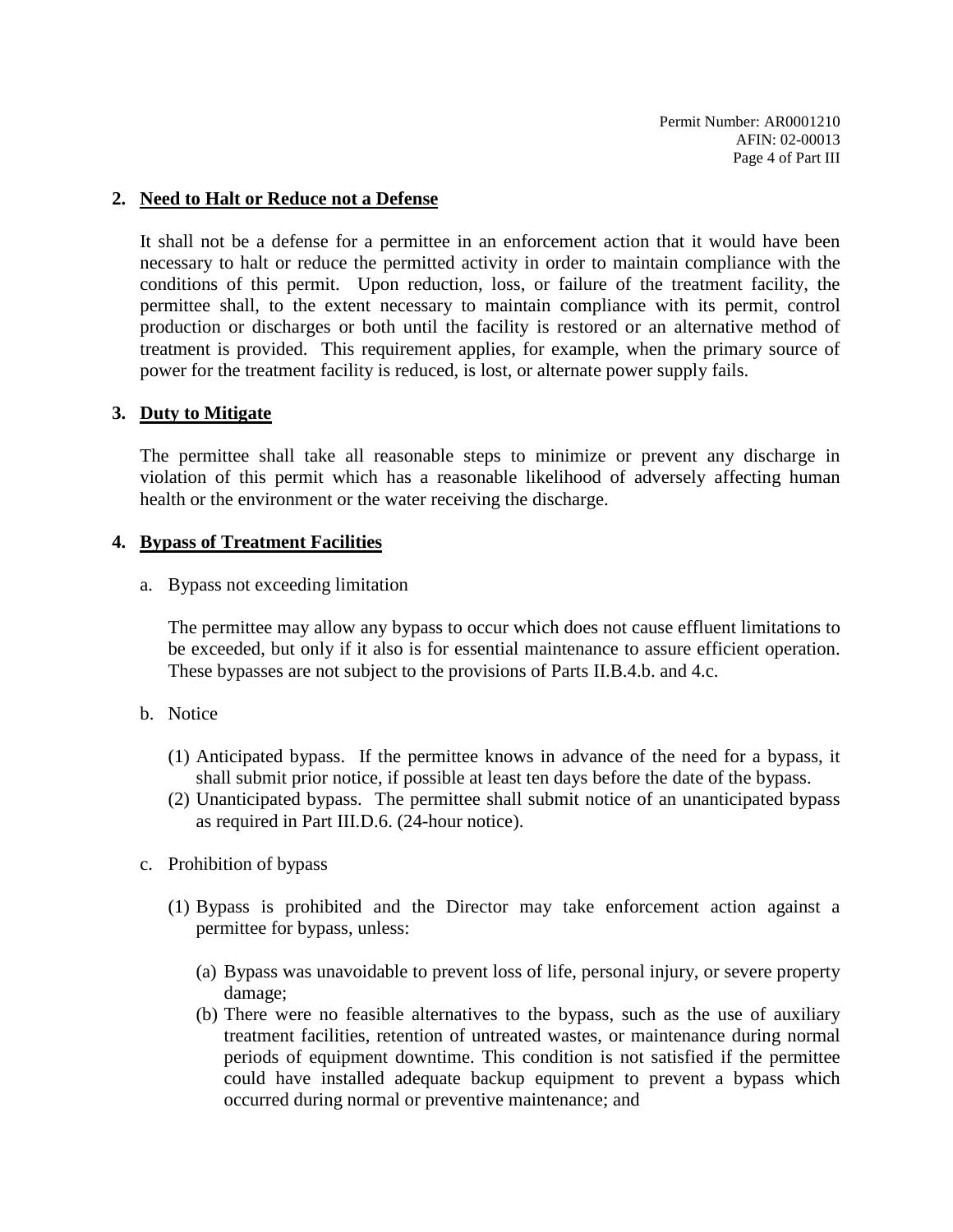- (c) The permittee submitted notices as required by Part III.B.4.b.
- (2) The Director may approve an anticipated bypass, after considering its adverse effects, if the Director determines that it will meet the three conditions listed above in Part III.B.4.c.(1).

### **5. Upset Conditions**

- a. Effect of an upset. An upset constitutes an affirmative defense to an action brought for noncompliance with such technology based permit effluent limitations if the requirements of Part III.B.5.b. of this section are met. No determination made during administrative review of claims that noncompliance was caused by upset, and before an action for noncompliance, is final administrative action subject to judicial review.
- b. Conditions necessary for demonstration of upset. A permittee who wishes to establish the affirmative defense of upset shall demonstrate, through properly signed, contemporaneous operating logs, or other relevant evidence that:
	- (1) An upset occurred and that the permittee can identify the specific cause(s) of the upset;
	- (2) The permitted facility was at the time being properly operated.
	- (3) The permittee submitted notice of the upset as required by Part III.D.6.; and
	- (4) The permittee complied with any remedial measures required by Part III.B.3.
- c. Burden of proof. In any enforcement proceeding, the permittee seeking to establish the occurrence of an upset has the burden of proof.

### **6. Removed Substances**

Solids, sludges, filter backwash, or other pollutants removed in the course of treatment or control of waste waters shall be disposed of in a manner such as to prevent any pollutant from such materials from entering the waters of the State. Written approval must be obtained from the ADEQ for land application only.

### **7. Power Failure**

The permittee is responsible for maintaining adequate safeguards to prevent the discharge of untreated or inadequately treated wastes during electrical power failure either by means of alternate power sources, standby generators, or retention of inadequately treated effluent.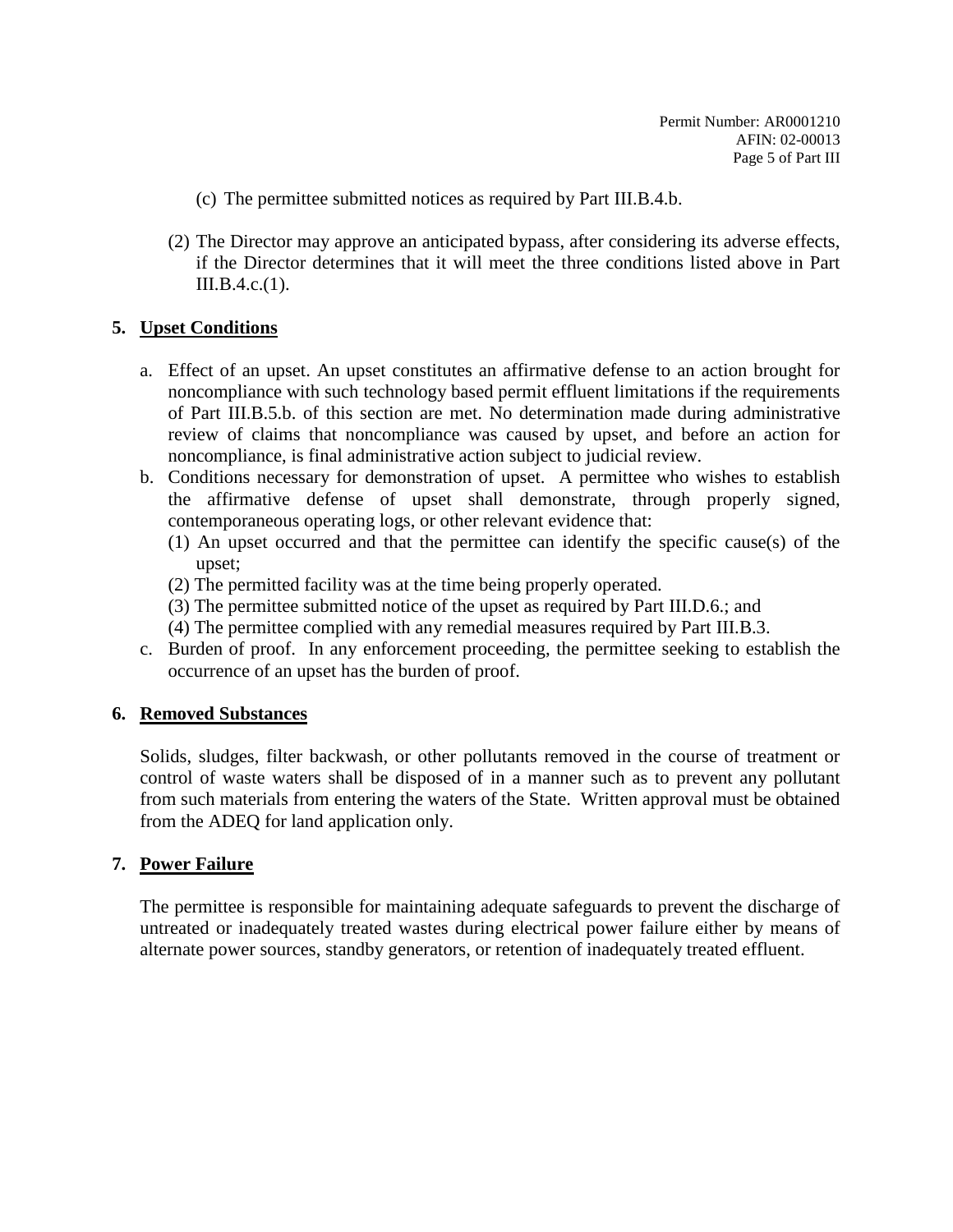#### **SECTION C – MONITORING AND RECORDS**

#### **1. Representative Sampling**

Samples and measurements taken as required herein shall be representative of the volume and nature of the monitored discharge during the entire monitoring period. All samples shall be taken at the monitoring points specified in this permit and, unless otherwise specified, before the effluent joins or is diluted by any other waste stream, body of water, or substance. Monitoring points shall not be changed without notification to and the approval of the Director. Intermittent discharges shall be monitored.

#### **2. Flow Measurement**

Appropriate flow measurement devices and methods consistent with accepted scientific practices shall be selected and used to insure the accuracy and reliability of measurements of the volume of monitored discharges. The devices shall be installed, calibrated, and maintained to insure the accuracy of the measurements are consistent with the accepted capability of that type of device. Devices selected shall be capable of measuring flows with a maximum deviation of less than  $+/- 10\%$  from true discharge rates throughout the range of expected discharge volumes and shall be installed at the monitoring point of the discharge.

### **3. Monitoring Procedures**

Monitoring must be conducted according to test procedures approved under 40 CFR Part 136, unless other test procedures have been specified in this permit. The permittee shall calibrate and perform maintenance procedures on all monitoring and analytical instrumentation at intervals frequent enough to insure accuracy of measurements and shall insure that both calibration and maintenance activities will be conducted. An adequate analytical quality control program, including the analysis of sufficient standards, spikes, and duplicate samples to insure the accuracy of all required analytical results shall be maintained by the permittee or designated commercial laboratory. At a minimum, spikes and duplicate samples are to be analyzed on 10% of the samples.

#### **4. Penalties for Tampering**

The Arkansas Water and Air Pollution Control Act provides that any person who falsifies, tampers with, or knowingly renders inaccurate, any monitoring device or method required to be maintained under the Act shall be guilty of a misdemeanor and upon conviction thereof shall be subject to imprisonment for not more than one (1) year or a fine of not more than ten thousand dollars (\$10,000) or by both such fine and imprisonment.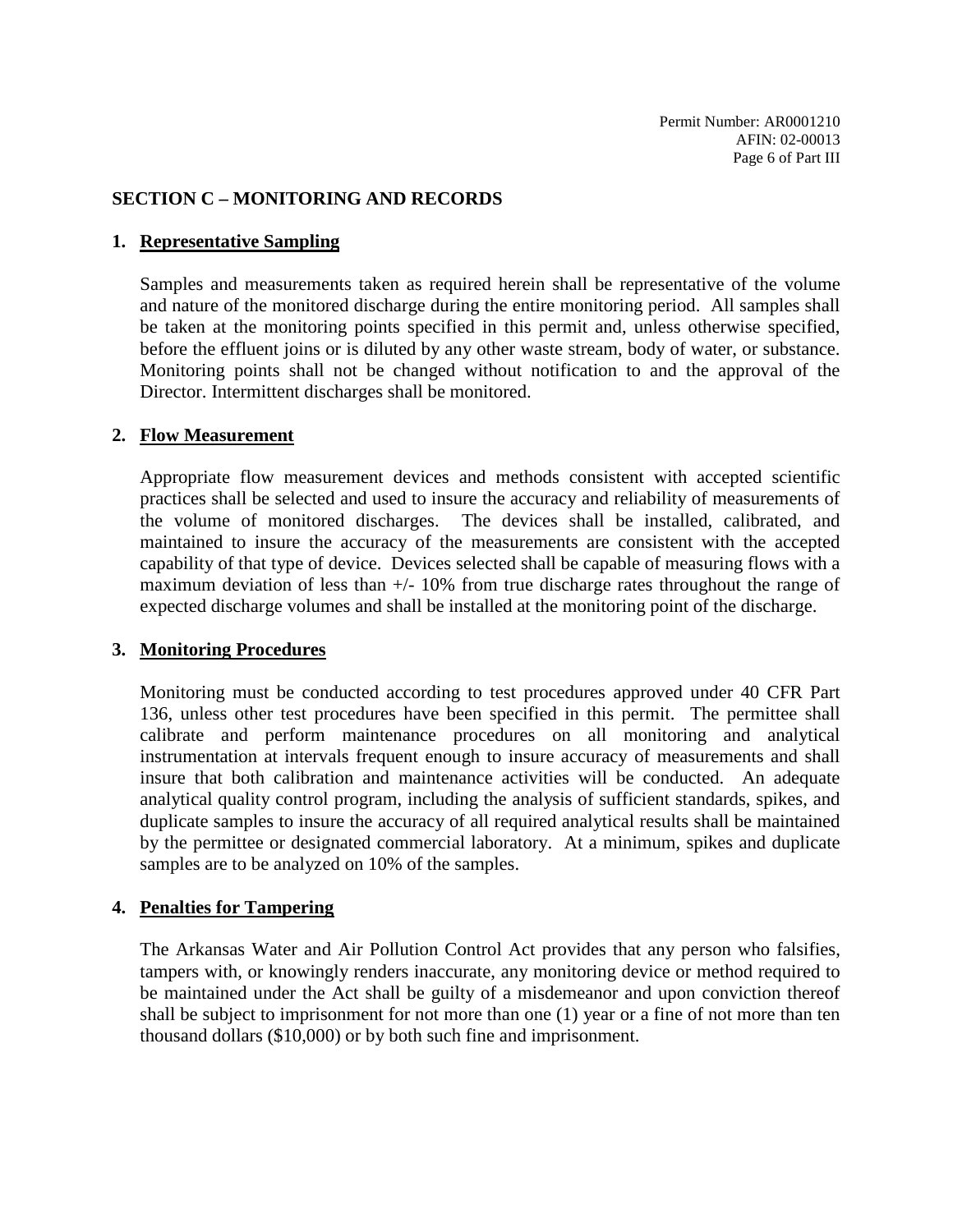### **5. Reporting of Monitoring Results**

Monitoring results must be reported on a Discharge Monitoring Report (DMR) form (EPA No. 3320-1 or other approved Form by ADEQ). Permittees are required to use preprinted DMR forms provided by ADEQ, unless specific written authorization to use other reporting forms is obtained from ADEQ. Monitoring results obtained during the previous calendar month shall be summarized and reported on a DMR form postmarked no later than the  $25<sup>th</sup>$ day of the month following the completed reporting period to begin on the effective date of the permit. Duplicate copies of DMR forms signed and certified as required by Part III.D.11. and all other reports required by Part III.D., shall be submitted to the Director at the following address:

Permits Enforcement Branch Water Division Arkansas Department of Environmental Quality 5301 Northshore Drive North Little Rock, AR 72118-5317

If permittee uses outside laboratory facilities for sampling and/or analysis, the name and address of the contract laboratory shall be included on the DMR.

### **6. Additional Monitoring by the Permittee**

If the permittee monitors any pollutant more frequently than required by this permit, using test procedures approved under 40 CFR Part 136 or as specified in this permit, the results of this monitoring shall be included in the calculation and reporting of the data submitted in the DMR. Such increased frequency shall also be indicated on the DMR.

### **7. Retention of Records**

The permittee shall retain records of all monitoring information, including all calibration and maintenance records and all original strip chart recordings for continuous monitoring instrumentation, copies of all reports required by this permit, and records of all data used to complete the application for this permit for a period of at least 3 years from the date of the sample, measurement, report, or application. This period may be extended by request of the Director at any time.

### **8. Record Contents**

Records and monitoring information shall include:

- a. The date, exact place, time and methods of sampling or measurements, and preservatives used, if any;
- b. The individuals(s) who performed the sampling or measurements;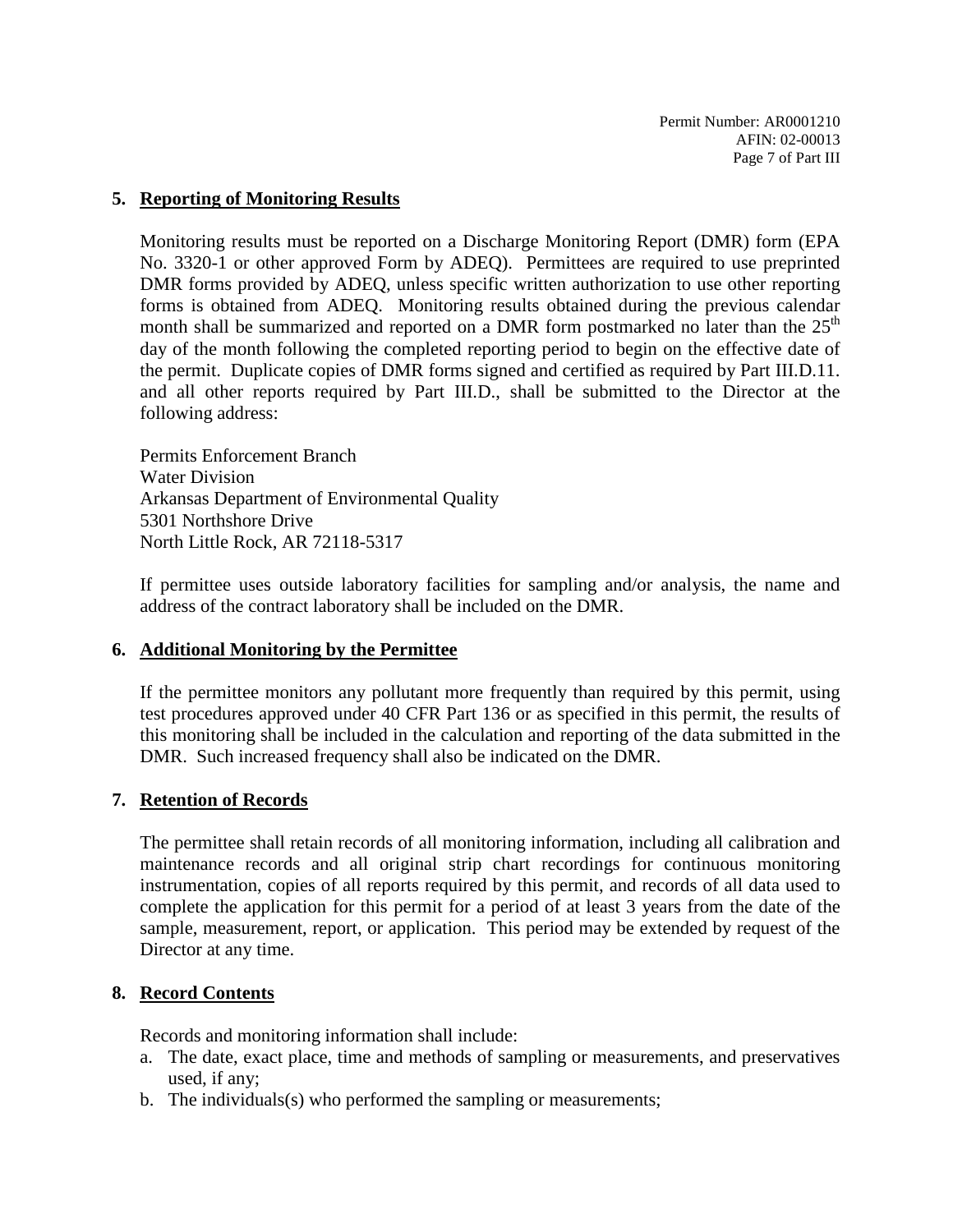- c. The date(s) and time analyses were performed;
- d. The individual(s) who performed the analyses;
- e. The analytical techniques or methods used; and
- f. The measurements and results of such analyses.

### **9. Inspection and Entry**

The permittee shall allow the Director, or an authorized representative, upon the presentation of credentials and other documents as may be required by law, to:

- a. Enter upon the permittee's premises where a regulated facility or activity is located or conducted, or where records must be kept under the conditions of this permit;
- b. Have access to and copy, at reasonable times, any records that must be kept under the conditions of this permit;
- c. Inspect at reasonable times any facilities, equipment (including monitoring and control equipment), practices, or operations regulated or required under this permit, and
- d. Sample, inspect, or monitor at reasonable times, for the purposes of assuring permit compliance or as otherwise authorized by the Clean Water Act, any substances or parameters at any location.

### **SECTION D – REPORTING REQUIREMENTS**

### **1. Planned Changes**

The permittee shall give notice and provide plans and specification to the Director for review and approval prior to any planned physical alterations or additions to the permitted facility. Notice is required only when:

- a. The alteration or addition to a permitted facility may meet one of the criteria for determining whether a facility is a new source in 40 CFR Part 122.29(b).
- b. The alteration or addition could significantly change the nature or increase the quantity of pollutants discharged. This notification applies to pollutants which are subject neither to effluent limitations in the permit, nor to notification requirements under 40 CFR Part 122.42 (a)(1).

## **2. Anticipated Noncompliance**

The permittee shall give advance notice to the Director of any planned changes in the permitted facility or activity which may result in noncompliance with permit requirements.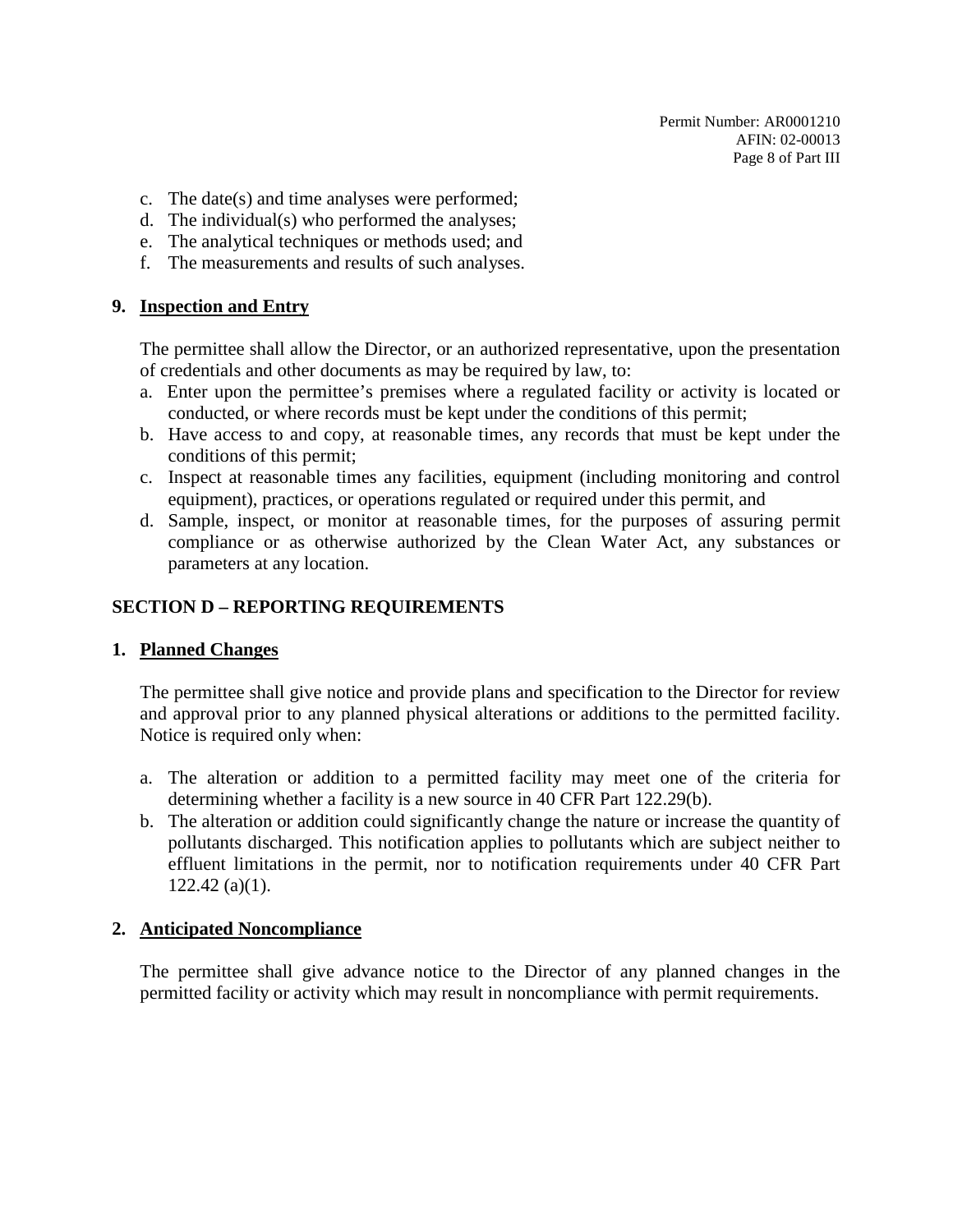Permit Number: AR0001210 AFIN: 02-00013 Page 9 of Part III

#### **3. Transfers**

The permit is nontransferable to any person except after notice to the Director. The Director may require modification or revocation and reissuance of the permit to change the name of the permittee and incorporate such other requirements as may be necessary under the Act.

### **4. Monitoring Reports**

Monitoring results shall be reported at the intervals and in the form specified in Part III.C.5. **Discharge Monitoring Reports must be submitted even when no discharge occurs during the reporting period.**

#### **5. Compliance Schedule**

Reports of compliance or noncompliance with, or any progress reports on, interim and final requirements contained in any compliance schedule of this permit shall be submitted no later than 14 days following each schedule date. Any reports of noncompliance shall include the cause of noncompliance, any remedial actions taken, and the probability of meeting the next scheduled requirement.

### **6. Twenty-four Hour Report**

- a. The permittee shall report any noncompliance which may endanger health or the environment. Any information shall be provided orally within 24 hours from the time the permittee becomes aware of the circumstances. A written submission shall also be provided within 5 days of the time the permittee becomes aware of the circumstances. The written submission shall contain the following information:
	- (1) a description of the noncompliance and its cause;

(2) the period of noncompliance, including exact dates and times, and if the noncompliance has not been corrected, the anticipated time it is expected to continue; and (3) steps taken or planned to reduce, eliminate, and prevent reoccurrence of the noncompliance.

- b. The following shall be included as information which must be reported within 24 hours:
	- (1) Any unanticipated bypass which exceeds any effluent limitation in the permit;
	- (2) Any upset which exceeds any effluent limitation in the permit and
	- (3) Violation of a maximum daily discharge limitation for any of the pollutants listed by the Director in Part I of the permit to be reported within 24 hours to the Enforcement Section of the Water Division of the ADEQ.
- c. The Director may waive the written report on a case-by-case basis if the oral report has been received within 24 hours to the Enforcement Section of the Water Division of the ADEQ.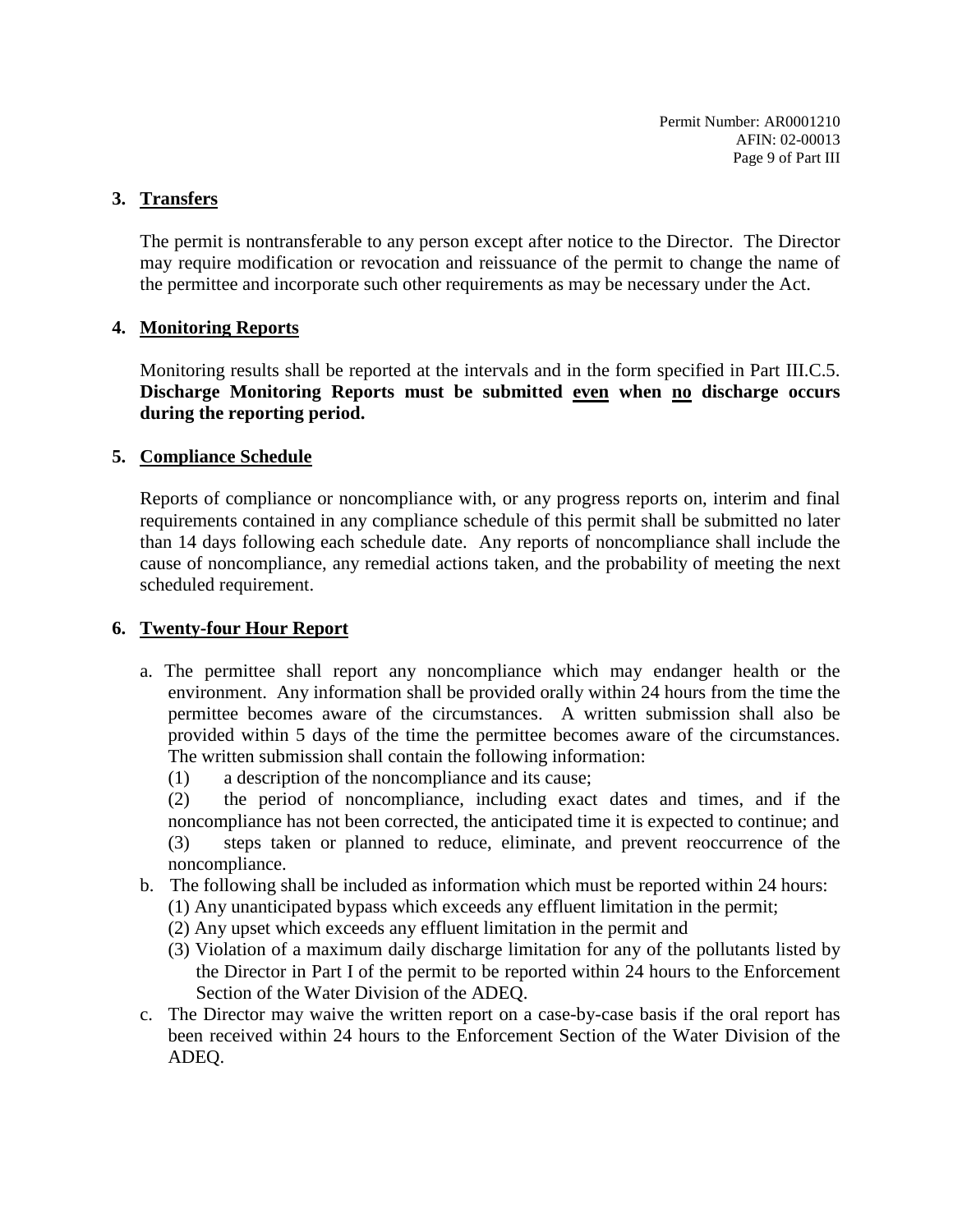### **7. Other Noncompliance**

The permittee shall report all instances of noncompliance not reported under Parts II.D.4., 5., and 6., at the time monitoring reports are submitted. The reports shall contain the information listed at Part III.D.6.

### **8. Changes in Discharge of Toxic Substances for Industrial Dischargers**

The permittee shall notify the Director as soon as he/she knows or has reason to believe:

- a. That any activity has occurred or will occur which would result in the discharge on a routine or frequent basis of any toxic pollutant which is not limited in the permit, if that discharge will exceed the highest of the "notification levels" described in 40 CFR Part  $122.42(a)(1)$ ; or
- b. That any activity has occurred or will occur which would result in any discharge on a non-routine or infrequent basis of a toxic pollutant which is not limited in the permit, if that discharge will exceed the highest of the "notification levels" described in 40 CFR Part 122.42(a)(2).

### **9. Duty to Provide Information**

The permittee shall furnish to the Director, within a reasonable time, any information which the Director may request to determine whether cause exists for modifying, revoking and reissuing, or terminating this permit, or to determine compliance with this permit. The permittee shall also furnish to the Director, upon request, copies of records required to be kept by this permit. Information shall be submitted in the form, manner and time frame requested by the Director.

### **10. Duty to Reapply**

If the permittee wishes to continue an activity regulated by this permit after the expiration date of this permit, the permittee must apply for and obtain a new permit. The complete application shall be submitted at least 180 days before the expiration date of this permit. The Director may grant permission to submit an application less than 180 days in advance but no later than the permit expiration date. Continuation of expiring permits shall be governed by regulations promulgated in APCEC Regulation No. 6.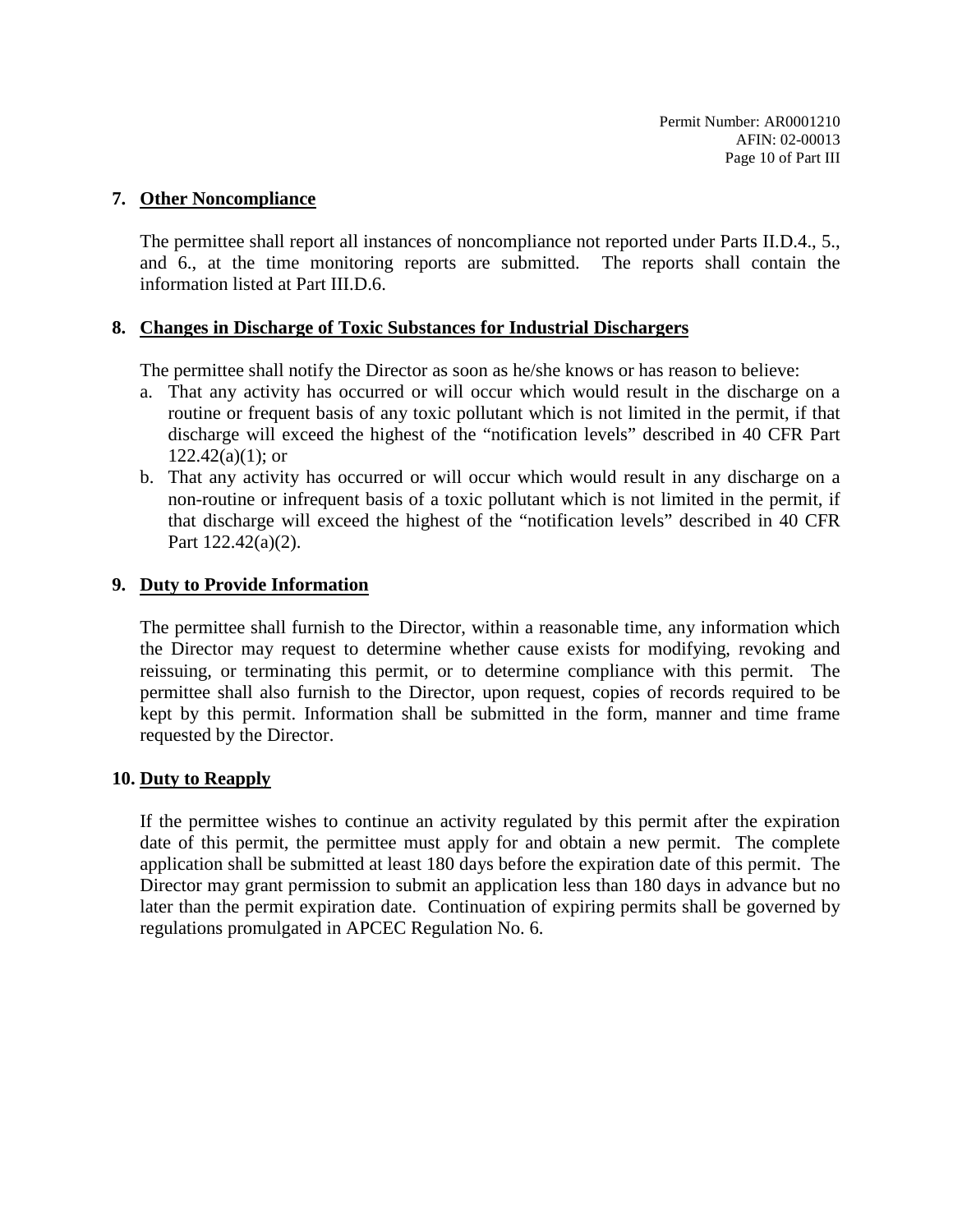#### **11. Signatory Requirements**

All applications, reports, or information submitted to the Director shall be signed and certified as follows:

- a. All **permit applications** shall be signed as follows:
	- (1) For a corporation: by a responsible corporate officer. For the purpose of this section, a responsible corporate officer means:
		- (i) A president, secretary, treasurer, or vice-president of the corporation in charge of a principal business function, or any other person who performs similar policy or decision-making functions for the corporation; or
		- (ii) The manager of one or more manufacturing, production, or operation facilities, provided: the manager is authorized to make management decisions which govern the operation of the regulated facility including having the explicit or implicit duty of making major capital investment recommendations, and initiating and directing other comprehensive measures to assure long term environmental compliance with environmental laws and regulations; the manager can ensure that the necessary systems are established or actions taken to gather complete and accurate information for permit application requirements; and where authority to sign documents has been assigned or delegated to the manager in accordance with corporate procedures.
	- (2) For a partnership or sole proprietorship: by a general partner or proprietor, respectively; or
	- (3) For a municipality, State, Federal, or other public agency, by either a principal executive officer or ranking elected official. For purposes of this section, a principal executive officer of a Federal agency includes:
		- (i) The chief executive officer of the agency, or
		- (ii) A senior executive officer having responsibility for the overall operations of a principal geographic unit of the agency.
- b. All **reports** required by the permit and **other information** requested by the Director shall be signed by a person described above or by a duly authorized representative of that person. A person is a duly authorized representative only if:
	- (1) The authorization is made in writing by a person described above.
	- (2) The authorization specified either an individual or a position having responsibility for the overall operation of the regulated facility or activity, such as the position of plant manager, operator of a well or a well field, superintendent, or position of equivalent responsibility. (A duly authorized representative may thus be either a named individual or any individual occupying a named position); and
	- (3) The written authorization is submitted to the Director.
- c. Certification. Any person signing a document under this section shall make the following certification: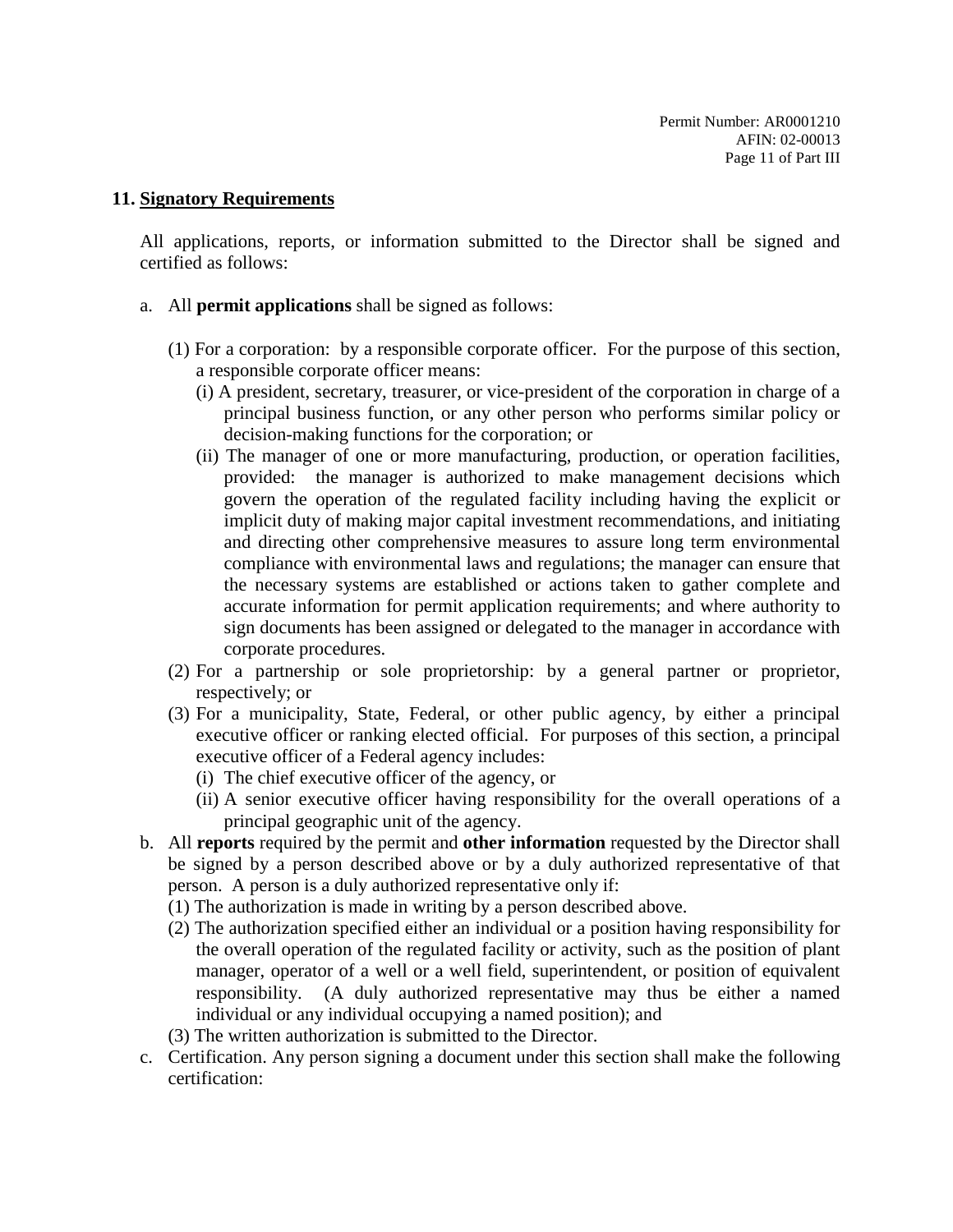"I certify under penalty of law that this document and all attachments were prepared under my direction or supervision in accordance with a system designed to assure that qualified personnel properly gather and evaluate the information submitted. Based on my inquiry of the person or persons who manage the system, or those persons directly responsible for gathering the information, the information submitted is, to the best of my knowledge and belief, true, accurate, and complete. I am aware that there are significant penalties for submitting false information, including the possibility of fine and imprisonment for knowing violations."

### **12. Availability of Reports**

Except for data determined to be confidential under 40 CFR Part 2 and APCEC Regulation No. 6, all reports prepared in accordance with the terms of this permit shall be available for public inspection at the offices of the Department of Environmental Quality. As required by the Regulations, the name and address of any permit applicant or permittee, permit applications, permits, and effluent data shall not be considered confidential.

### **13. Penalties for Falsification of Reports**

The Arkansas Air and Water Pollution Control Act provides that any person who knowingly makes any false statement, representation, or certification in any application, record, report, plan, or other document filed or required to be maintained under this permit shall be subject to civil penalties specified in Part III.A.2. and/or criminal penalties under the authority of the Arkansas Water and Air Pollution Control Act (Act 472 of 1949, as amended).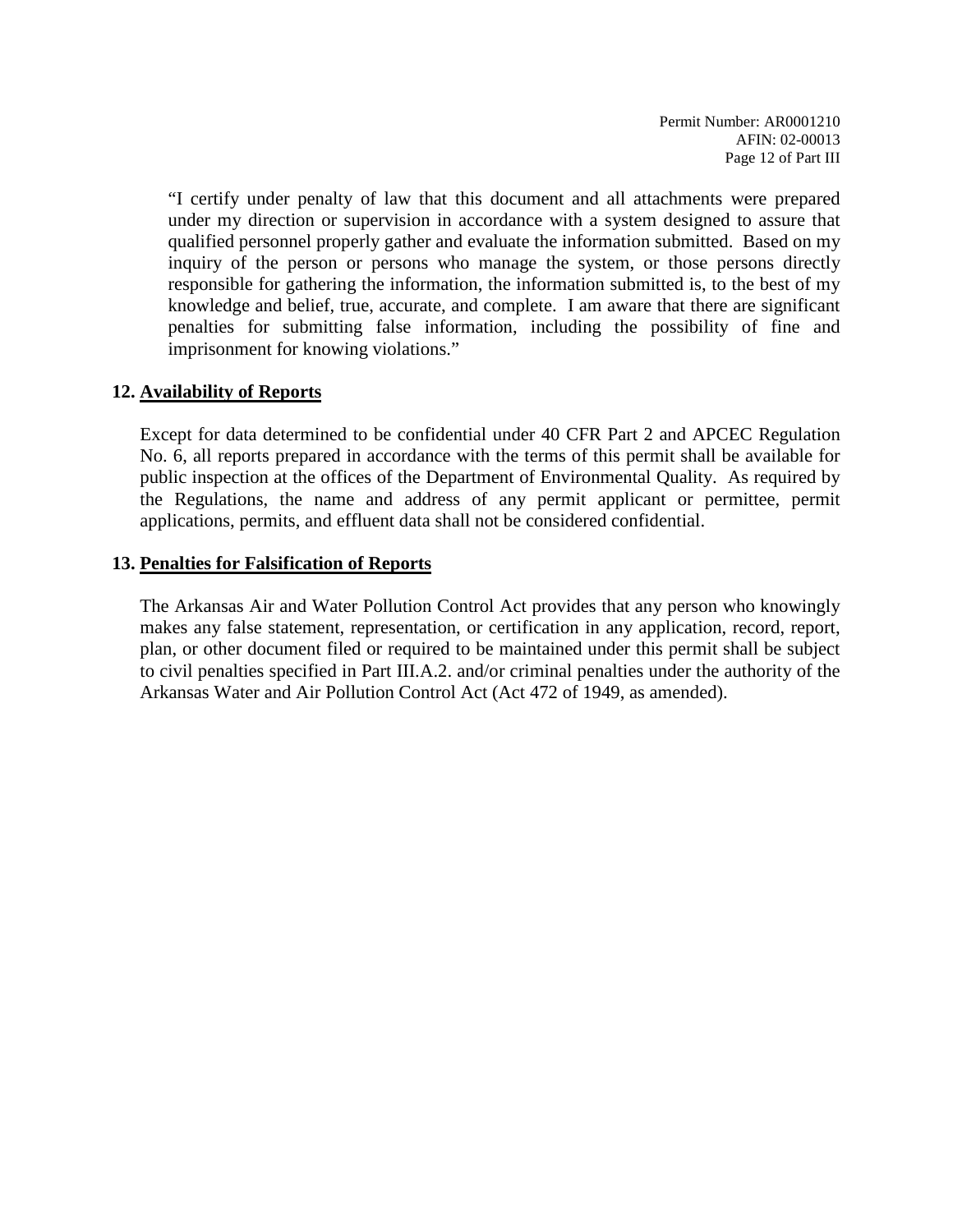## **PART IV DEFINITIONS**

All definitions contained in Section 502 of the Clean Water Act shall apply to this permit and are incorporated herein by reference. Additional definitions of words or phrases used in this permit are as follows:

- 1. **"Act"** means the Clean Water Act, Public Law 95-217 (33.U.S.C. 1251 et seq.) as amended.
- 2. **"Administrator"** means the Administrator of the U.S. Environmental Protection Agency.
- 3. **"Applicable effluent standards and limitations"** means all State and Federal effluent standards and limitations to which a discharge is subject under the Act, including, but not limited to, effluent limitations, standards of performance, toxic effluent standards and prohibitions, and pretreatment standards.
- 4. **"Applicable water quality standards"** means all water quality standards to which a discharge is subject under the federal Clean Water Act and which has been (a) approved or permitted to remain in effect by the Administrator following submission to the Administrator pursuant to Section 303(a) of the Act, or (b) promulgated by the Director pursuant to Section 303(b) or 303(c) of the Act, and standards promulgated under (APCEC) Regulation No. 2, as amended.
- 5. **"Bypass"** means the intentional diversion of waste streams from any portion of a treatment facility.
- 6. **"Daily Discharge"** means the discharge of a pollutant measured during a calendar day or any 24-hour period that reasonably represents the calendar day for purposes of sampling. *Mass Calculations:* For pollutants with limitations expressed in terms of mass, the "daily discharge" is calculated as the total mass of pollutant discharged over the sampling day. *Concentration Calculations*: For pollutants with limitations expressed in other units of measurement, determination of concentration made using a composite sample shall be the concentration of the composite sample. When grab samples are used, the "daily discharge" determination of concentration shall be the arithmetic average (weighted by flow value) of all the samples collected during that sampling day by using the following formula: where C= daily concentration, F=daily flow and n=number of daily samples

 $C_1F_1 + C_2F_2 + \cdots + C_nF_n$  $F_1 + F_2 + \cdots + F_n$ 

7. **"Monthly average"** means the highest allowable average of "daily discharges" over a calendar month, calculated as the sum of all "daily discharges" measured during a calendar month divided by the number of "daily discharges" measured during that month. For Fecal Coliform Bacteria (FCB) report the monthly average (see 30-day average below).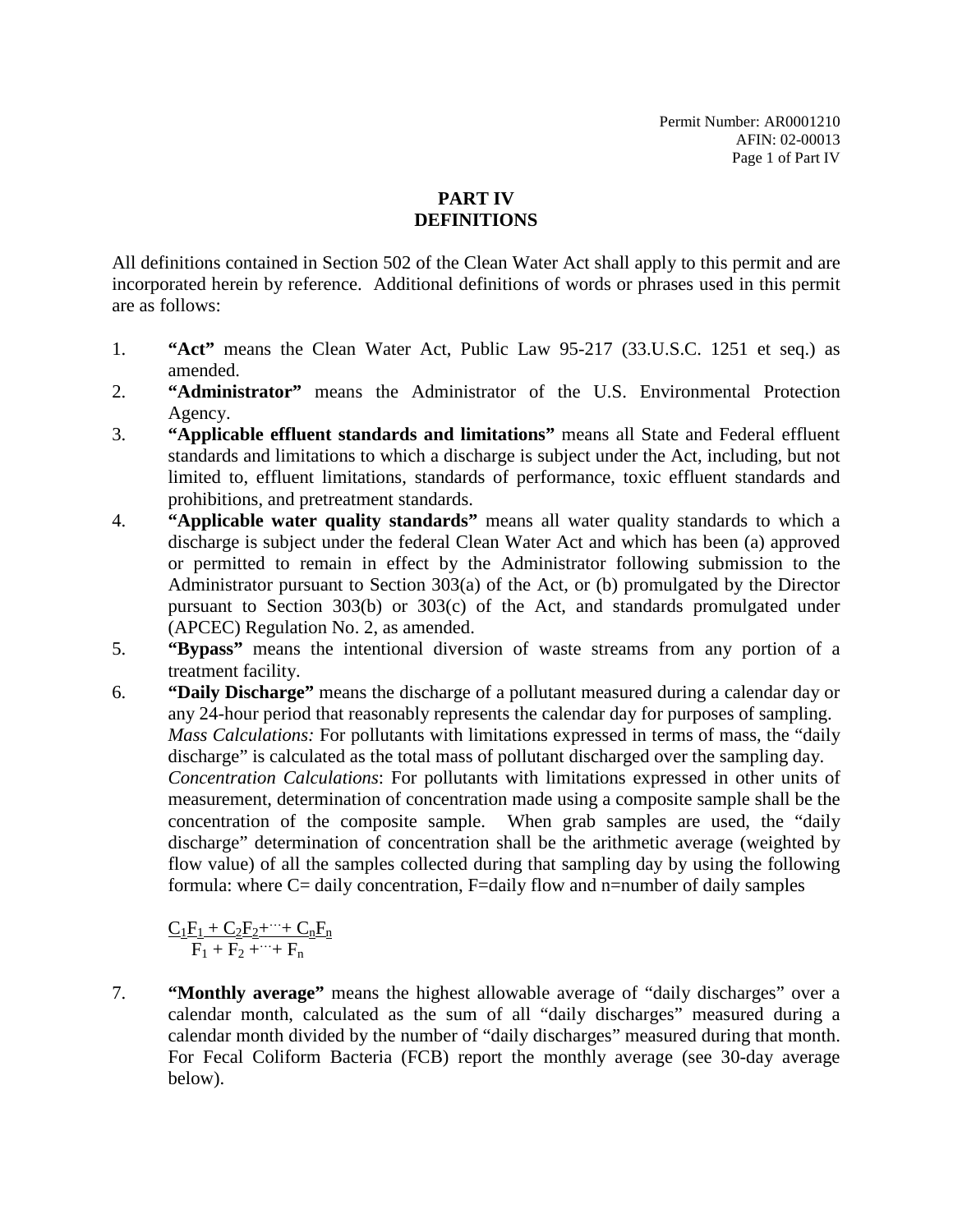- 8. **"Daily Maximum"** discharge limitation means the highest allowable "daily discharge" during the calendar month. The daily average for Fecal Coliform Bacteria (FCB) is the geometric mean of the values of all effluent samples collected during the day in colonies per 100 ml.
- 9. **"Department"** means the Arkansas Department of Environmental Quality (**ADEQ**).
- 10. **"Director"** means the Administrator of the U.S. Environmental Protection Agency and/or the Director of the Arkansas Department of Environmental Quality.
- 11. **"Grab sample"** means an individual sample collected in less than 15 minutes in conjunction with an instantaneous flow measurement.
- 12. **"Industrial User**" means a nondomestic discharger, as identified in 40 CFR Part 403, introducing pollutants to a POTW.
- 13. **"National Pollutant Discharge Elimination System"** means the national program for issuing, modifying, revoking and reissuing, terminating, monitoring and enforcing permits, and imposing and enforcing pretreatment requirements under Sections 307, 402, 318, and 405 of the Clean Water Act.
- 14. **"POTW"** means a Publicly Owned Treatment Works.
- 15. **"Severe property damage"** means substantial physical damage to property, damage to the treatment facilities which causes them to become inoperable, or substantial and permanent loss of natural resources which can reasonably be expected to occur in the absence of a bypass. Severe property damage does not mean economic loss caused by delays in products.
- 16. **"APCEC"** means the Arkansas Pollution Control and Ecology Commission.
- 17. **"Sewage sludge"** means the solids, residues, and precipitate separated from or created in sewage by the unit processes at a POTW. Sewage as used in this definition means any wastes, including wastes from humans, households, commercial establishments, industries, and stormwater runoff that are discharged to or otherwise enter a POTW.
- 18. **"7-day average"** discharge limitation, other than for Fecal Coliform Bacteria (FCB), is the highest allowable arithmetic mean of the values for all effluent samples collected during the calendar week. The 7-day average for Fecal Coliform Bacteria (FCB) is the geometric mean of the values of all effluent samples collected during the calendar week in colonies/100 ml. The Discharge Monitoring Report should report the highest 7-day average obtained during the calendar month. For reporting purposes, the 7-day average values should be reported as occurring in the month in which the Saturday of the calendar week falls in.
- 19. **"30-day average"**, other than for Fecal Coliform Bacteria (FCB), is the arithmetic mean of the daily values for all effluent samples collected during a calendar month, calculated as the sum of all daily discharges measured during a calendar month divided by the number of daily discharges measured during that month. The 30-day average for Fecal Coliform Bacteria (FCB) is the geometric mean of the values for all effluent samples collected during a calendar month. For Fecal Coliform Bacteria (FCB), report the monthly average as a 30-day geometric mean in colonies per 100 ml.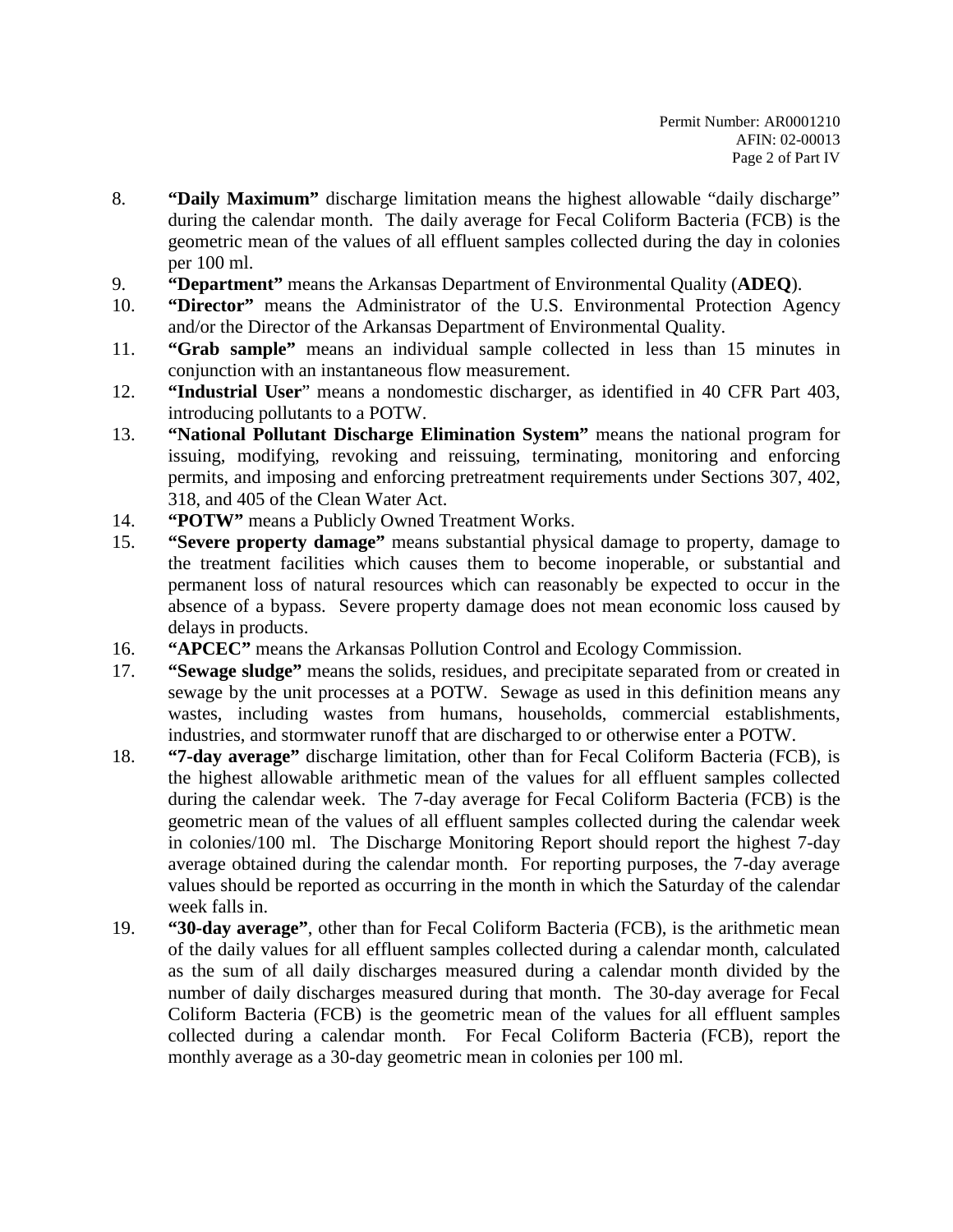- 20. **"24-hour composite sample"** consists of a minimum of 12 effluent portions collected at equal time intervals over the 24-hour period and combined proportional to flow or a sample collected at frequent intervals proportional to flow over the 24-hour period.
- 21. **"12-hour composite sample"** consists of 12 effluent portions, collected no closer together than one hour and composited according to flow or a sample collected at frequent intervals proportional to flow over the 12-hour period.
- 22. **"6-hour composite sample"** consists of six effluent portions collected no closer together than one hour (with the first portion collected no earlier than 10:00 a.m.) and composited according to flow or a sample collected at frequent intervals proportional to flow over the 6-hour period.
- 23. **"3-hour composite sample"** consists of three effluent portions collected no closer together than one hour (with the first portion collected no earlier than 10:00 a.m.) and composited according to flow or a sample collected at frequent intervals proportional to flow over the 3-hour period.
- 24. **"Treatment works"** means any devices and systems used in storage, treatment, recycling, and reclamation of municipal sewage and industrial wastes, of a liquid nature to implement section 201 of the Act, or necessary to recycle reuse water at the most economic cost over the estimated life of the works, including intercepting sewers, sewage collection systems, pumping, power and other equipment, and alterations thereof; elements essential to provide a reliable recycled supply such as standby treatment units and clear well facilities, and any works, including site acquisition of the land that will be an integral part of the treatment process or is used for ultimate disposal of residues resulting from such treatment.
- 25. **"Upset"** means an exceptional incident in which there is unintentional and temporary noncompliance with technology-based permit effluent limitations because of factors beyond the reasonable control of the permittee. Any upset does not include noncompliance to the extent caused by operational error, improperly designed treatment facilities, lack of preventive maintenance, or careless of improper operations.
- 26. **"For Fecal Coliform Bacteria (FCB)"**, a sample consists of one effluent grab portion collected during a 24-hour period at peak loads. For Fecal Coliform Bacteria (FCB) report the monthly average as a 30-day geometric mean in colonies per 100 ml.
- 27. **"Dissolved oxygen limit"**, shall be defined as follows: a. When limited in the permit as a monthly average minimum, shall mean the lowest acceptable monthly average value, determined by averaging all samples taken during the calendar month;

b. When limited in the permit as an instantaneous minimum value, shall mean that no value measured during the reporting period may fall below the stated value.

- 28. **The term "MGD"** shall mean million gallons per day.
- 29. **The term "mg/l "**shall mean milligrams per liter or parts per million (ppm).
- 30. **The term "µg/l"** shall mean micrograms per liter or parts per billion (ppb).
- 31. **The term "cfs"** shall mean cubic feet per second.
- 32. **The term "ppm"** shall mean parts per million.
- 33. **The term "s.u."** shall mean standard units.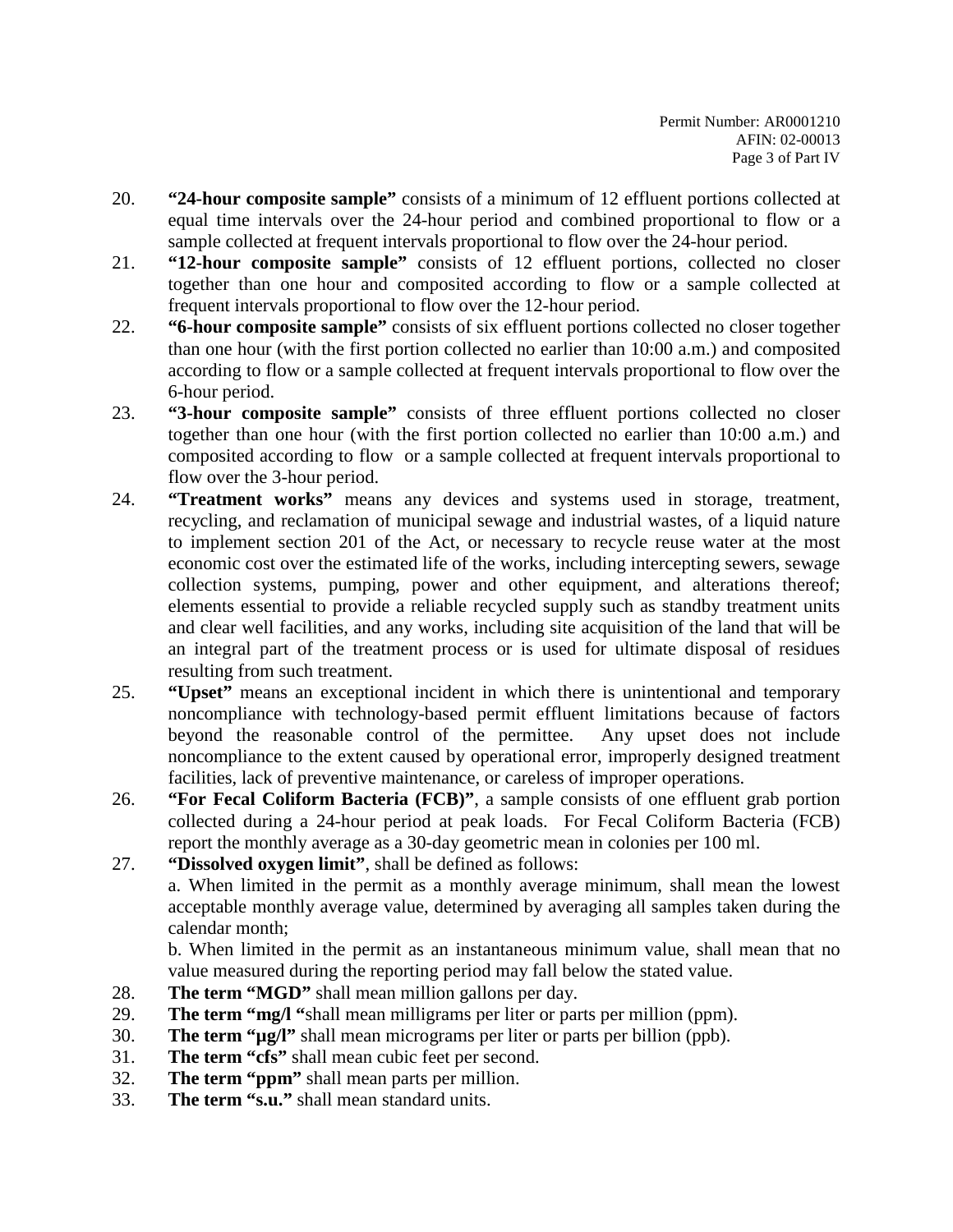34. **The term "Instantaneous Maximum"** when limited in the permit as an instantaneous maximum value, shall mean that no value measured during the reporting period may fall above the stated value.

# 35. **Monitoring and Reporting:**

When a permit becomes effective, monitoring requirements are of the immediate period of the permit effective date. Where the monitoring requirement for an effluent characteristic is monthly or more frequently, the Discharge Monitoring Report (DMR) shall be submitted by the  $25<sup>th</sup>$  of the month following the sampling. Where the monitoring requirement for an effluent characteristic is Quarterly, Semi-Annual, Annual, or Yearly, the DMR shall be submitted by the  $25<sup>th</sup>$  of the month following the monitoring period end date.

## **MONTHLY:**

is defined as a calendar month or any portion of a calendar month for monitoring requirement frequency of once/month or more frequently.

## **QUARTERLY:**

(1) is defined as a fixed calendar quarter or any part of the fixed calendar quarter for a non-seasonal effluent characteristic with a measurement frequency of once/quarter. Fixed calendar quarters are: January through March, April through June, July through September, and October through December; or

(2) is defined as a fixed three month period (or any part of the fixed three month period) of or dependent upon the seasons specified in the permit for a seasonal effluent characteristic with a monitoring requirement frequency of once/quarter that does not coincide with the fixed calendar quarter. Seasonal calendar quarters are: May through July, August through October, November through January, and February through April.

## **SEMI-ANNUAL:**

is defined as the fixed time periods January through June, and July through December (or any portion thereof) for an effluent characteristic with a measurement frequency of once/6 months or twice/year.

## **ANNUAL or YEARLY:**

is defined as a fixed calendar year or any portion of the fixed calendar year for an effluent characteristic or parameter with a measurement frequency of once/year. A calendar year is January through December, or any portion thereof.

## 36. **The term "Weekday"** means Monday – Friday.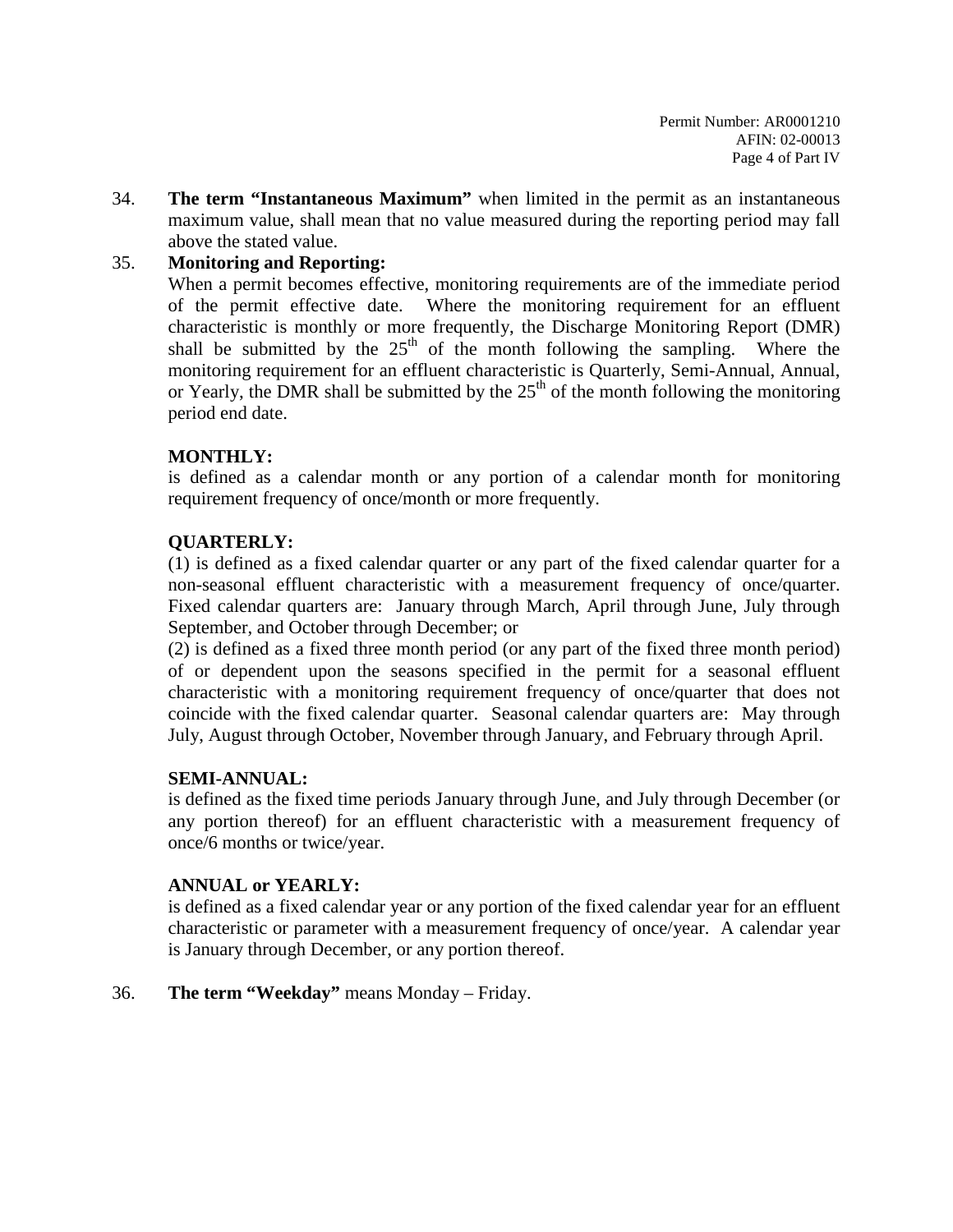## **Final Fact Sheet**

*All changes to the Statement of Basis based upon the permit application are italicized.*

*This is a modified permit and only the modified portion of the permit are open for comment.* This Fact Sheet is for information and justification of the permit limits only. Please note that it is not enforceable. This permitting decision is for modification of the discharge Permit Number AR0001210 with Arkansas Department of Environmental Quality (ADEQ) Facility Identification Number (AFIN) 02-00013 to discharge to Waters of the State.

### 1. **PERMITTING AUTHORITY.**

The issuing office is:

Arkansas Department of Environmental Quality 5301 Northshore Drive North Little Rock, Arkansas 72118-5317

### 2. **APPLICANT.**

The applicant's facility and mailing address is:

Georgia-Pacific LLC Crossett Paper Operations 100 Mill Supply Road Crossett, AR 71635

### 3. **PREPARED BY.**

The permit was prepared by:

Loretta Reiber, P.E. *John Bailey, P.E.* Staff Engineer *Branch Manager* Permits Branch, Water Division *Permits Branch, Water Division* (501) 682-0612 *(501) 682-0629* E-Mail: [reiber@adeq.state.ar.us](mailto:reiber@adeq.state.ar.us) *E-mail: [bailey@adeq.state.ar.us](mailto:bailey@adeq.state.ar.us)*

4. **PERMIT ACTIVITY.**

Permit Effective Date: November 1, 2010 *1st Major Modification Effective Date: July 1, 2011* Permit Expiration Date: October 31, 2015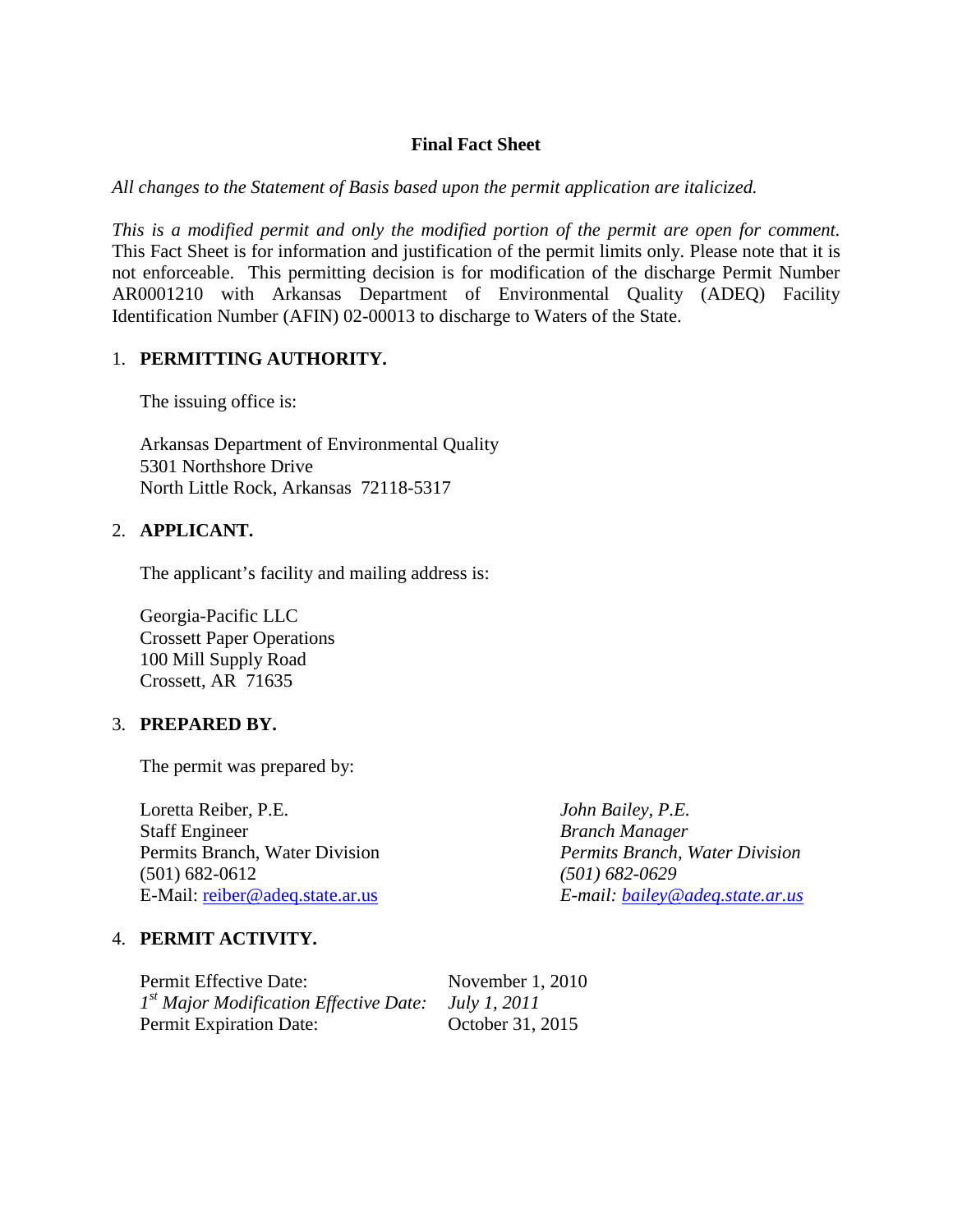Page 2 of Fact Sheet Permit Number: AR0001210 AFIN: 02-00013

## **THIS IS A MODIFIED PERMIT. IN ACCORDANCE WITH 40 CFR 122.62, ONLY THE CONDITIONS WHICH WERE THE SUBJECT OF THE MODIFICATION WERE OPEN FOR COMMENT AT THIS TIME.**

# **1ST Major Modification**

Note: The changes made in the first major modification are not open for comment at this time.

ADEQ issued a renewal permit to Georgia-Pacific LLC on September 30, 2010. Georgia-Pacific LLC filed a timely appeal of the renewal permit. A Permit Appeal Resolution (PAR) between the permittee and the Department was reached. The permittee signed the PAR on March 7, 2011, while the Department signed it on March 15, 2011. The issues contained in the appeal and the resolutions outlined in the PAR are as follows:

• The permittee appealed the pH monitoring frequency of once per day in the permit which was issued on September 30, 2010. The pH monitoring frequencies in the final permit were different from what was contained in the draft permit based upon a comment from the Louisiana Department of Environmental Quality which noted that the frequencies in the permit did not match the frequencies listed in the Fact Sheet.

The pH monitoring frequencies at Outfall 001 and SMS 002 have been changed to three times per week. These are the frequencies which were contained in the previously issued NPDES permit.

The permittee appealed the terms of Conditions No. 16 and No. 17 of the final permit. They stated that these conditions were not necessary for the protection of human health or the environment since they specified which portion of the Georgia-Pacific LLC compound in Crossett held the permit and steps to be taken in regards to the wastewater treatment system if one of the other facilities were to be sold to a different company.

Conditions No. 16 and No. 17 have been deleted. The Department is in agreement that the conditions are not necessary for protection of human health or the environment. It is the responsibility of any buyer of an industrial site to arrange for proper treatment of its wastewater. Part III, Section D, Condition No. 1 of the permit requires facilities to notify the Department of any changes which could significantly change the nature of pollutants discharged.

• The permittee appealed some of the specific terms of the Mercury Minimization Plan. They stated that they could not be responsible for actions required to be taken by the City of Crossett.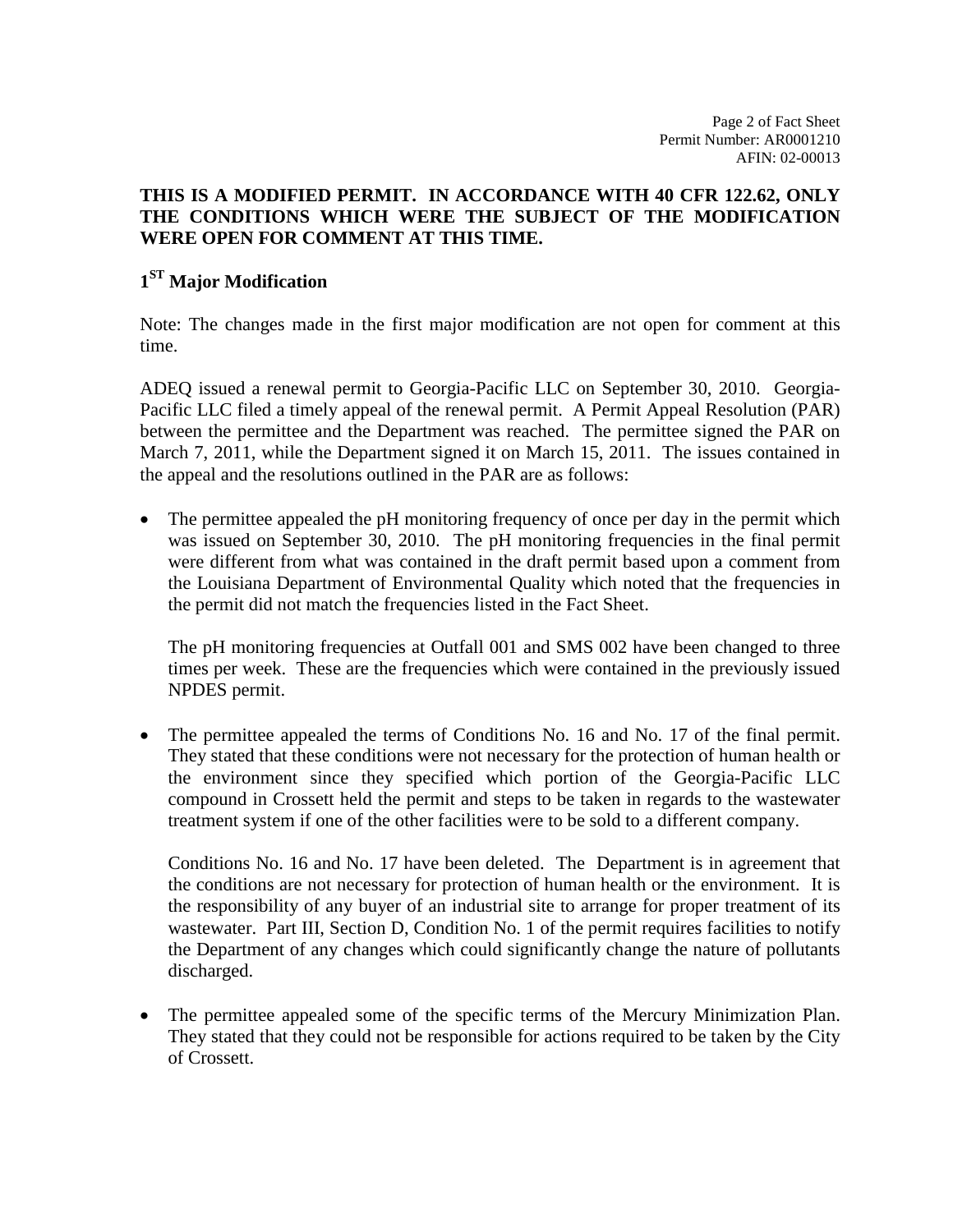Page 3 of Fact Sheet Permit Number: AR0001210 AFIN: 02-00013

The Mercury Minimization Plan has been modified to identify what the permittee must require of the City of Crossett in regards to the plan. The Department is in agreement that the permittee cannot be held responsible for making sure that the City of Crossett carries out the specific terms of Georgia-Pacific LLC's NPDES permit. However, the permittee can require the City of Crossett to implement procedures for identification of sources of mercury and sampling requirements through the agreement required by Condition No. 10 of Part II of the permit. That is, the permittee can hold the City of Crossett responsible for the quality of the wastewater which enters Georgia-Pacific LLC's wastewater treatment system, including any mercury which may be present.

It is important to note that the requirement for the permittee to develop and implement a Mercury Minimization Plan by September 1, 2011, is remaining in the permit. The Mercury Minimization Plan is required to be submitted to the Department. The permittee is required to submit an annual report to the Department which should include a summary of potential sources of mercury, control measures developed and implemented, results of source reduction activities and monitoring, sampling results, and any adjustments made to the program plan.

## **2nd Major Modification**

*In a letter dated June 20, 2014, the permittee requested permission to conduct a pilot study to investigate the use of Hydrogen Peroxide with an Organic Iron Catalyst to reduce the emissions of Hydrogen Sulfide. Permission to conduct the study was granted by the Department in a letter dated July 31, 2014. On February 12, 2015, and February 26, 2015, the permittee requested an extension to the time frame allowed for the pilot study since it was thus far considered to be successful. In a letter from the Department to the permittee dated March 24, 2015, the Department granted a 6 month extension to the pilot study and stated that a permit modification would have to be obtained if the facility wanted to continue the use of the chemicals after the extension is over.*

*The permittee submitted an application to modify their existing NPDES discharge permit which was received on May 27, 2015, with all additional information received by June 30, 2015, as well as an e-mail received August 7, 2015. The facility is requesting that the permit be modified to allow for the use of chemical treatment (Hydrogen Peroxide and organic Iron catalyst) in the primary clarifier, the P2 sewer, and at the chemical plant to reduce sulfide emissions which will result in reduction of odors.*

Based on the application and the August 7<sup>th</sup> e-mail, it is the Department's understanding that *Georgia-Pacific LLC (GP) is requesting permission to add Hydrogen Peroxide and an Iron Catalyst at three points in the upper areas of the wastewater collection and treatment system. This will require installation of pumps and tanks at each of the points (P2 Sewer at the manufacturing site, just upstream of the Clarifier, and at the Chemical Plant). The purpose of these additions is to control odor, not to provide treatment of the wastewater.*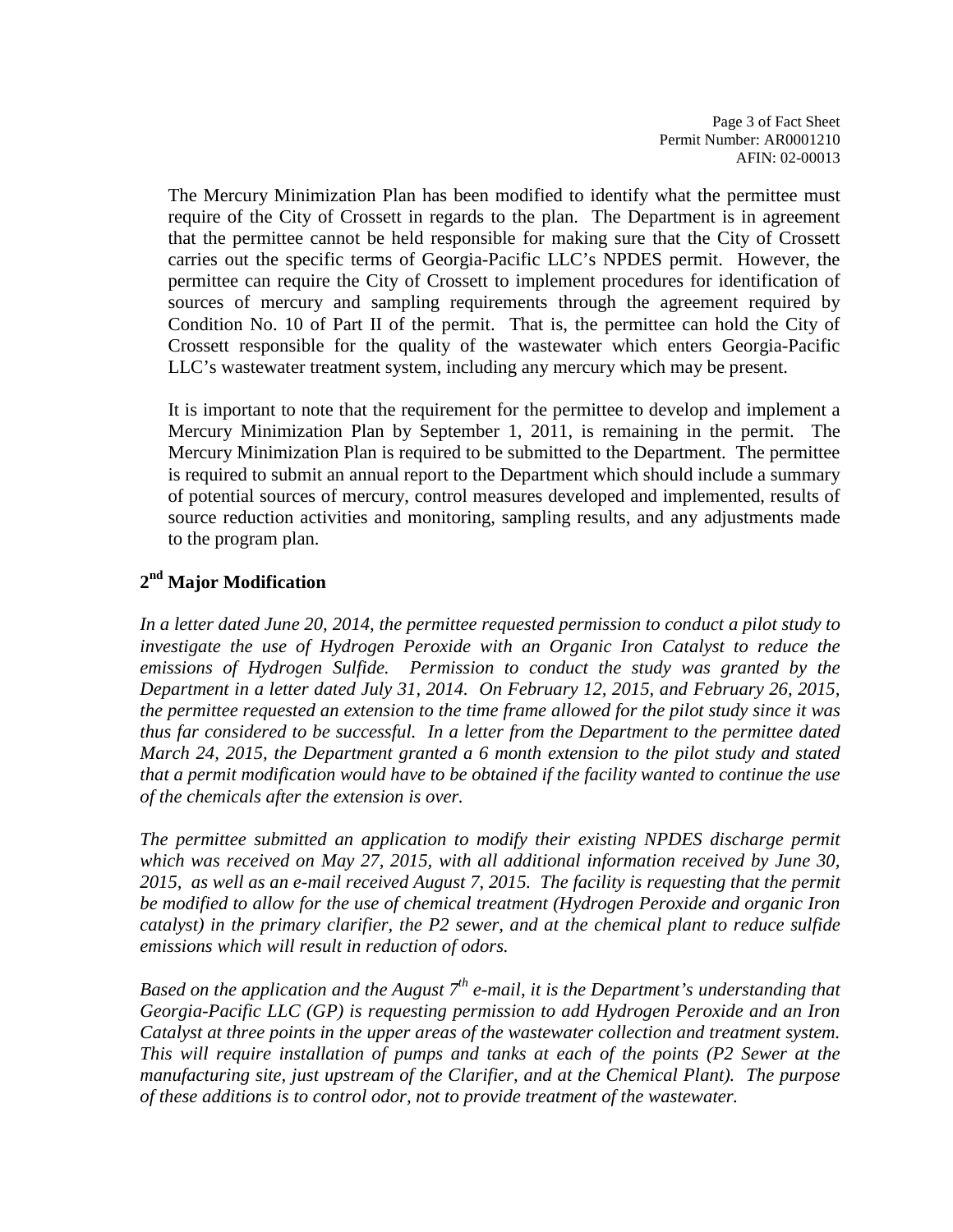Page 4 of Fact Sheet Permit Number: AR0001210 AFIN: 02-00013

*As allowed in Reg. 6.202(C), the Department has determined that the proposed modifications could be "minor revisions" to the treatment system and therefore not require a State Construction Permit. The Department has reviewed the application to modify the NPDES permit and is satisfied that the addition of the tanks and pumps needed to add the Hydrogen Peroxide and Iron Catalyst for odor control are minor revisions to the treatment system and will not require GP to obtain a State Construction Permit for this activity.* 

*The discharge permit is modified for the remainder of the 5-year term in accordance with the regulations promulgated at 40 CFR 122.46(a) to allow for the use of Hydrogen Peroxide and Organic Iron Catalyst to reduce Hydrogen Sulfide emissions.*

### *Compliance and Enforcement History:*

*Compliance and Enforcement History for this facility can be reviewed by using the following web link:*

*[http://www.adeq.state.ar.us/downloads/WebDatabases/PermitsOnline/NPDES/PermitInform](http://www.adeq.state.ar.us/downloads/WebDatabases/PermitsOnline/NPDES/PermitInformation/AR0001210_Final%20Compliance%20Memo_20150706.txt) [ation/AR0001210\\_Final%20Compliance%20Memo\\_20150706.txt](http://www.adeq.state.ar.us/downloads/WebDatabases/PermitsOnline/NPDES/PermitInformation/AR0001210_Final%20Compliance%20Memo_20150706.txt)*

### 5. **FINANCIAL ASSURANCE**

The permittee is not required to obtain financial assurance because the City of Crossett, which discharges to Georgia-Pacific upstream of the aeration basin and downstream of all other treatment units, already owns and operates its own wastewater treatment plant.

### 6. **SIGNIFICANT CHANGES FROM THE PREVIOUSLY ISSUED PERMIT.**

### **THIS IS A MODIFIED PERMIT. IN ACCORDANCE WITH 40 CFR 122.62, ONLY THE CONDITIONS WHICH WERE THE SUBJECT OF THE MODIFICATION WERE OPEN FOR COMMENT AT THIS TIME.**

The permittee is responsible for carefully reading the permit in detail and becoming familiar with all of the changes therein:

- *1. Condition No. 21 has been added to the permit to restrict the amounts of Hydrogen Peroxide and Iron Catalyst that may be added to the treatment plant at specified locations. This condition is necessary to prevent more chemicals being used than has been reviewed by the Department.*
- *2. The interim limits for Dieldrin, Copper, and Zinc have been removed from the permit since the date for compliance with the final permit limits has passed. As a result, the*  interim limits pages for Outfall 001 and SMS002 have been removed. The Permit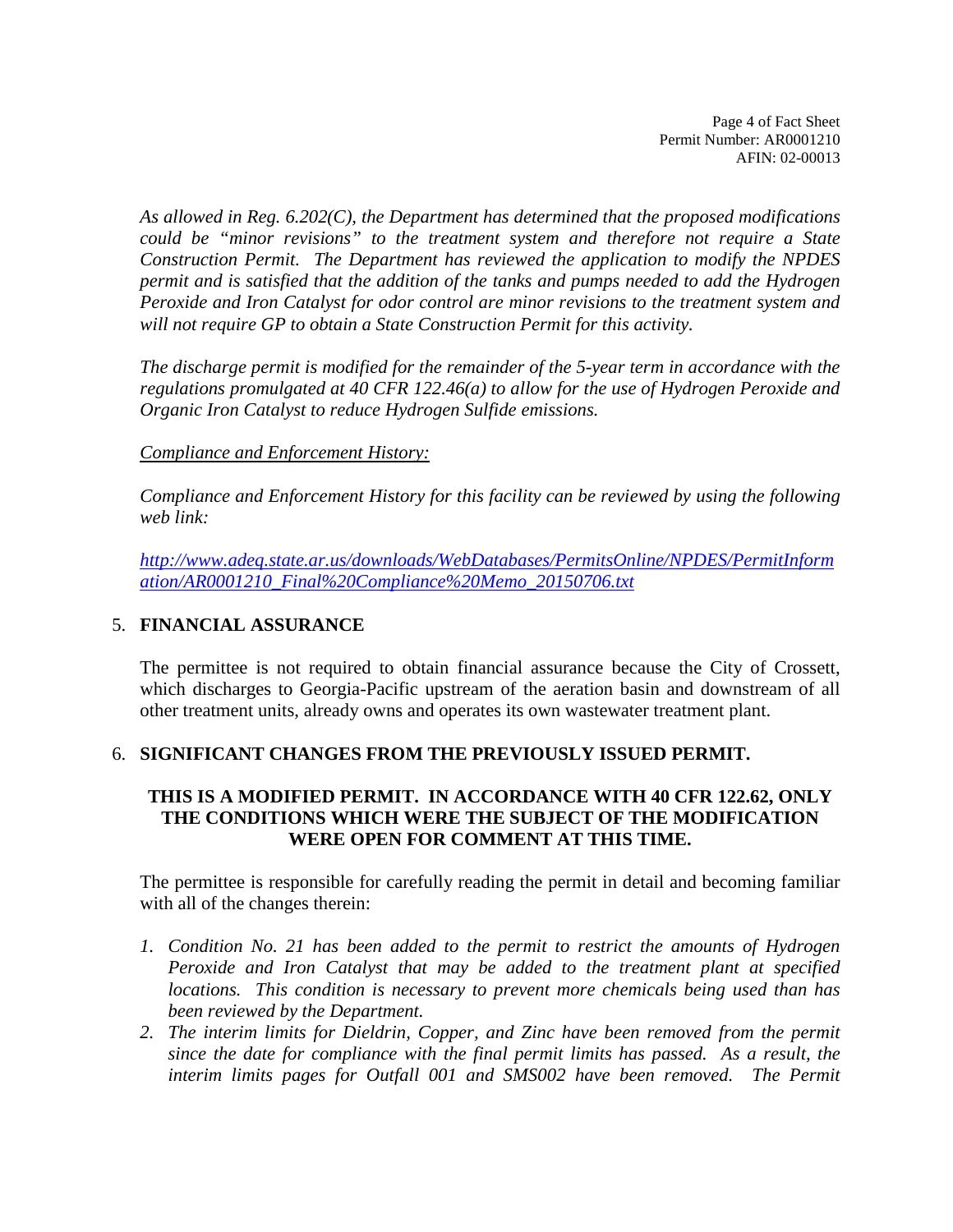Page 5 of Fact Sheet Permit Number: AR0001210 AFIN: 02-00013

*Compliance Section (Part IB) of the permit has been modified. The permittee is in compliance with the final permit limits for all three parameters.* 

*3. The requirement to conduct a fish tissue study during the third year of the term of the permit has been removed from Part IB of the permit since the permittee conducted the testing as required. This does not preclude the Department from including fish tissues study requirements in future renewal permits.*

#### 7. **RECEIVING STREAM SEGMENT AND DISCHARGE LOCATION.**

The outfall is located at the following coordinates based on the May 26, 2009, site visit, Google Earth, and the permit application using NAD83:

| Outfall 001:          | Latitude: 33E 06' 22.5"; Longitude: 92E 02' 17.2" |
|-----------------------|---------------------------------------------------|
| <b>SMS 002:</b>       | Latitude: 33E 01' 58"; Longitude: 92E 04' 25"     |
| Internal Outfall 101: | Latitude: 33E 08' 29.5"; Longitude: 91E 58' 25.8" |
| Internal Outfall 102: | Latitude: 33E 08' 29.5"; Longitude: 91E 58' 25.8" |
| Internal Outfall 103: | Latitude: 33E 08' 29.5"; Longitude: 91E 58' 25.8" |

The receiving waters named:

Outfall 001 : the upper reaches of Mossy Lake, then to Coffee Creek, then to the Ouachita River in Segment 2D of the Ouachita River Basin.

SMS 002: At the transition from Mossy Lake to Coffee Creek then into Ouachita River in Segment 2D of the Ouachita River Basin.

The Ouachita River in USGS Hydrologic Unit Code (H.U.C) of 8040202 is a Water of the State classified for primary and secondary contact recreation, raw water source for domestic (public and private), industrial, and agricultural water supplies, propagation of desirable species of fish and other aquatic life, and other compatible uses.

### 8. **303(d) LIST AND ENDANGERED SPECIES CONSIDERATIONS.**

#### a. **303(d) List:**

Coffee Creek below Mossy Lake is not listed on the 303(d) list. However, Reach #002 of the Ouachita River in HUC 08040202 is on the 303(d) list for Mercury in Category 4a. A Mercury Minimization Plan has been included in Part II of the permit.

Coffee Creek enters the Ouachita River in Reach #002, HUC 08040202 of Segment 2D in the Ouachita River Basin. The Ouachita River is on the State's currently approved 303(d) list in Category 5d as impaired due to Total Recoverable Copper and Total Recoverable Zinc. The sources of such pollutants are unknown. In accordance with the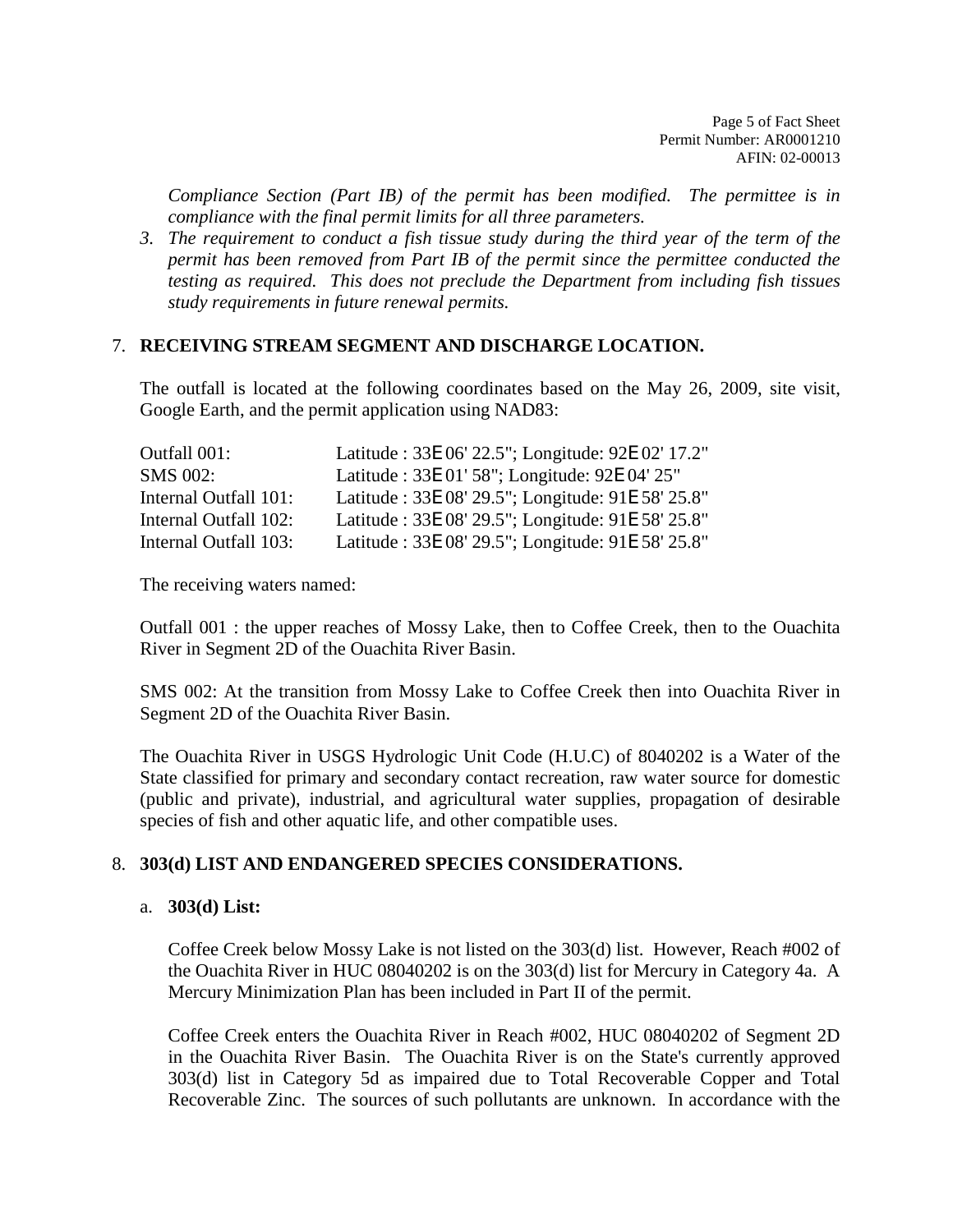Page 6 of Fact Sheet Permit Number: AR0001210 AFIN: 02-00013

requirements of 40 CFR Part 122.4(i) (prohibitions on issuance of a discharge permit for a discharge to impaired waters), information and data provided in the application, or additional information supplied by the applicant indicates that pollutants of concern are present in the effluent at concentrations which are above detection levels. Detection levels, where applicable, are consistent with EPA-defined minimum quantification levels (MQLs). Therefore, the permit establishes end-of pipe (point-of-discharge) limits, based on the most stringent applicable water quality criteria established for the receiving water, to ensure that the discharge will not contribute Total Recoverable Copper or Total Recoverable Zinc to the receiving water at levels which may exacerbate the impairment of the receiving water's designated uses. However, the stream segments listed in Category 5d are those in need of additional data to verify the accuracy of the assessment. The Department therefore reserves the right to remove these requirements at the time of the next permit renewal if the data collected demonstrates that there is not reasonable potential for water quality violations due to the levels of these parameters in the effluent and/or the reach and HUC of the Ouachita River is no longer on the 303(d) list for these parameters.

#### b. **Endangered Species**:

No comments on the application were received from the U.S. Fish and Wildlife Service (USF&WS). The draft permit and Fact Sheet were sent to the USF&WS for their review.

### 9. **OUTFALL AND TREATMENT PROCESS DESCRIPTION.**

The following is a description of the facility described in the application:

Average Design Flow: 45 MGD.

Type of Treatment: screening followed by primary clarifier, settling for ash removal, equalization, aerated lagoon with solids settling, and sludge dewatering.

*With this permit modification, the permittee will be allowed to add Hydrogen Peroxide and an Organic Iron Catalyst to the wastewater for odor control. See Item No. 4, 2nd Major Modification in this Fact Sheet for additional information. Part II of the permit contains limits on the amount of Hydrogen Peroxide and the Organic Iron Catalyst.*

Discharge Description: process wastewater (Paper Mill, Plywood Plant, and Studmill operations), sanitary wastewater, landfill leachate, site stormwater, chemical plant, building products, treated effluent from the City of Crossett, truck wash, backwash wastewater, and product stewardship waters.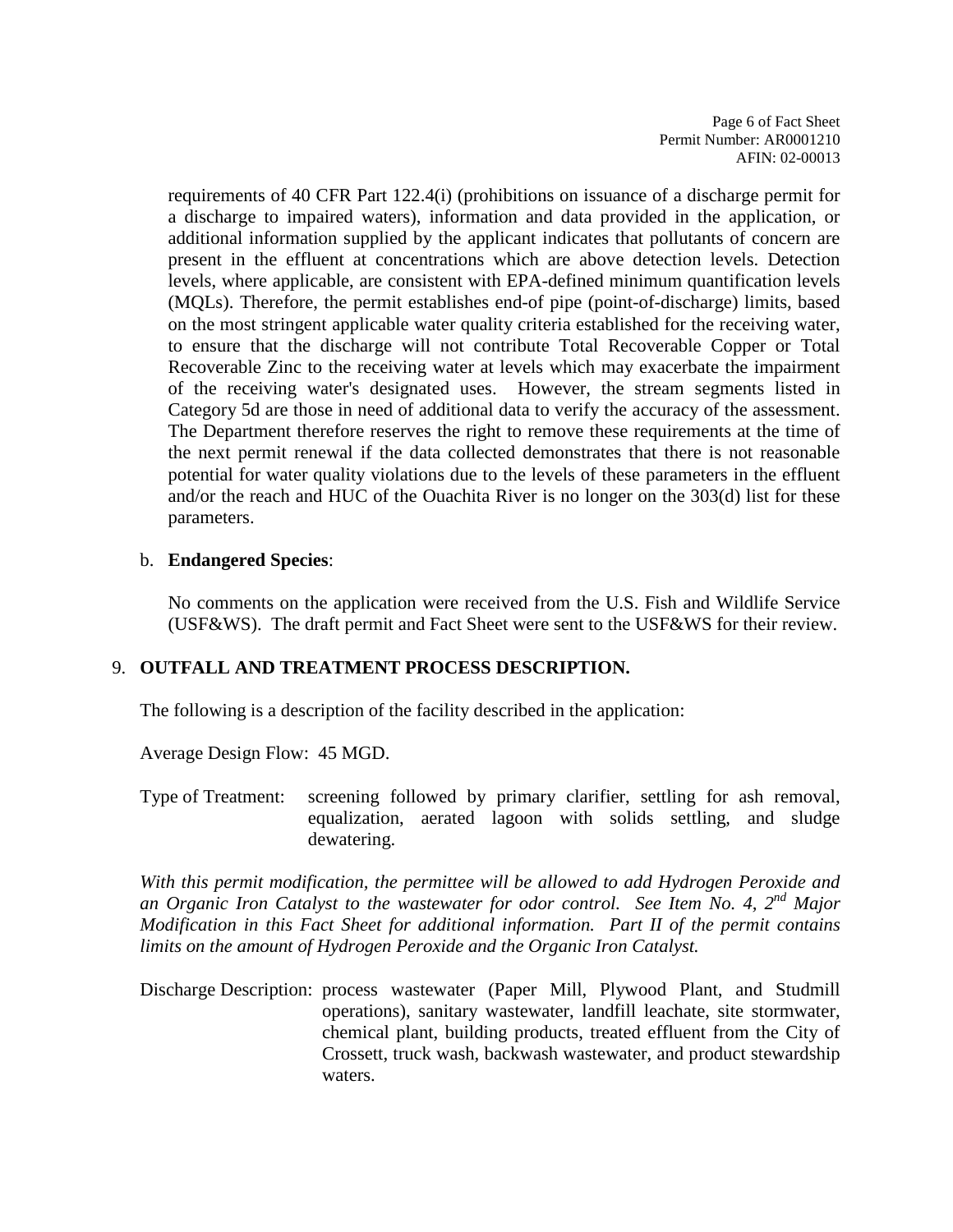Page 7 of Fact Sheet Permit Number: AR0001210 AFIN: 02-00013

The City of Crossett treats sanitary wastewater and some industrial wastewater in a two cell lagoon. This wastewater enters the Georgia-Pacific treatment system upstream of the aerated lagoon and downstream of any other treatment unit located at this facility.

Facility Status: This facility was evaluated using the NPDES Permit Rating Worksheet (MRAT) to determine the correct permitting status. Since the facility's MRAT score of 130 is greater than 80, this facility is classified as a Major industrial.

### 10. **APPLICANT ACTIVITY.**

Under the Standard Industrial Classification (SIC) code of 2621 or the North American Industry Classification System (NAICS) code of 322121, the applicant's activities are the operation of a paper mill.

### 11. **SLUDGE PRACTICES.**

No changes to the sludge practices are occurring with this permit modification.

### 12. **PERMIT CONDITIONS.**

The Arkansas Department of Environmental Quality has made a determination to issue a permit for the discharge described in the application. Permit requirements are based on federal regulations (40 CFR Parts 122, 124, and Subchapter N) and regulations promulgated pursuant to the Arkansas Water and Air Pollution Control Act (Act 472 of 1949, as amended, Ark. Code Ann. 8-4-101 et. seq.).

### **THIS IS A MODIFIED PERMIT. IN ACCORDANCE WITH 40 CFR 122.62, ONLY THE CONDITIONS WHICH WERE THE SUBJECT OF THE MODIFICATION WERE OPEN FOR COMMENT AT THIS TIME.**

### a. **Final Effluent Limitations**

Outfall 001 - process wastewater (Paper Mill, Plywood Plant, and Studmill operations), sanitary wastewater, landfill leachate, site stormwater, chemical plant, building products, treated effluent from the City of Crossett, truck wash, backwash wastewater, and product stewardship waters. (Note: Outfall 001 is located immediately downstream of the permittee's aerated lagoon.)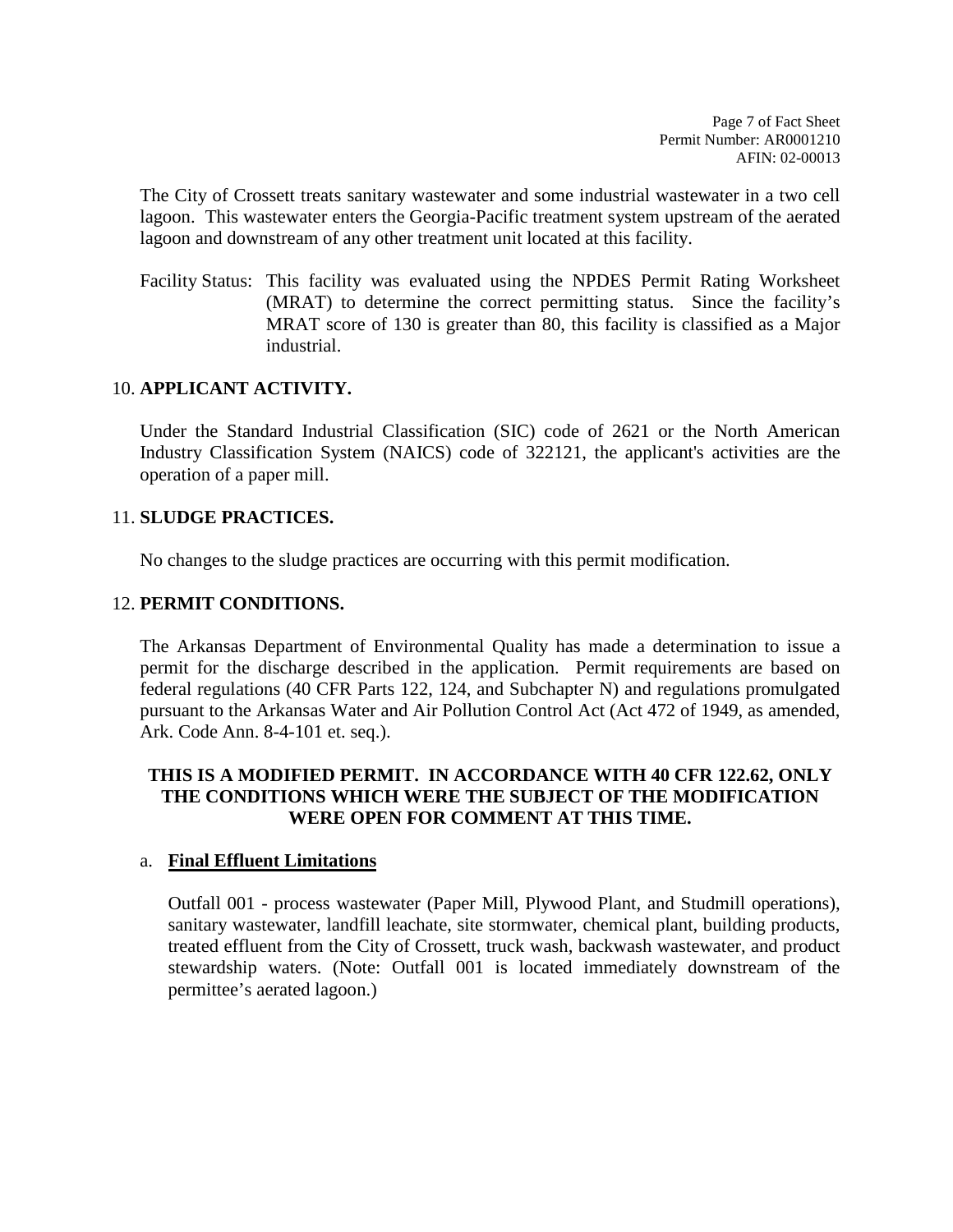Page 8 of Fact Sheet Permit Number: AR0001210 AFIN: 02-00013

|                                            | <b>Discharge Limitations</b>                            |           |                                                        |                              | <b>Monitoring Requirements</b> |                  |  |
|--------------------------------------------|---------------------------------------------------------|-----------|--------------------------------------------------------|------------------------------|--------------------------------|------------------|--|
| <b>Effluent Characteristics</b>            | <b>Mass</b><br>(lbs/day, unless otherwise<br>specified) |           | Concentration<br>(mg/l, unless<br>otherwise specified) |                              | Frequency                      | Sample Type      |  |
|                                            | Monthly<br>Avg.                                         | Daily Max | Monthly<br>Avg.                                        | Daily Max                    |                                |                  |  |
| Flow (MGD)                                 | N/A                                                     | N/A       | Report                                                 | Report                       | daily                          | totalizing meter |  |
| <b>Biochemical Oxygen Demand</b><br>(BOD5) | 24155.4                                                 | 46453.0   | 64.4                                                   | 123.8                        | three/week                     | 24-hr composite  |  |
| Total Suspended Solids (TSS)               | 37720                                                   | 70188     | 119.6                                                  | 222.4                        | three/week                     | 24-hr composite  |  |
| 2,3,7,8-TCDD                               | Report                                                  | Report    | Report pg/l                                            | Report pg/l                  | once/quarter                   | 24-hr composite  |  |
| Adsorbable Organic Halogens<br>(AOX)       | 2146                                                    | 3276      | N/A                                                    | N/A                          | three/week                     | 24-hr composite  |  |
| Dieldrin                                   | 0.00034                                                 | 0.0011    | $0.00091\mu$ g/l                                       | $0.00284 \,\mathrm{\mu g/l}$ | once/month                     | 24-hr composite* |  |
| <b>Total Recoverable Copper</b>            | 7.04                                                    | 14.12     | $18.75 \,\mu g/l$                                      | $37.62 \,\mu g/l$            | once/month                     | 24-hr composite* |  |
| <b>Total Recoverable Zinc</b>              | 73.02                                                   | 146.52    | 194.58 µg/l                                            | 390.41 µg/l                  | once/month                     | 24-hr composite* |  |
| <b>Total Phosphorous</b>                   | Report                                                  | Report    | Report                                                 | Report                       | once/month                     | 24-hr composite  |  |
| Nitrates as Nitrogen                       | Report                                                  | Report    | Report                                                 | Report                       | once/month                     | 24-hr composite  |  |
| pH                                         | N/A                                                     | N/A       | Minimum<br>6.0 s.u.                                    | Maximum<br>9.0 s.u.          | three/week                     | grab             |  |
| Chronic WET Testing                        | N/A                                                     | N/A       | Fact Sheet.                                            | Report, See Item #14 of this | once/2 months                  | 24-hr composite  |  |

### 1. **Conventional and/or Toxic Pollutants**

\*Sample may consist of four grab samples taken over a 24 hour period and flow weighted.

2. **Solids, Foam, and Free Oil:** There shall be no discharge of distinctly visible solids, scum, or foam of a persistent nature, nor shall there be any formation of slime, bottom deposits, or sludge banks. There shall be no visible sheen due to the presence of oil (Sheen means an iridescent appearance on the surface of the water).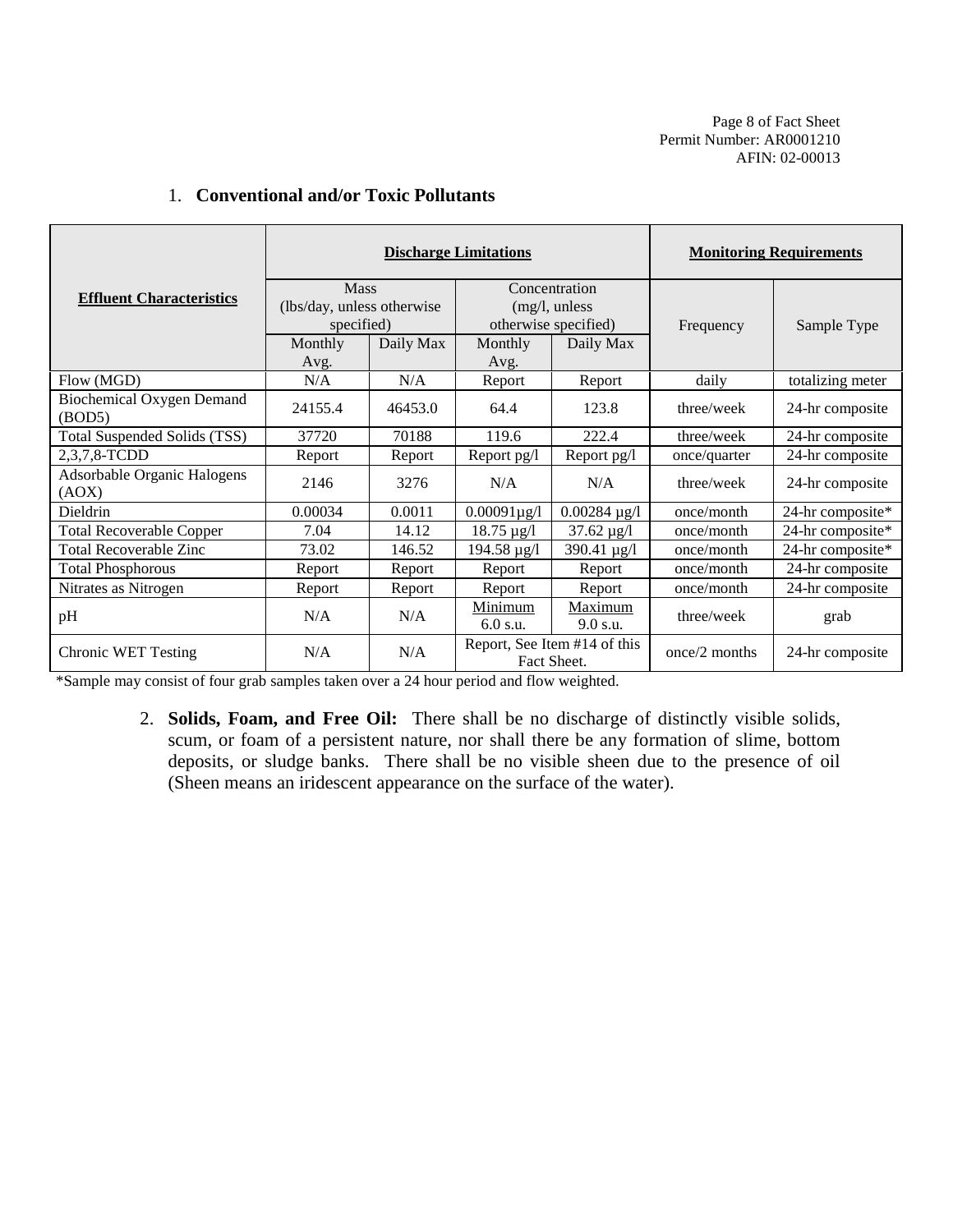Page 9 of Fact Sheet Permit Number: AR0001210 AFIN: 02-00013

#### b. **Final Effluent Limitations**

Stream Monitoring Station (SMS) 002 – At the Transition from Mossy Lake to Coffee Creek

|                                                  |                            | <b>Discharge Limitations</b> | <b>Monitoring Requirements*</b> |                     |              |                  |
|--------------------------------------------------|----------------------------|------------------------------|---------------------------------|---------------------|--------------|------------------|
| <b>Effluent Characteristics</b>                  | <b>Mass</b>                |                              | Concentration                   |                     |              |                  |
|                                                  | (lbs/day, unless otherwise |                              | (mg/l, unless                   |                     |              |                  |
|                                                  | specified)                 |                              | otherwise specified)            |                     | Frequency    | Sample Type      |
|                                                  | Monthly                    | Daily Max                    | Monthly                         | Daily Max           |              |                  |
|                                                  | Avg.                       |                              | Avg.                            |                     |              |                  |
| Flow (MGD)                                       | N/A                        | N/A                          | Report                          | Report              | daily        | totalizing meter |
| <b>Biochemical Oxygen Demand</b><br>(BOD5)       |                            |                              |                                 |                     |              |                  |
| $(October - July)$                               | 8000                       | 12000                        | Report                          | Report              | three/week   | 24-hr composite  |
| (August)                                         | 7262                       | 10893                        | Report                          | Report              | three/week   | 24-hr composite  |
| (September)                                      | 5911                       | 8867                         | Report                          | Report              | three/week   | 24-hr composite  |
| <b>Total Suspended Solids (TSS)</b>              | 18000                      | 30000                        | Report                          | Report              | three/week   | 24-hr composite  |
| Dieldrin                                         | 0.00034                    | 0.0011                       | $0.00091 \mu g/l$               | $0.00284 \mu g/l$   | once/month   | grab             |
| <b>Total Recoverable Copper</b>                  | 7.04                       | 14.12                        | $18.75 \,\mu g/l$               | $37.62 \,\mu g/l$   | once/month   | grab             |
| <b>Total Recoverable Zinc</b>                    | 73.02                      | 146.52                       | 194.58 µg/l                     | 390.41 $\mu$ g/l    | once/month   | grab             |
| <b>Total Phosphorous</b>                         | Report                     | Report                       | Report                          | Report              | once/month   | 24-hr composite  |
| Nitrates as Nitrogen                             | Report                     | Report                       | Report                          | Report              | once/month   | 24-hr composite  |
| Change in Receiving Stream<br>Color <sup>*</sup> | N/A                        | N/A                          | N/A                             | Report**            | once/quarter | grab             |
| pH                                               | N/A                        | N/A                          | Minimum<br>6.0 s.u.             | Maximum<br>9.0 s.u. | three/week   | grab             |

## 1. **Conventional and/or Toxic Pollutants**

\* **When Mossy Lake is not flooded.** A flooded state is defined as the period when the gauge at the Felsenthal Lock and Dam exceeds 62 feet and also for the two weeks following the recession of flood waters below 62 feet. \*\*See Condition No. 17 of Part II of the permit.

2. **Solids, Foam, and Free Oil:** There shall be no discharge of distinctly visible solids, scum, or foam of a persistent nature, nor shall there be any formation of slime, bottom deposits, or sludge banks. There shall be no visible sheen due to the presence of oil (Sheen means an iridescent appearance on the surface of the water).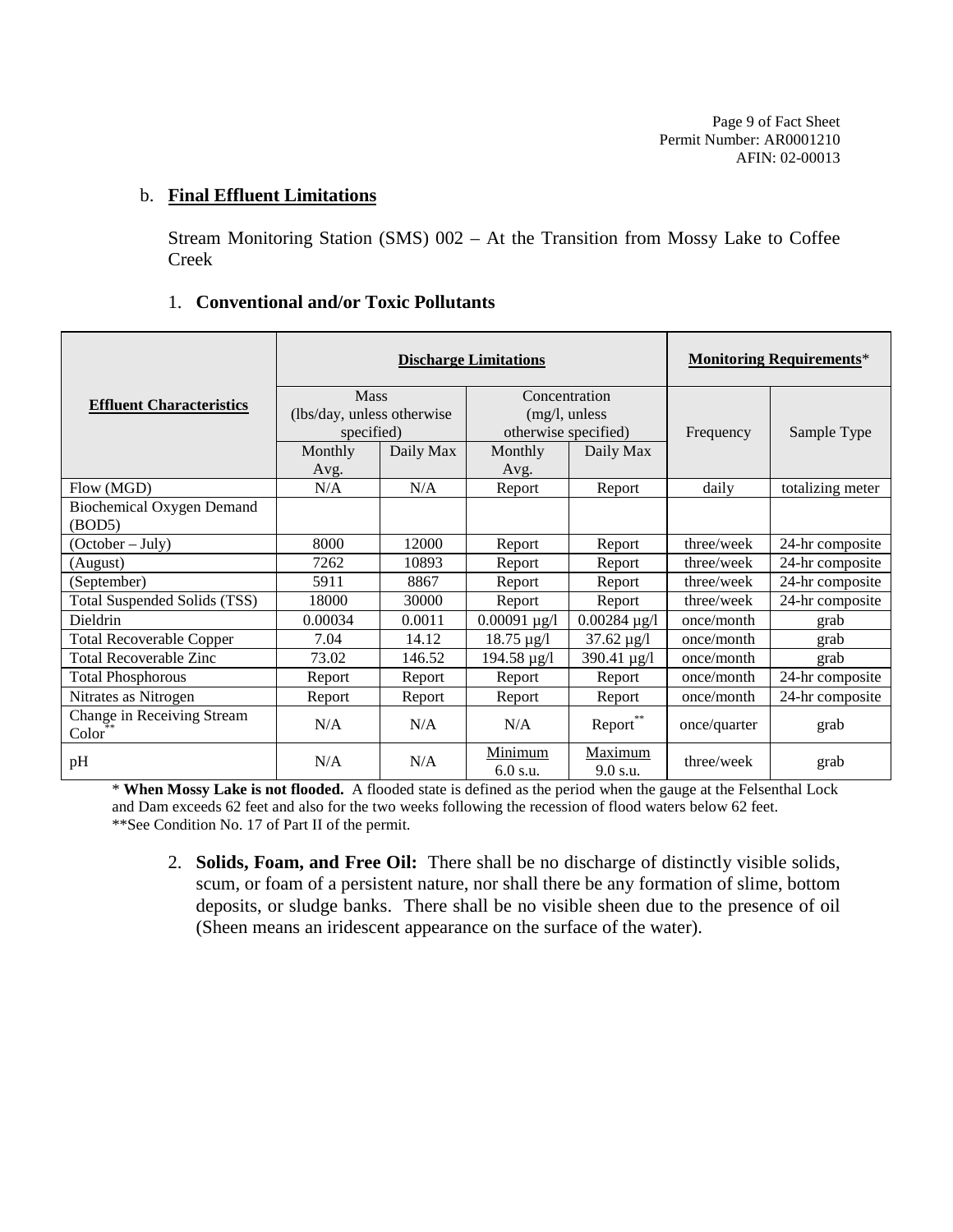Page 10 of Fact Sheet Permit Number: AR0001210 AFIN: 02-00013

## c. **Effluent Limitations**

Internal Outfall 101 – Line 1A of Hardwood Effluent

#### 1. **Conventional and/or Toxic Pollutants**

|                                                |                                                         | <b>Discharge Limitations</b> |                                                        |                   |               | <b>Monitoring Requirements</b> |  |  |
|------------------------------------------------|---------------------------------------------------------|------------------------------|--------------------------------------------------------|-------------------|---------------|--------------------------------|--|--|
| <b>Effluent Characteristics</b>                | <b>Mass</b><br>(lbs/day, unless<br>otherwise specified) |                              | Concentration<br>(mg/l, unless<br>otherwise specified) |                   | Frequency     | Sample Type                    |  |  |
|                                                | Monthly                                                 | Daily Max                    | Monthly                                                | Daily Max         |               |                                |  |  |
|                                                | Avg.                                                    |                              | Avg.                                                   |                   |               |                                |  |  |
| Flow (MGD)                                     | N/A                                                     | N/A                          | Report                                                 | Report            | Daily         | Instantaneous                  |  |  |
| 2,3,7,8-Tetrachlorodibenzo-p-<br>dioxin (TCDD) | N/A                                                     | N/A                          | N/A                                                    | $< 10$ pg/l       | Once/quarter  | 24-hr composite                |  |  |
| 2,3,7,8-Tetrachlorodibenzofuran<br>(TCDF)      | N/A                                                     | N/A                          | N/A                                                    | $31.9$ pg/l       | Once/quarter  | 24-hr composite                |  |  |
| Trichlorosyringol                              | N/A                                                     | N/A                          | N/A                                                    | $< 2.5 \mu g/l$   | Once/quarter  | 24-hr composite                |  |  |
| 3,4,5-Trichlorocatechol                        | N/A                                                     | N/A                          | N/A                                                    | $< 5.0 \,\mu g/l$ | Once/quarter  | 24-hr composite                |  |  |
| 3,4,6-Trichlorocatechol                        | N/A                                                     | N/A                          | N/A                                                    | $< 5.0 \,\mu g/l$ | Once/quarter  | 24-hr composite                |  |  |
| 3,4,5-Trichloroguaiacol                        | N/A                                                     | N/A                          | N/A                                                    | $< 2.5 \mu g/l$   | Once/quarter  | 24-hr composite                |  |  |
| 3,4,6-Trichloroguaiacol                        | N/A                                                     | N/A                          | N/A                                                    | $< 2.5 \mu g/l$   | Once/quarter  | 24-hr composite                |  |  |
| 4,5,6-Trichloroguaiacol                        | N/A                                                     | N/A                          | N/A                                                    | $< 2.5 \mu g/l$   | Once/quarter  | 24-hr composite                |  |  |
| 2,4,5-Trichlorophenol                          | N/A                                                     | N/A                          | N/A                                                    | $< 2.5 \mu g/l$   | Once/quarter  | 24-hr composite                |  |  |
| 2,4,6-Trichlorophenol                          | N/A                                                     | N/A                          | N/A                                                    | $< 2.5 \mu g/l$   | Once/quarter  | 24-hr composite                |  |  |
| Tetrachlorocatechol                            | N/A                                                     | N/A                          | N/A                                                    | $< 5.0 \,\mu g/l$ | Once/quarter  | 24-hr composite                |  |  |
| Tetrachloroguaiacol                            | N/A                                                     | N/A                          | N/A                                                    | $< 5.0 \,\mu g/l$ | Once/quarter  | 24-hr composite                |  |  |
| 2,3,4,6-Tetrachlorophenol                      | N/A                                                     | N/A                          | N/A                                                    | $< 2.5 \ \mu g/l$ | Once/quarter  | 24-hr composite                |  |  |
| Pentachlorophenol                              | N/A                                                     | N/A                          | N/A                                                    | $< 5.0 \,\mu g/l$ | Once/quarter  | 24-hr composite                |  |  |
| Chloroform                                     | 4.78                                                    | 7.99                         | Report                                                 | Report            | Once/2 months | 24-hr composite                |  |  |

# d. **Effluent Limitations**

Internal Outfall 102 – Line 1B of Hardwood Effluent

#### 1. **Conventional and/or Toxic Pollutants**

|                                 | <b>Discharge Limitations</b>                                                                                       |           |                 |             |       | <b>Monitoring Requirements</b> |
|---------------------------------|--------------------------------------------------------------------------------------------------------------------|-----------|-----------------|-------------|-------|--------------------------------|
| <b>Effluent Characteristics</b> | <b>Mass</b><br>Concentration<br>(lbs/day, unless)<br>(mg/l, unless<br>otherwise specified)<br>otherwise specified) |           | Frequency       | Sample Type |       |                                |
|                                 | Monthly<br>Avg.                                                                                                    | Daily Max | Monthly<br>Avg. | Daily Max   |       |                                |
| Flow (MGD)                      | N/A                                                                                                                | N/A       | Report          | Report      | Daily | Instantaneous                  |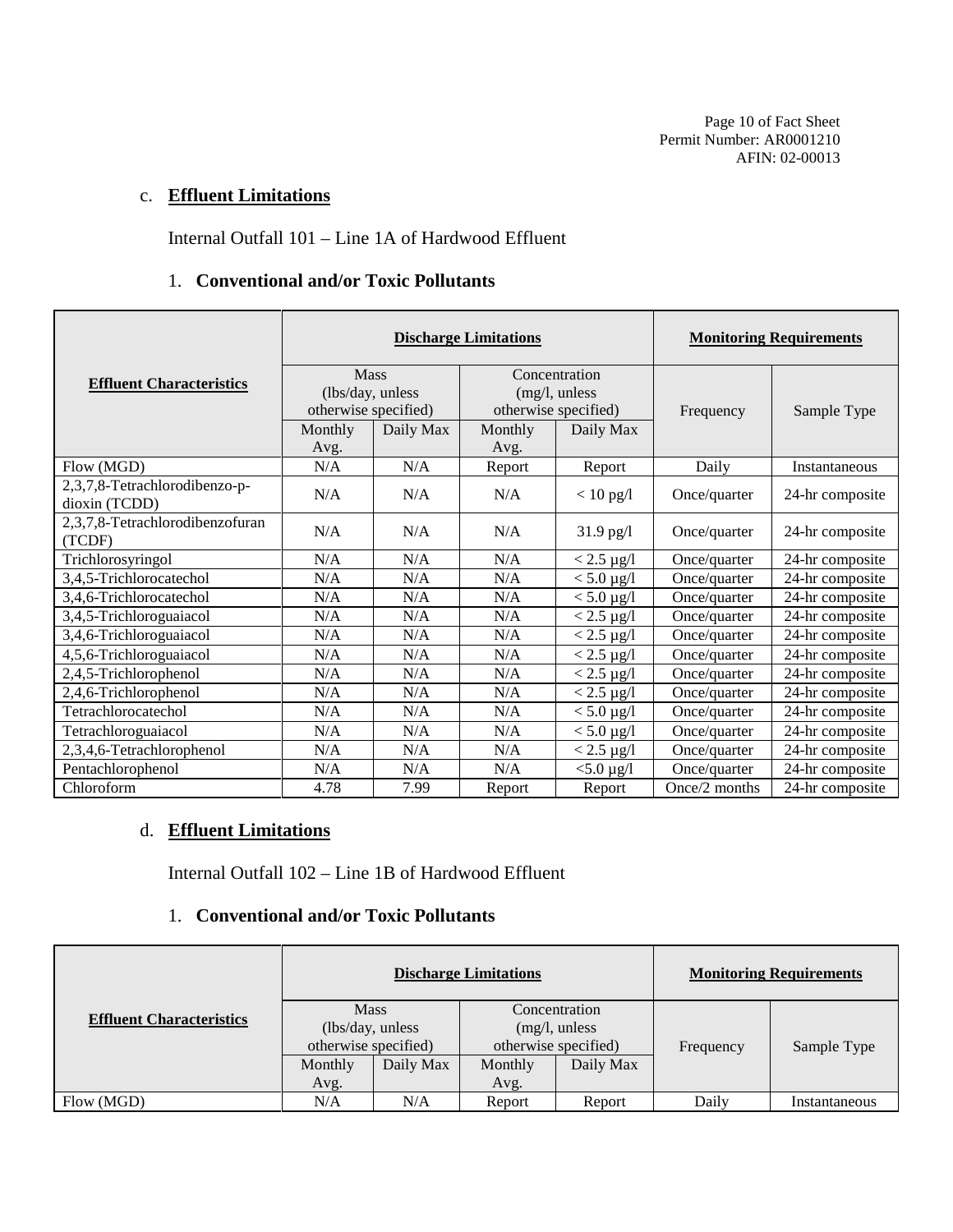Page 11 of Fact Sheet Permit Number: AR0001210 AFIN: 02-00013

|                                                | <b>Discharge Limitations</b> |           |         |                      | <b>Monitoring Requirements</b> |                 |
|------------------------------------------------|------------------------------|-----------|---------|----------------------|--------------------------------|-----------------|
| <b>Effluent Characteristics</b>                | <b>Mass</b>                  |           |         | Concentration        |                                |                 |
|                                                | (lbs/day, unless             |           |         | (mg/l, unless        |                                |                 |
|                                                | otherwise specified)         |           |         | otherwise specified) | Frequency                      | Sample Type     |
|                                                | Monthly                      | Daily Max | Monthly | Daily Max            |                                |                 |
|                                                | Avg.                         |           | Avg.    |                      |                                |                 |
| 2,3,7,8-Tetrachlorodibenzo-p-<br>dioxin (TCDD) | N/A                          | N/A       | N/A     | $< 10$ pg/l          | Once/quarter                   | 24-hr composite |
| 2,3,7,8-Tetrachlorodibenzofuran<br>(TCDF)      | N/A                          | N/A       | N/A     | $31.9$ pg/l          | Once/quarter                   | 24-hr composite |
| Trichlorosyringol                              | N/A                          | N/A       | N/A     | $< 2.5 \mu g/l$      | Once/quarter                   | 24-hr composite |
| 3,4,5-Trichlorocatechol                        | N/A                          | N/A       | N/A     | $< 5.0 \,\mu g/l$    | Once/quarter                   | 24-hr composite |
| 3,4,6-Trichlorocatechol                        | N/A                          | N/A       | N/A     | $< 5.0 \,\mu g/l$    | Once/quarter                   | 24-hr composite |
| 3,4,5-Trichloroguaiacol                        | N/A                          | N/A       | N/A     | $< 2.5 \mu g/l$      | Once/quarter                   | 24-hr composite |
| 3,4,6-Trichloroguaiacol                        | N/A                          | N/A       | N/A     | $< 2.5 \mu g/l$      | Once/quarter                   | 24-hr composite |
| 4,5,6-Trichloroguaiacol                        | N/A                          | N/A       | N/A     | $< 2.5 \mu g/l$      | Once/quarter                   | 24-hr composite |
| 2,4,5-Trichlorophenol                          | N/A                          | N/A       | N/A     | $< 2.5 \mu g/l$      | Once/quarter                   | 24-hr composite |
| 2,4,6-Trichlorophenol                          | N/A                          | N/A       | N/A     | $< 2.5 \mu g/l$      | Once/quarter                   | 24-hr composite |
| Tetrachlorocatechol                            | N/A                          | N/A       | N/A     | $< 5.0 \,\mu g/l$    | Once/quarter                   | 24-hr composite |
| Tetrachloroguaiacol                            | N/A                          | N/A       | N/A     | $< 5.0 \,\mu g/l$    | Once/quarter                   | 24-hr composite |
| 2,3,4,6-Tetrachlorophenol                      | N/A                          | N/A       | N/A     | $< 2.5 \mu g/l$      | Once/quarter                   | 24-hr composite |
| Pentachlorophenol                              | N/A                          | N/A       | N/A     | $<$ 5.0 $\mu$ g/l    | Once/quarter                   | 24-hr composite |
| Chloroform                                     | 4.78                         | 7.99      | Report  | Report               | Once/2 months                  | 24-hr composite |

# e. **Effluent Limitations**

Internal Outfall 103 – Line 2 of Softwood Effluent

# 1. **Conventional and/or Toxic Pollutants**

|                                                |                      |                                                                                           | <b>Discharge Limitations</b> | <b>Monitoring Requirements</b> |              |                 |
|------------------------------------------------|----------------------|-------------------------------------------------------------------------------------------|------------------------------|--------------------------------|--------------|-----------------|
| <b>Effluent Characteristics</b>                | otherwise specified) | <b>Mass</b><br>Concentration<br>(lbs/day, unless<br>(mg/l, unless<br>otherwise specified) |                              |                                | Frequency    | Sample Type     |
|                                                | Monthly<br>Avg.      | Daily Max                                                                                 | Monthly<br>Avg.              | Daily Max                      |              |                 |
| Flow (MGD)                                     | N/A                  | N/A                                                                                       | Report                       | Report                         | Daily        | Instantaneous   |
| 2,3,7,8-Tetrachlorodibenzo-p-<br>dioxin (TCDD) | N/A                  | N/A                                                                                       | N/A                          | $< 10$ pg/l                    | Once/quarter | 24-hr composite |
| 2,3,7,8-Tetrachlorodibenzofuran<br>(TCDF)      | N/A                  | N/A                                                                                       | N/A                          | $31.9$ pg/l                    | Once/quarter | 24-hr composite |
| Trichlorosyringol                              | N/A                  | N/A                                                                                       | N/A                          | $< 2.5 \mu g/l$                | Once/quarter | 24-hr composite |
| 3,4,5-Trichlorocatechol                        | N/A                  | N/A                                                                                       | N/A                          | $< 5.0 \,\mu g/l$              | Once/quarter | 24-hr composite |
| 3,4,6-Trichlorocatechol                        | N/A                  | N/A                                                                                       | N/A                          | $< 5.0 \,\mu g/l$              | Once/quarter | 24-hr composite |
| 3,4,5-Trichloroguaiacol                        | N/A                  | N/A                                                                                       | N/A                          | $< 2.5 \mu g/l$                | Once/quarter | 24-hr composite |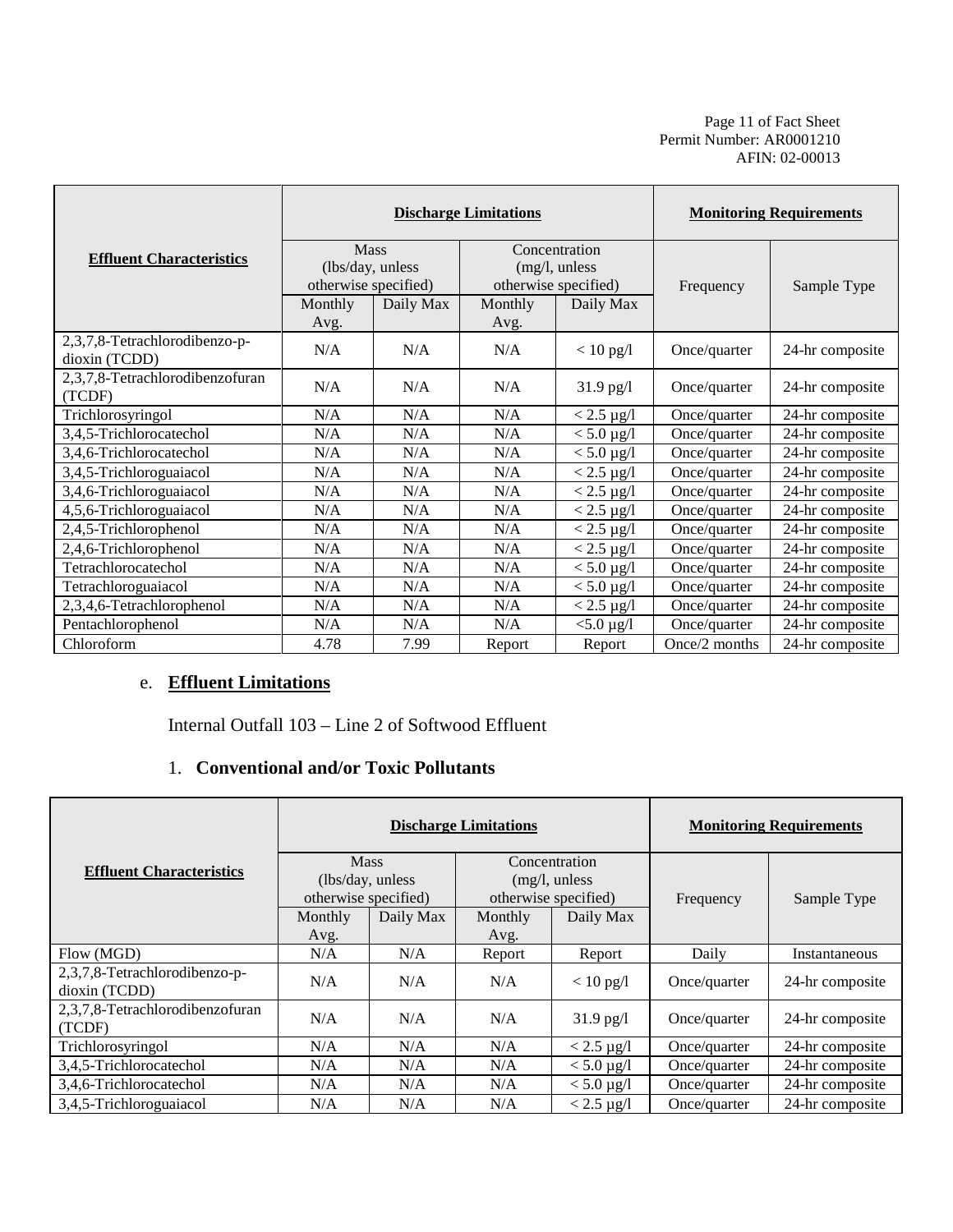Page 12 of Fact Sheet Permit Number: AR0001210 AFIN: 02-00013

|                                 | <b>Discharge Limitations</b>    |           |                                |                            | <b>Monitoring Requirements</b> |                 |  |
|---------------------------------|---------------------------------|-----------|--------------------------------|----------------------------|--------------------------------|-----------------|--|
| <b>Effluent Characteristics</b> | <b>Mass</b><br>(lbs/day, unless |           | Concentration<br>(mg/l, unless |                            |                                |                 |  |
|                                 | otherwise specified)            |           |                                | otherwise specified)       | Frequency                      | Sample Type     |  |
|                                 | Monthly                         | Daily Max | Monthly                        | Daily Max                  |                                |                 |  |
|                                 | Avg.                            |           | Avg.                           |                            |                                |                 |  |
| 3,4,6-Trichloroguaiacol         | N/A                             | N/A       | N/A                            | $< 2.5 \mu g/l$            | Once/quarter                   | 24-hr composite |  |
| 4,5,6-Trichloroguaiacol         | N/A                             | N/A       | N/A                            | $< 2.5 \mu g/l$            | Once/quarter                   | 24-hr composite |  |
| 2,4,5-Trichlorophenol           | N/A                             | N/A       | N/A                            | $< 2.5 \mu g/l$            | Once/quarter                   | 24-hr composite |  |
| 2,4,6-Trichlorophenol           | N/A                             | N/A       | N/A                            | $< 2.5 \mu g/l$            | Once/quarter                   | 24-hr composite |  |
| Tetrachlorocatechol             | N/A                             | N/A       | N/A                            | $< 5.0 \,\mathrm{\mu g/l}$ | Once/quarter                   | 24-hr composite |  |
| Tetrachloroguaiacol             | N/A                             | N/A       | N/A                            | $< 5.0 \mu g/l$            | Once/quarter                   | 24-hr composite |  |
| 2,3,4,6-Tetrachlorophenol       | N/A                             | N/A       | N/A                            | $< 2.5 \mu g/l$            | Once/quarter                   | 24-hr composite |  |
| Pentachlorophenol               | N/A                             | N/A       | N/A                            | $< 5.0 \,\mu g/l$          | Once/quarter                   | 24-hr composite |  |
| Chloroform                      | 4.81                            | 8.04      | Report                         | Report                     | Once/2 months                  | 24-hr composite |  |

### 13. **BASIS FOR PERMIT CONDITIONS**.

The following is an explanation of the derivation of the conditions of the permit and the reasons for them or, in the case of notices of intent to deny or terminate, reasons suggesting the decisions as required under 40 CFR Part 124.7 (48 FR 1413, April 1, 1983).

#### **Technology-Based versus Water Quality-Based Effluent Limitations and Conditions**

*Limits for Total Iron have not been included in the permit. Based on the pilot study data submitted to the Department, the effluent does not demonstrate reasonable potential to exceed the Gold Book Criteria for this parameter.*

 $IWC = [(C_e * Q_e) + (C_b * Q_b)]/(Qe + Q_b)$ 

*Where*

*IWC = In-stream Waste Concentration*  $C_e$  = *Effluent Concentration* = 1.86 mg/l (Geo. mean of Aug. 13, 2014 – Feb. 10, 2015)  $Q_e = 45 \text{ MGD} = 69.525 \text{ cfs}$  $C_b$  = background concentration = 0.642 mg/l (Geo. mean of 2014 & 2015 at OUA0008B)  $Q_b =$  background flow, 7Q10  $*$  0.25 = 1200 cfs  $*$  0.25 = 300 cfs

*IWC = [(1.86 \* 69.525) + (0.642 \* 300)]/(69.525 + 300) = 0.87 mg/l < 1 mg/l (Gold Book Standard), therefore no reasonable potential.*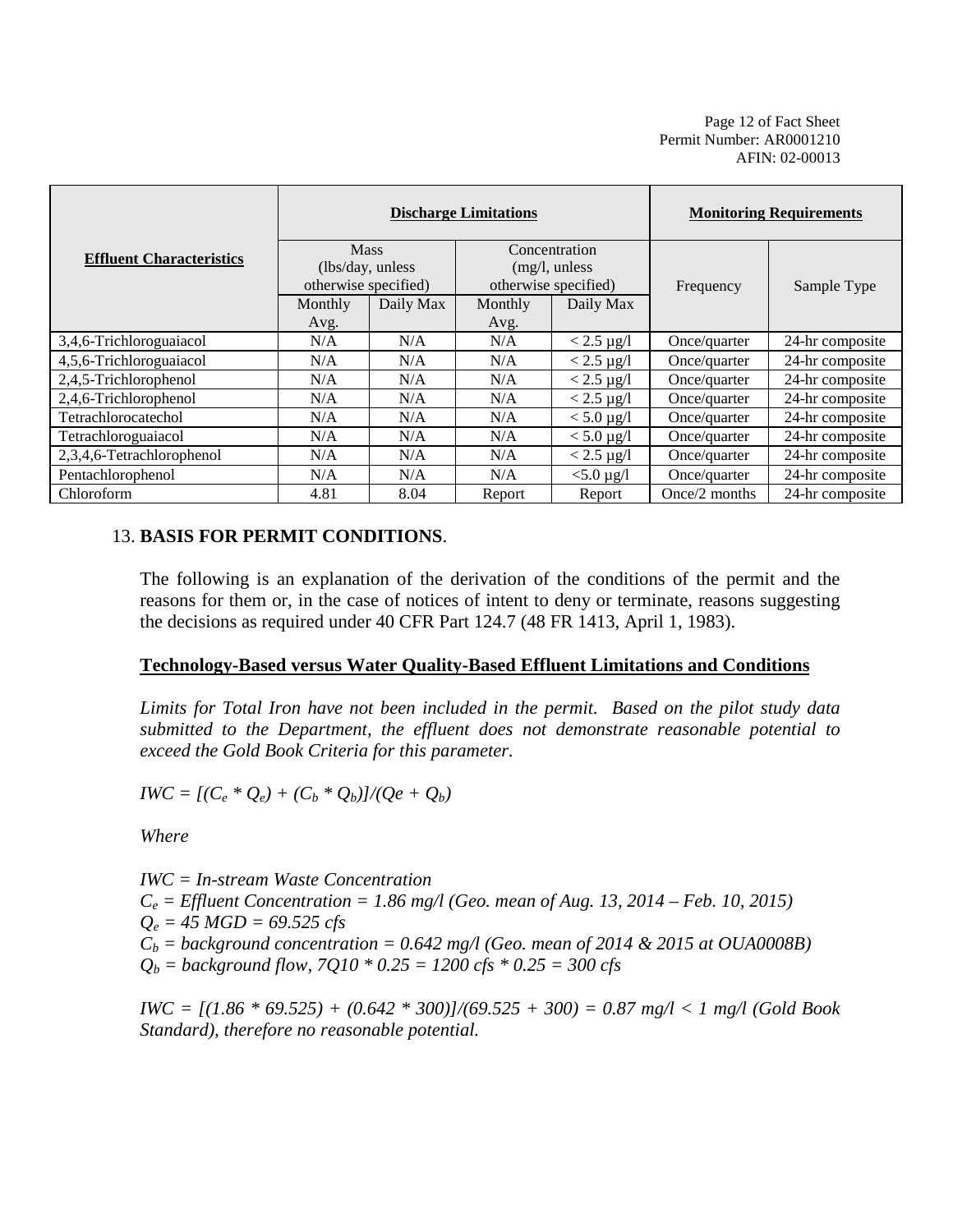Page 13 of Fact Sheet Permit Number: AR0001210 AFIN: 02-00013

#### A. **Anti-backsliding**

The permit is consistent with the requirements to meet Anti-backsliding provisions of the Clean Water Act (CWA), Section  $402(0)$  [40 CFR 122.44(1)]. The final effluent limitations for reissuance permits must be as stringent as those in the previous permit, unless the less stringent limitations can be justified using exceptions listed in 40 CFR  $122.44$  (l)(2)(i).

The permit maintains the limits contained in the previous permit.

### B. **Limits Calculations**

The limits calculations are not changing with this permit modification.

#### C. **Stormwater Runoff**

No changes to the management of stormwater at this facility are occurring with this permit modification.

#### D. **208 Plan (Water Quality Management Plan)**

No revisions to the 208 Plan are being proposed under this permit modification.

### E. **Toxics Pollutants**

No changes which would affect the concentration of toxic pollutants in the effluent are occurring with this permit modification.

### 14. **WHOLE EFFLUENT TOXICITY.**

No changes to the WET testing requirements are occurring with this permit modification.

### 15. **SAMPLE TYPE AND FREQUENCY.**

Only the sample type and sampling frequency for pH at Outfall 001 and SMS 002 have been included in the table below. No changes were made to the required pH sample type. The monitoring frequency has changed from once per day to three times per week to match the Permit Appeal Resolution. The Department agreed to make the change in the permit appeal resolution because the permittee previously sampled pH three times per week and did not have any excursions outside of the permitted pH range during the term of the current permit. See Item #4 of this Fact Sheet for additional information.